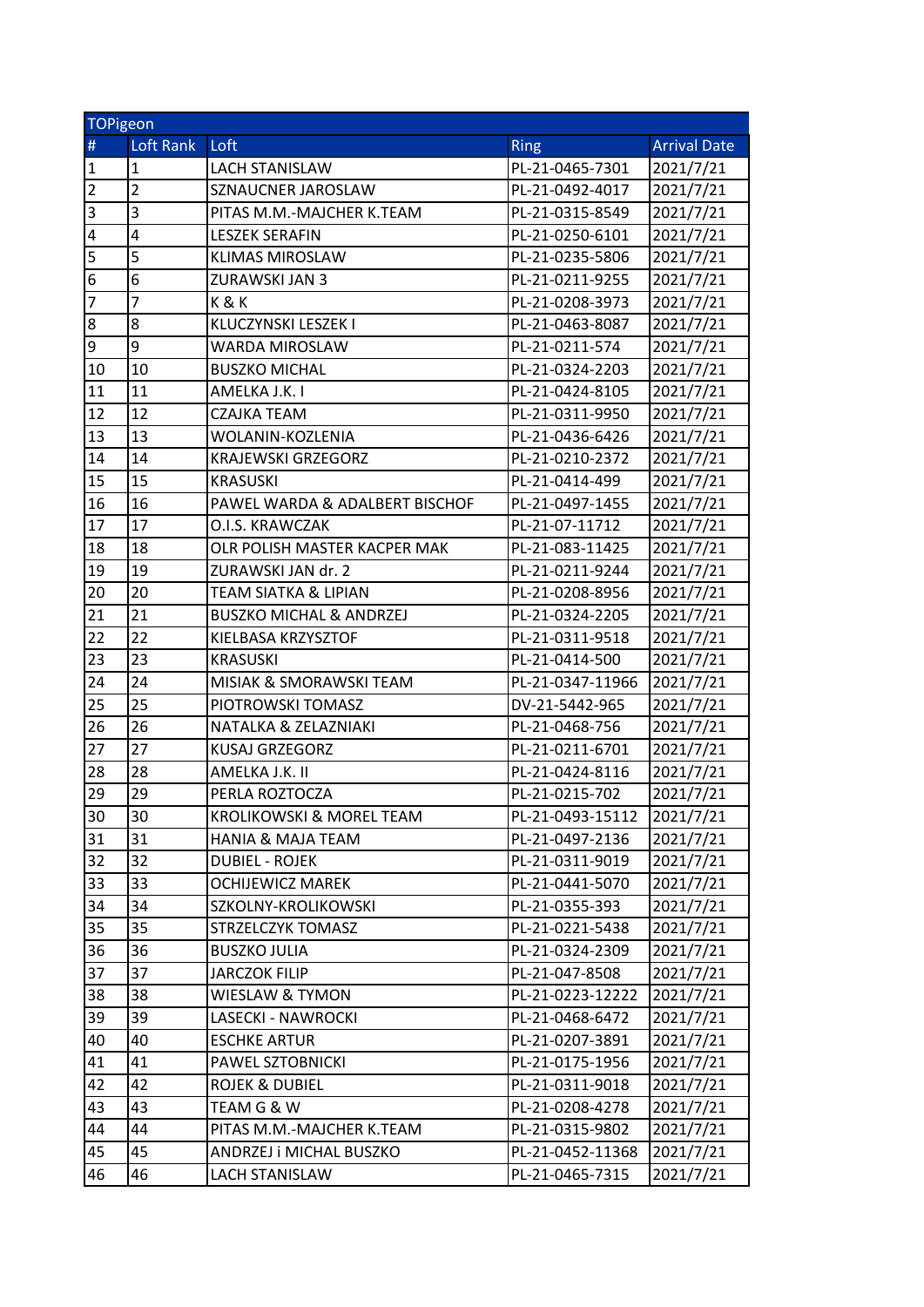| 47 | 47 | PRANAGAL                       | PL-21-0497-3668  | 2021/7/21 |
|----|----|--------------------------------|------------------|-----------|
| 48 | 48 | WARDA MIROSLAW                 | PL-21-0211-556   | 2021/7/21 |
| 49 | 49 | <b>SMYK TOMASZ</b>             | PL-21-0497-2188  | 2021/7/21 |
| 50 | 50 | JACHOREK ZBIGNIEW 1            | PL-21-0215-1845  | 2021/7/21 |
| 51 | 51 | <b>DLA GRAZYNKI 2</b>          | PL-21-0425-8103  | 2021/7/21 |
| 52 | 52 | SYLWIA I DAREK ZYBURA 1        | PL-21-0211-3803  | 2021/7/21 |
| 53 | 53 | CALUJ WIESLAW                  | PL-21-0223-12227 | 2021/7/21 |
| 54 | 54 | SZYMON                         | PL-21-0180-6585  | 2021/7/21 |
| 55 | 55 | WARDA MIROSLAW                 | PL-21-0211-558   | 2021/7/21 |
| 56 | 56 | PAWEL SZTOBNICKI               | S-21-08-015      | 2021/7/21 |
| 57 | 57 | DLA JOASI                      | PL-21-0208-5642  | 2021/7/21 |
| 58 | 58 | <b>BLIEGE FELIX</b>            | AT-21-605-706    | 2021/7/21 |
| 59 | 59 | <b>HANIA &amp; MAJA TEAM</b>   | PL-21-0497-2165  | 2021/7/21 |
| 60 | 60 | <b>GAWRONSKI SLAWOMIR</b>      | PL-21-0209-11367 | 2021/7/21 |
| 61 | 61 | <b>KURYLO KRZYSZTOF</b>        | PL-21-0412-6547  | 2021/7/21 |
| 62 | 62 | KALUZA TOMASZ 1                | PL-21-0498-6805  | 2021/7/21 |
| 63 | 63 | <b>KLECZAJ SLAWOMIR</b>        | PL-21-0180-333   | 2021/7/21 |
| 64 | 64 | PAWEL WARDA & ADALBERT BISCHOF | PL-21-0497-1453  | 2021/7/21 |
| 65 | 65 | MISIAK & SMORAWSKI TEAM        | PL-21-0347-9344  | 2021/7/21 |
| 66 | 66 | <b>SITARSKI MAREK</b>          | PL-21-0262-1786  | 2021/7/21 |
| 67 | 67 | <b>LACH STANISLAW</b>          | PL-21-0465-7307  | 2021/7/21 |
| 68 | 68 | <b>TEAM BLECHARZ - MULLER</b>  | DV-21-1078-640   | 2021/7/21 |
| 69 | 69 | <b>BUSZKO MICHAL</b>           | PL-21-0324-2241  | 2021/7/21 |
| 70 | 70 | POPOWSKA MONIKA                | PL-21-014-5762   | 2021/7/21 |
| 71 | 71 | <b>GAWRONSKI SLAWOMIR</b>      | PL-21-0209-11812 | 2021/7/21 |
| 72 | 72 | LIS ANDRZEJ                    | PL-21-09-8599    | 2021/7/21 |
| 73 | 73 | TEAM A.A.                      | PL-21-0139-446   | 2021/7/21 |
| 74 | 74 | FILIP & GOLBA                  | PL-21-0468-9836  | 2021/7/21 |
| 75 | 75 | <b>LESZEK SERAFIN</b>          | PL-21-0250-6110  | 2021/7/21 |
| 76 | 76 | <b>WLODARCZYK MAREK</b>        | PL-21-065-10224  | 2021/7/21 |
| 77 | 77 | <b>JACHOREK ZBIGNIEW 2</b>     | PL-21-0215-1891  | 2021/7/21 |
| 78 | 78 | FLOREK-WOJCIESZAK              | PL-21-0196-1790  | 2021/7/21 |
| 79 | 79 | <b>MALEC MAREK</b>             | PL-21-0215-200   | 2021/7/21 |
| 80 | 80 | KOPACZ ADAM TOMASZ 1           | PL-21-0317-4571  | 2021/7/21 |
| 81 | 81 | KROLIKOWSKI & MOREL TEAM       | PL-21-0493-15144 | 2021/7/21 |
| 82 | 82 | "MADZIAR"                      | PL-21-0463-1813  | 2021/7/21 |
| 83 | 83 | ZURAWSKI JAN dr.1              | PL-21-0211-9238  | 2021/7/21 |
| 84 | 84 | KROLIKOWSKI & MOREL TEAM       | PL-21-0493-15153 | 2021/7/21 |
| 85 | 85 | SG SEHNKE-MARZEION             | DV-21-8762-977   | 2021/7/21 |
| 86 | 86 | ZAK & HULAS                    | PL-21-0412-2028  | 2021/7/21 |
| 87 | 87 | ZURAWSKI JAN dr. 2             | PL-21-0211-9234  | 2021/7/21 |
| 88 | 88 | STEFANSKI MAREK MWG ROGOWO II  | PL-21-0495-6952  | 2021/7/21 |
| 89 | 89 | NATALKA & ZELAZNIAKI           | PL-21-0468-619   | 2021/7/21 |
| 90 | 90 | CIOS-MAR                       | PL-21-0412-5523  | 2021/7/21 |
| 91 | 91 | <b>WLODARCZYK MAREK</b>        | PL-21-065-10213  | 2021/7/21 |
| 92 | 92 | STRZELCZYK TOMASZ              | PL-21-0221-5414  | 2021/7/21 |
| 93 | 93 | WIESLAW & TYMON                | PL-21-0223-12223 | 2021/7/21 |
| 94 | 94 | WEDZINA JAROSLAW               | PL-21-0215-2420  | 2021/7/21 |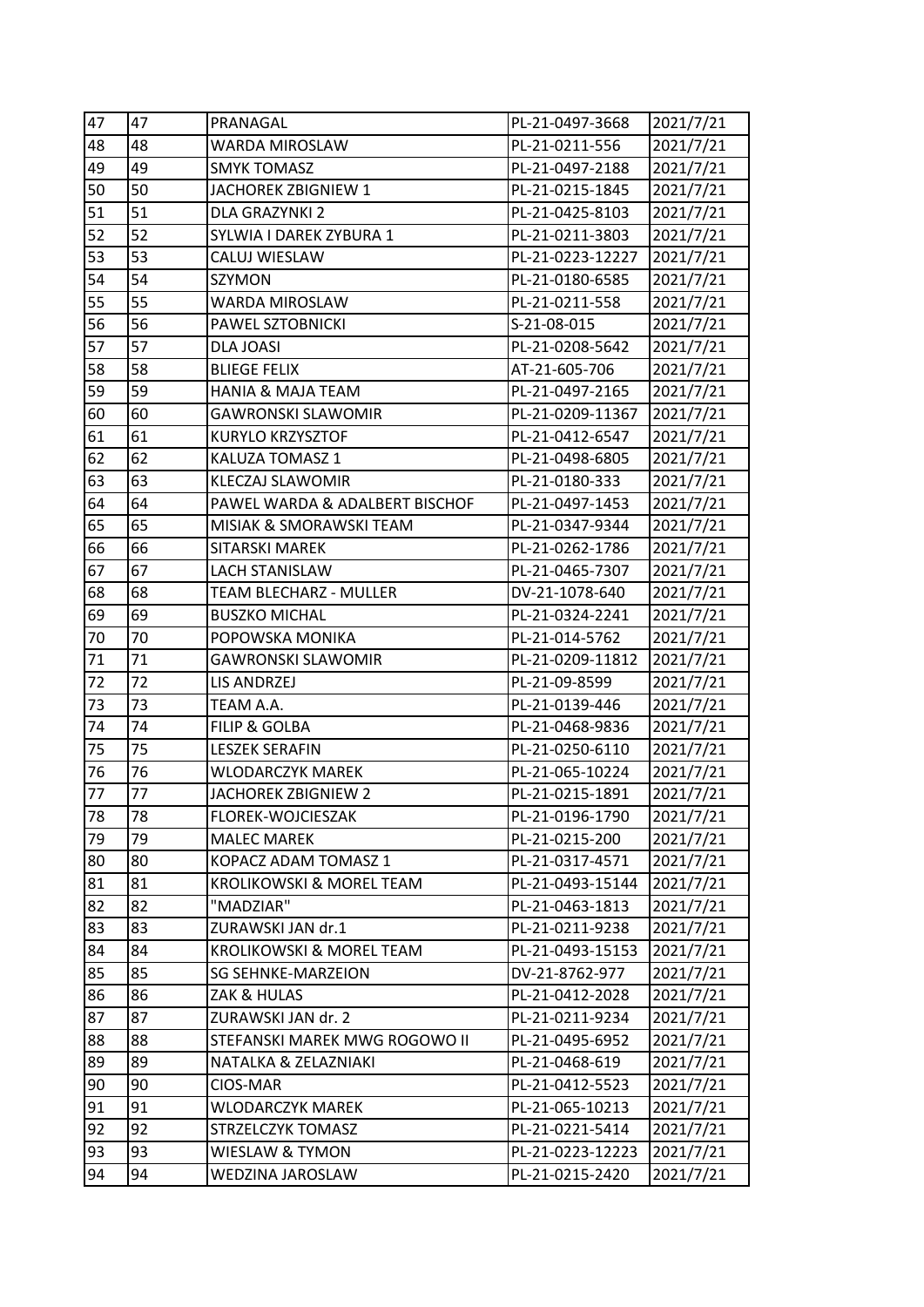| 95  | 95  | <b>MAJCHER - BARAN TEAM</b>  | PL-21-0230-131   | 2021/7/21 |
|-----|-----|------------------------------|------------------|-----------|
| 96  | 96  | MICHAL & REMIX               | PL-21-0468-14541 | 2021/7/21 |
| 97  | 97  | WROBEL WALDEMAR I            | PL-21-0498-3683  | 2021/7/21 |
| 98  | 98  | <b>BLIEGE FELIX</b>          | AT-21-605-718    | 2021/7/21 |
| 99  | 99  | <b>KAJKA</b>                 | PL-21-0211-3042  | 2021/7/21 |
| 100 | 100 | POPLAWSKI MIECZYSLAW         | PL-21-0441-551   | 2021/7/21 |
| 101 | 101 | <b>DEGA MARCIN</b>           | PL-21-208-8818   | 2021/7/21 |
| 102 | 102 | KUBACEK-JURASEK-CHMELAR TEAM | CZ-21-0259-3412  | 2021/7/21 |
| 103 | 103 | <b>DOMAN</b>                 | PL-21-0452-11573 | 2021/7/21 |
| 104 | 104 | SOBCZAK 2                    | PL-21-0412-4416  | 2021/7/21 |
| 105 | 105 | <b>KRAJEWSKI GRZEGORZ</b>    | PL-21-0210-2371  | 2021/7/21 |
| 106 | 106 | LOEWE BARTLOMIEJ             | PL-21-0152-135   | 2021/7/21 |
| 107 | 107 | NIEDUZAK JOZEF               | PL-21-0289-5984  | 2021/7/21 |
| 108 | 108 | "GRUBIORZE"                  | PL-21-0422-7347  | 2021/7/21 |
| 109 | 109 | <b>CIESLAK - KRAWCZYK</b>    | PL-21-0463-7331  | 2021/7/21 |
| 110 | 110 | ZAWISLAK ADAM                | PL-21-0215-6076  | 2021/7/21 |
| 111 | 111 | LUKASZ I MONIKA LIPIAN II    | PL-21-0208-8971  | 2021/7/21 |
| 112 | 112 | KOSTRUBIEC ZDZISLAW          | PL-21-0215-8508  | 2021/7/21 |
| 113 | 113 | LANDMAN                      | PL-21-0208-7934  | 2021/7/21 |
| 114 | 114 | POPOWSKA MONIKA              | PL-21-014-5789   | 2021/7/21 |
| 115 | 115 | JACHOREK ZBIGNIEW 2          | PL-21-0215-1883  | 2021/7/21 |
| 116 | 116 | JANUSZ & MARIUSZ ROZPLOCH    | NL-21-1300730    | 2021/7/21 |
| 117 | 117 | <b>KRASUSKI</b>              | PL-21-0414-498   | 2021/7/21 |
| 118 | 118 | LUKASZ I MONIKA LIPIAN       | PL-21-0208-8949  | 2021/7/21 |
| 119 | 119 | DYBKOWSKI SLAWOMIR           | PL-21-0208-5601  | 2021/7/21 |
| 120 | 120 | AMELIA J.K. IV               | PL-21-0424-8125  | 2021/7/21 |
| 121 | 121 | <b>HANIA &amp; MAJA TEAM</b> | PL-21-0497-2164  | 2021/7/21 |
| 122 | 122 | <b>BIERNAT &amp; KUSCH 1</b> | DV-21-2522-1829  | 2021/7/21 |
| 123 | 123 | WIESLAW & TYMON              | PL-21-0223-12221 | 2021/7/21 |
| 124 | 124 | STEFANSKI MAREK MWG ROGOWO I | PL-21-0495-6871  | 2021/7/21 |
| 125 | 125 | DLA GRAZYNKI 1               | PL-21-0425-8115  | 2021/7/21 |
| 126 | 126 | P+E TEAM                     | PL-21-0347-8104  | 2021/7/21 |
| 127 | 127 | BOCZKOWSKI-WOSZCZAK          | PL-21-0329-1518  | 2021/7/21 |
| 128 | 128 | "MADZIAR"                    | PL-21-0463-1816  | 2021/7/21 |
| 129 | 129 | LIS ANDRZEJ                  | PL-21-09-8600    | 2021/7/21 |
| 130 | 130 | TEAM G & W                   | PL-21-0208-4251  | 2021/7/21 |
| 131 | 131 | LASECKI - NAWROCKI           | PL-21-0468-6468  | 2021/7/21 |
| 132 | 132 | FILIP & GOLBA                | PL-21-0468-9837  | 2021/7/21 |
| 133 | 133 | <b>KRZYCHOL</b>              | AU-21---180      | 2021/7/21 |
| 134 | 134 | <b>MAJA</b>                  | PL-21-053-14740  | 2021/7/21 |
| 135 | 135 | <b>SMYK TOMASZ</b>           | PL-21-0497-2195  | 2021/7/21 |
| 136 | 136 | <b>KROPOP TOMASZ</b>         | PL-21-0432-11610 | 2021/7/21 |
| 137 | 137 | <b>KROLICZAK JANUSZ</b>      | PL-21-021-6087   | 2021/7/21 |
| 138 | 138 | KIELBASA KRZYSZTOF           | PL-21-0311-9515  | 2021/7/21 |
| 139 | 139 | KURYLO KRZYSZTOF             | PL-21-0412-6537  | 2021/7/21 |
| 140 | 140 | SOBCZAK 1                    | PL-21-0412-4431  | 2021/7/21 |
| 141 | 141 | <b>HUBEX</b>                 | PL-20-0211-6707  | 2021/7/21 |
| 142 | 142 | <b>BERNACKI - KOWALISZYN</b> | PL-21-0291-758   | 2021/7/21 |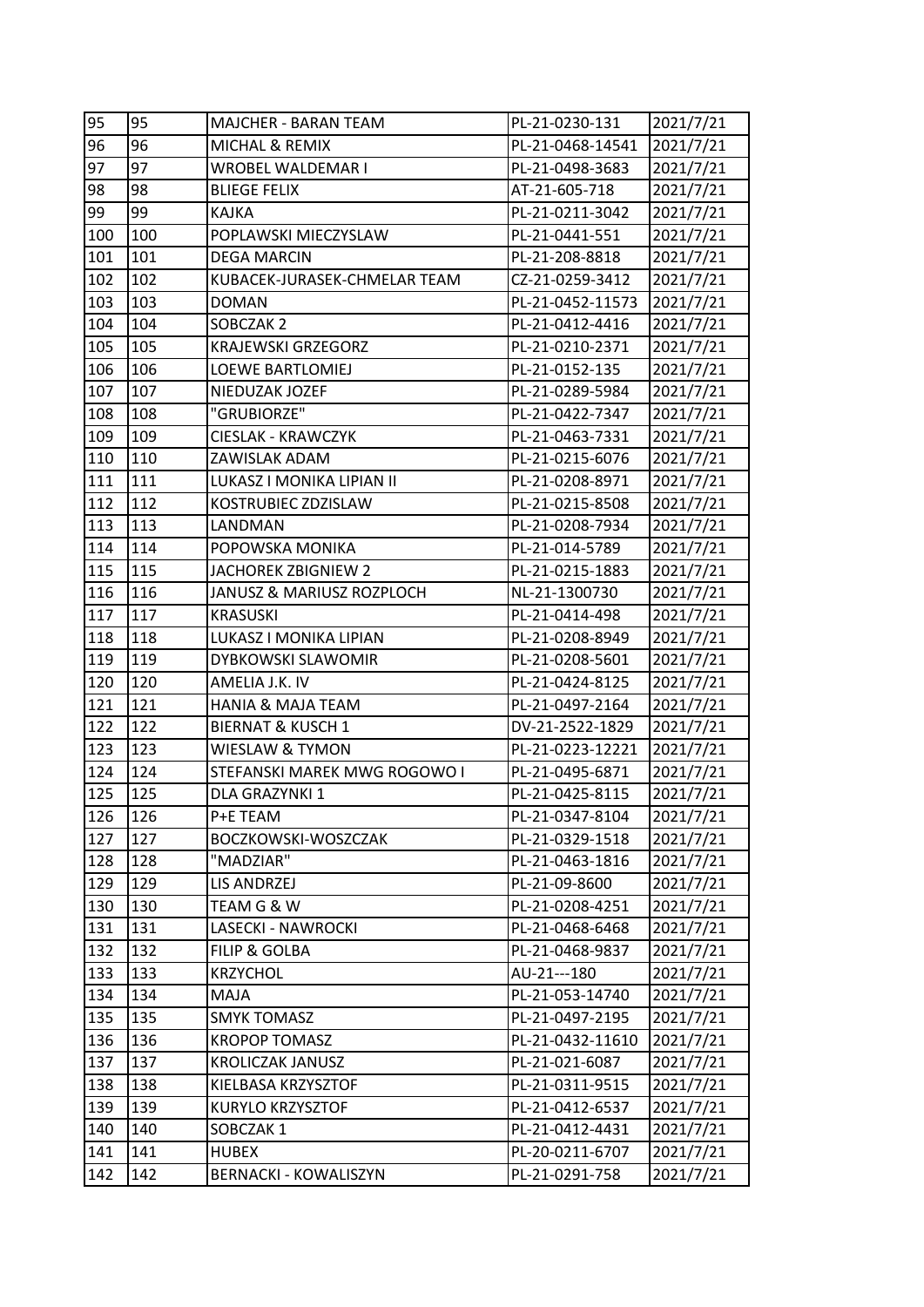| 143 | 143 | MICHAL & REMIX               | PL-21-0468-13019 | 2021/7/21 |
|-----|-----|------------------------------|------------------|-----------|
| 144 | 144 | CIOS-MAR                     | PL-21-0412-5513  | 2021/7/21 |
| 145 | 145 | <b>ARTUR ZOLKIEWSKI</b>      | PL-21-0210-1574  | 2021/7/21 |
| 146 | 146 | <b>TEAM "RICHI"</b>          | DV-21-6339-433   | 2021/7/21 |
| 147 | 147 | <b>LASEK LUKASZ</b>          | PL-21-0185-543   | 2021/7/21 |
| 148 | 148 | KLUCZYNSKI LESZEK I          | PL-21-0463-8085  | 2021/7/21 |
| 149 | 149 | POPOWSKA MONIKA              | PL-21-014-5766   | 2021/7/21 |
| 150 | 150 | <b>BANDA SWIROFFF</b>        | SU-21-R-700      | 2021/7/21 |
| 151 | 151 | <b>TEAM KACZOR</b>           | PL-21-0412-3261  | 2021/7/21 |
| 152 | 152 | L.STOLARSKI- K. SZWED        | PL-21-0380-244   | 2021/7/21 |
| 153 | 153 | SYLWIA I DAREK ZYBURA 2      | PL-21-0211-3810  | 2021/7/21 |
| 154 | 154 | STRZELCZYK TOMASZ            | PL-21-0221-5425  | 2021/7/21 |
| 155 | 155 | AB WOZNIAK                   | PL-21-0308-1788  | 2021/7/21 |
| 156 | 156 | <b>BIERNAT &amp; KUSCH 1</b> | DV-21-2522-1711  | 2021/7/21 |
| 157 | 157 | KUSAJ GRZEGORZ               | PL-21-0211-6716  | 2021/7/21 |
| 158 | 158 | <b>KLECZAJ SLAWOMIR</b>      | PL-21-0180-335   | 2021/7/21 |
| 159 | 159 | ZAWISLAK ADAM                | PL-21-0215-6096  | 2021/7/21 |
| 160 | 160 | <b>GORA MARCIN</b>           | PL-21-0311-3662  | 2021/7/21 |
| 161 | 161 | SYLWIA I DAREK ZYBURA 1      | PL-21-0211-3802  | 2021/7/21 |
| 162 | 162 | KOSTRUBIEC ZDZISLAW          | PL-21-0215-8515  | 2021/7/21 |
| 163 | 163 | TEAM BLECHARZ - MULLER       | PL-21-0499-4526  | 2021/7/21 |
| 164 | 164 | <b>GOZDUR TOMASZ</b>         | PL-21-0185-718   | 2021/7/21 |
| 165 | 165 | WEDZINA WIESLAW              | PL-21-0215-2408  | 2021/7/21 |
| 166 | 166 | ROBERT-PATRYK                | PL-21-0231-10051 | 2021/7/21 |
| 167 | 167 | STUDZINSKI BARTOSZ-ZBIGNIEW  | PL-21-0211-10155 | 2021/7/21 |
| 168 | 168 | DLA GRAZYNKI 1               | PL-21-0425-8123  | 2021/7/21 |
| 169 | 169 | WARDA MIROSLAW               | PL-21-0211-564   | 2021/7/21 |
| 170 | 170 | <b>BLIEGE FELIX</b>          | AT-21-605-724    | 2021/7/21 |
| 171 | 171 | <b>WOZNY KONRAD</b>          | PL-21-0208-4556  | 2021/7/21 |
| 172 | 172 | <b>OCHIJEWICZ MAREK</b>      | PL-21-0441-5101  | 2021/7/21 |
| 173 | 173 | DLA GRAZYNKI 1               | PL-21-0425-8160  | 2021/7/21 |
| 174 | 174 | KOPACZ ADAM TOMASZ 1         | PL-21-0317-4562  | 2021/7/21 |
| 175 | 175 | <b>ORLOF KRZYSZTOF</b>       | PL-21-0500-6067  | 2021/7/21 |
| 176 | 176 | PIETRAS & DZIALAK            | PL-21-0498-2058  | 2021/7/21 |
| 177 | 177 | <b>TAYA</b>                  | PL-21-0250-6143  | 2021/7/21 |
| 178 | 178 | DLA GRAZYNKI 1               | PL-21-0425-8126  | 2021/7/21 |
| 179 | 179 | DANILOWICZ Aa M              | PL-21-0215-13    | 2021/7/21 |
| 180 | 180 | <b>DREAM TEAM</b>            | PL-21-0173-12942 | 2021/7/21 |
| 181 | 181 | STANCZAK DAMIAN              | PL-21-0239-13290 | 2021/7/21 |
| 182 | 182 | C.K.                         | PL-21-0211-421   | 2021/7/21 |
| 183 | 183 | <b>GIL JOLANTA</b>           | PL-21-0176-4605  | 2021/7/21 |
| 184 | 184 | <b>TEAM KACZOR</b>           | PL-21-0412-3268  | 2021/7/21 |
| 185 | 185 | <b>J.J KORYCCY</b>           | PL-21-0490-6852  | 2021/7/21 |
| 186 | 186 | <b>JARCZOK FILIP</b>         | PL-21-047-8520   | 2021/7/21 |
| 187 | 187 | <b>WALKI</b>                 | PL-21-0162-5702  | 2021/7/21 |
| 188 | 188 | <b>KUSAJ GRZEGORZ</b>        | PL-21-0211-6717  | 2021/7/21 |
| 189 | 189 | <b>BIERNAT &amp; KUSCH 2</b> | DV-21-2522-1798  | 2021/7/21 |
| 190 | 190 | KATARZYNA & KRZYSZTOF KORBUS | PL-21-0211-3082  | 2021/7/21 |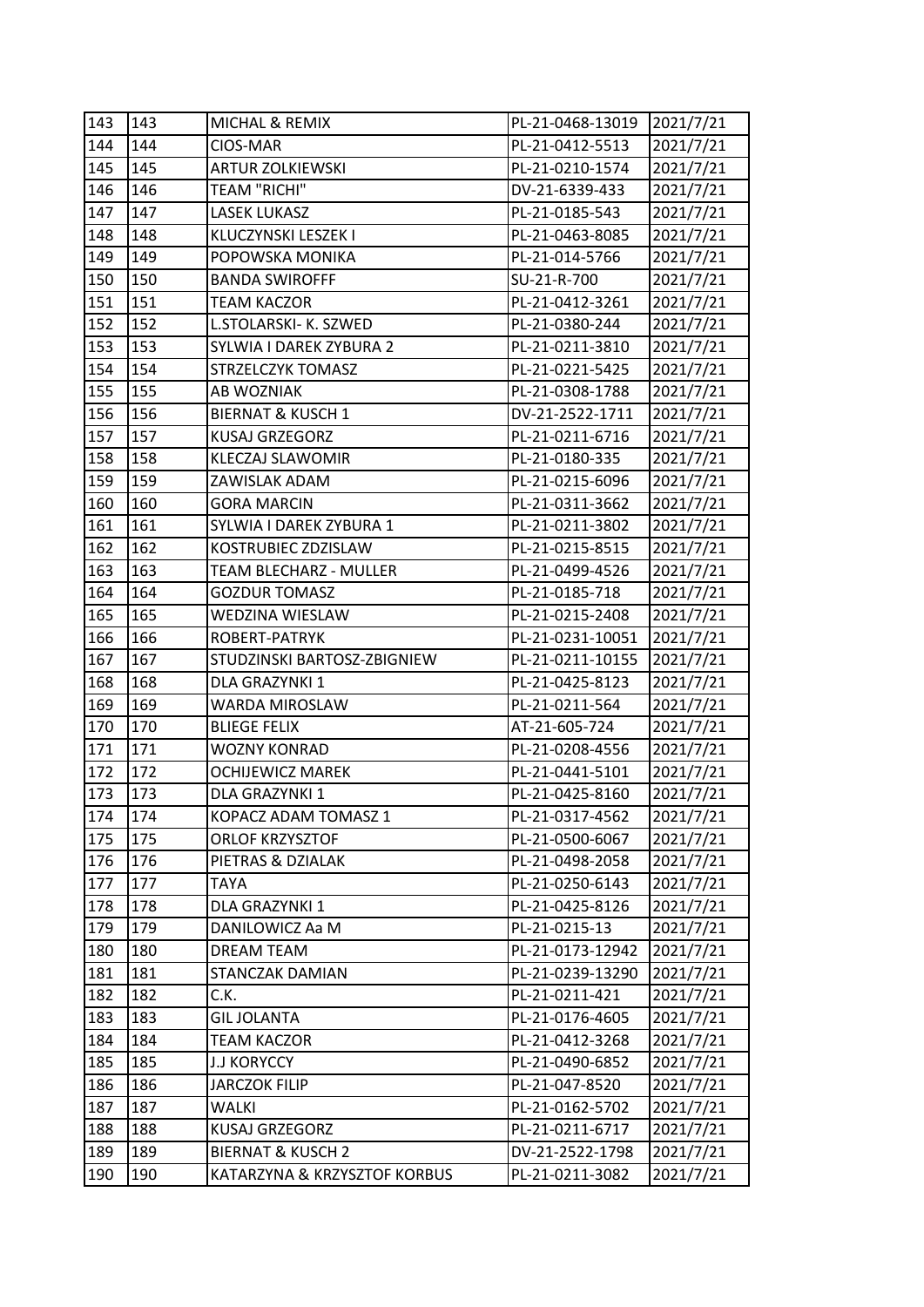| 191 | 191 | KORALEWICZ BRACIA               | PL-21-0289-1881  | 2021/7/21 |
|-----|-----|---------------------------------|------------------|-----------|
| 192 | 192 | <b>BIERNAT &amp; KUSCH 2</b>    | DV-21-2522-1789  | 2021/7/21 |
| 193 | 193 | <b>FILIP &amp; GOLBA</b>        | PL-21-0468-9832  | 2021/7/21 |
| 194 | 194 | <b>TAYA</b>                     | PL-21-0250-6134  | 2021/7/21 |
| 195 | 195 | <b>CZAJKA TEAM</b>              | PL-21-0311-9949  | 2021/7/21 |
| 196 | 196 | MAT-BUD                         | PL-21-0430-4585  | 2021/7/21 |
| 197 | 197 | BLYSKAWICA                      | PL-21-07-8754    | 2021/7/21 |
| 198 | 198 | AMELKA J.K. I                   | PL-21-0424-8108  | 2021/7/21 |
| 199 | 199 | <b>ABBAS PIGEONS</b>            | S-21-04-206      | 2021/7/21 |
| 200 | 200 | KOSTRUBIEC ZDZISLAW             | PL-21-0215-8533  | 2021/7/21 |
| 201 | 201 | STRZELCZYK TOMASZ               | PL-21-0221-5420  | 2021/7/21 |
| 202 | 202 | <b>RED TEAM</b>                 | PL-21-02-3256    | 2021/7/21 |
| 203 | 203 | PRZEDNIKOWSKI WIESLAW           | PL-21-0306-4705  | 2021/7/21 |
| 204 | 204 | <b>HUBEX</b>                    | PL-20-0211-11224 | 2021/7/21 |
| 205 | 205 | WROBEL WALDEMAR I               | PL-21-0498-3656  | 2021/7/21 |
| 206 | 206 | <b>J.J KORYCCY</b>              | PL-21-0490-6855  | 2021/7/21 |
| 207 | 207 | SZNAUCNER JAROSLAW              | PL-21-0492-4056  | 2021/7/21 |
| 208 | 208 | AMELIA J.K. IV                  | PL-21-0424-8135  | 2021/7/21 |
| 209 | 209 | TEAM G & W                      | PL-21-0208-3376  | 2021/7/21 |
| 210 | 210 | <b>DUDEK MONIKA &amp; DAWID</b> | PL-21-0388-1229  | 2021/7/21 |
| 211 | 211 | SITARSKI MAREK                  | PL-21-0280-12865 | 2021/7/21 |
| 212 | 212 | WROBEL WALDEMAR I               | PL-21-0498-3668  | 2021/7/21 |
| 213 | 213 | MAJA & HANIA TEAM               | PL-21-0497-2082  | 2021/7/21 |
| 214 | 214 | <b>BIERNAT &amp; KUSCH 2</b>    | DV-21-2522-1807  | 2021/7/21 |
| 215 | 215 | <b>RED TEAM</b>                 | PL-21-02-3251    | 2021/7/21 |
| 216 | 216 | JARCZOK FILIP                   | PL-21-047-8522   | 2021/7/21 |
| 217 | 217 | <b>GUMIENIAK ARTUR</b>          | PL-21-0430-923   | 2021/7/21 |
| 218 | 218 | <b>WARDA MIROSLAW</b>           | PL-21-0211-538   | 2021/7/21 |
| 219 | 219 | <b>PO RA PI</b>                 | PL-21-0280-3124  | 2021/7/21 |
| 220 | 220 | PITAS M.M.-MAJCHER K.TEAM       | PL-21-0315-9813  | 2021/7/21 |
| 221 | 221 | LANDMAN                         | PL-21-0208-7908  | 2021/7/21 |
| 222 | 222 | <b>ABBAS PIGEONS</b>            | S-21-04-213      | 2021/7/21 |
| 223 | 223 | <b>BARTOSZ</b>                  | CZ-21-0132-3215  | 2021/7/21 |
| 224 | 224 | ZAWISLAK ADAM                   | PL-21-0215-6094  | 2021/7/21 |
| 225 | 225 | ZURAWSKI JAN 3                  | PL-21-0211-9251  | 2021/7/21 |
| 226 | 226 | WROBEL WALDEMAR II              | PL-21-0498-3695  | 2021/7/21 |
| 227 | 227 | LOBODA ADAM                     | PL-21-033-1326   | 2021/7/21 |
| 228 | 228 | NIEDUZAK JOZEF                  | PL-21-0289-5986  | 2021/7/21 |
| 229 | 229 | STYPCZYNSKI DARIUSZ             | PL-21-0473-9601  | 2021/7/21 |
| 230 | 230 | PAWEL WARDA & ADALBERT BISCHOF  | PL-21-0497-1456  | 2021/7/21 |
| 231 | 231 | <b>TEAM KACZOR</b>              | PL-21-0412-3269  | 2021/7/21 |
| 232 | 232 | DLA JOASI                       | PL-21-0208-5668  | 2021/7/21 |
| 233 | 233 | SZNAUCNER JAROSLAW              | PL-21-0492-4029  | 2021/7/21 |
| 234 | 234 | <b>SMERFY</b>                   | PL-21-0441-1853  | 2021/7/21 |
| 235 | 235 | LOEWE BARTLOMIEJ                | PL-21-0152-141   | 2021/7/21 |
| 236 | 236 | WEDZINA WIESLAW                 | PL-21-0215-2410  | 2021/7/21 |
| 237 | 237 | DLA GRAZYNKI 2                  | PL-21-0425-8132  | 2021/7/21 |
| 238 | 238 | POPOWSKA MONIKA                 | PL-21-014-5768   | 2021/7/21 |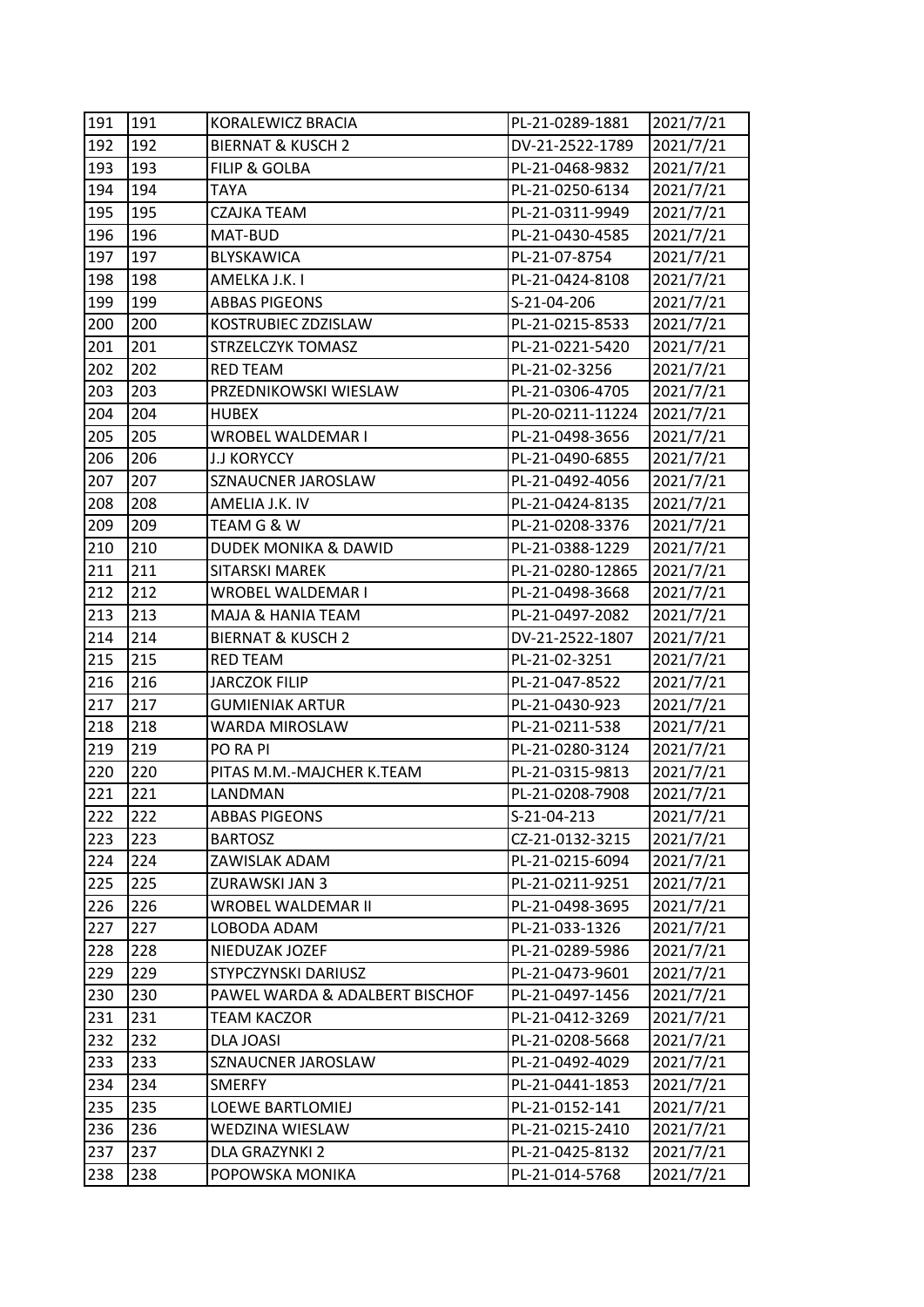| 239 | 239 | PAWEL WARDA & ADALBERT BISCHOF     | PL-21-0497-1454  | 2021/7/21 |
|-----|-----|------------------------------------|------------------|-----------|
| 240 | 240 | CALUJ WIESLAW                      | PL-21-0223-12291 | 2021/7/21 |
| 241 | 241 | <b>KLECZAJ SLAWOMIR</b>            | PL-21-0180-334   | 2021/7/21 |
| 242 | 242 | <b>TAYA</b>                        | PL-21-0250-6122  | 2021/7/21 |
| 243 | 243 | <b>KRYSTKI</b>                     | PL-21-0413-11569 | 2021/7/21 |
| 244 | 244 | <b>BIERNAT &amp; KUSCH 2</b>       | DV-21-2522-1780  | 2021/7/21 |
| 245 | 245 | SPRYCHA NATANIEL                   | PL-21-0468-7738  | 2021/7/21 |
| 246 | 246 | ANDRZEJ i MICHAL BUSZKO            | PL-21-0452-11364 | 2021/7/21 |
| 247 | 247 | JACHOREK ZBIGNIEW 1                | PL-21-0215-1827  | 2021/7/21 |
| 248 | 248 | PAWEL SZTOBNICKI                   | PL-21-0175-1953  | 2021/7/21 |
| 249 | 249 | "MADZIAR"                          | PL-21-0463-1808  | 2021/7/21 |
| 250 | 250 | DLA GRAZYNKI 2                     | PL-21-0425-8116  | 2021/7/21 |
| 251 | 251 | <b>LUBIARZ ROBERT</b>              | PL-21-0412-4716  | 2021/7/21 |
| 252 | 252 | <b>PAWELEC ARTUR 2</b>             | PL-21-0275-14038 | 2021/7/21 |
| 253 | 253 | <b>WOZNY KONRAD</b>                | PL-21-0208-4557  | 2021/7/21 |
| 254 | 254 | <b>BUSZKO MICHAL &amp; ANDRZEJ</b> | PL-21-0324-2212  | 2021/7/21 |
| 255 | 255 | SZYMON                             | PL-21-0180-6600  | 2021/7/21 |
| 256 | 256 | LUKASZ I MONIKA LIPIAN             | PL-21-0208-8937  | 2021/7/21 |
| 257 | 257 | <b>KOZIOLKI</b>                    | PL-21-0414-4197  | 2021/7/21 |
| 258 | 258 | IREK K.                            | PL-21-0424-5685  | 2021/7/21 |
| 259 | 259 | <b>GIULIA</b>                      | PL-21-0250-6145  | 2021/7/21 |
| 260 | 260 | STUDZINSKI BARTOSZ-ZBIGNIEW        | PL-21-0211-10219 | 2021/7/21 |
| 261 | 261 | KALUZA TOMASZ 2                    | PL-21-0498-6882  | 2021/7/21 |
| 262 | 262 | DUDKIEWICZ - MORAWSKI              | PL-21-0211-6321  | 2021/7/21 |
| 263 | 263 | KOPACZ ADAM TOMASZ 1               | PL-21-0317-4560  | 2021/7/21 |
| 264 | 264 | <b>BIERNAT &amp; KUSCH 1</b>       | DV-21-2522-1783  | 2021/7/21 |
| 265 | 265 | BOCZKOWSKI-WOSZCZAK                | PL-21-0329-1509  | 2021/7/21 |
| 266 | 266 | L.STOLARSKI- K. SZWED              | PL-21-0380-826   | 2021/7/21 |
| 267 | 267 | <b>KRAWIECZEK LUCJAN</b>           | PL-21-0129-1145  | 2021/7/21 |
| 268 | 268 | <b>ORLOF KRZYSZTOF</b>             | PL-21-0500-5658  | 2021/7/21 |
| 269 | 269 | KORALEWICZ BRACIA                  | PL-21-0289-1845  | 2021/7/21 |
| 270 | 270 | POPLAWSKI MIECZYSLAW               | PL-21-0441-525   | 2021/7/21 |
| 271 | 271 | CIENKUSZ STANISLAW&KAROL&JAN       | PL-21-0468-14387 | 2021/7/21 |
| 272 | 272 | <b>GORZEL TOMASZ</b>               | PL-21-0497-6268  | 2021/7/21 |
| 273 | 273 | STYPCZYNSKI DARIUSZ                | PL-21-0473-9620  | 2021/7/21 |
| 274 | 274 | SZYMANSKI JERZY                    | PL-21-0208-7080  | 2021/7/21 |
| 275 | 275 | <b>JUSTAN</b>                      | PL-21-0129-3002  | 2021/7/21 |
| 276 | 276 | STEFANSKI MAREK MWG ROGOWO II      | PL-21-0495-6949  | 2021/7/21 |
| 277 | 277 | <b>TEAM KACZOR</b>                 | PL-21-0412-3265  | 2021/7/21 |
| 278 | 278 | <b>SLAWOMIR WIERZBICKI</b>         | PL-21-0244-7028  | 2021/7/21 |
| 279 | 279 | KUBACEK-JURASEK-CHMELAR TEAM       | CZ-21-0234-2867  | 2021/7/21 |
| 280 | 280 | <b>KRZYCHOL</b>                    | AU-21---174      | 2021/7/21 |
| 281 | 281 | MICHAL & REMIX                     | PL-21-0468-14549 | 2021/7/21 |
| 282 | 282 | PERLA ROZTOCZA                     | PL-21-0215-791   | 2021/7/21 |
| 283 | 283 | MAJEWSKI WALDEK                    | PL-21-0425-12278 | 2021/7/21 |
| 284 | 284 | STANCZAK DAMIAN                    | PL-21-0239-13285 | 2021/7/21 |
| 285 | 285 | "GRUBIORZE"                        | PL-21-0422-7346  | 2021/7/21 |
| 286 | 286 | <b>KLIMAS MIROSLAW</b>             | PL-21-0235-5804  | 2021/7/21 |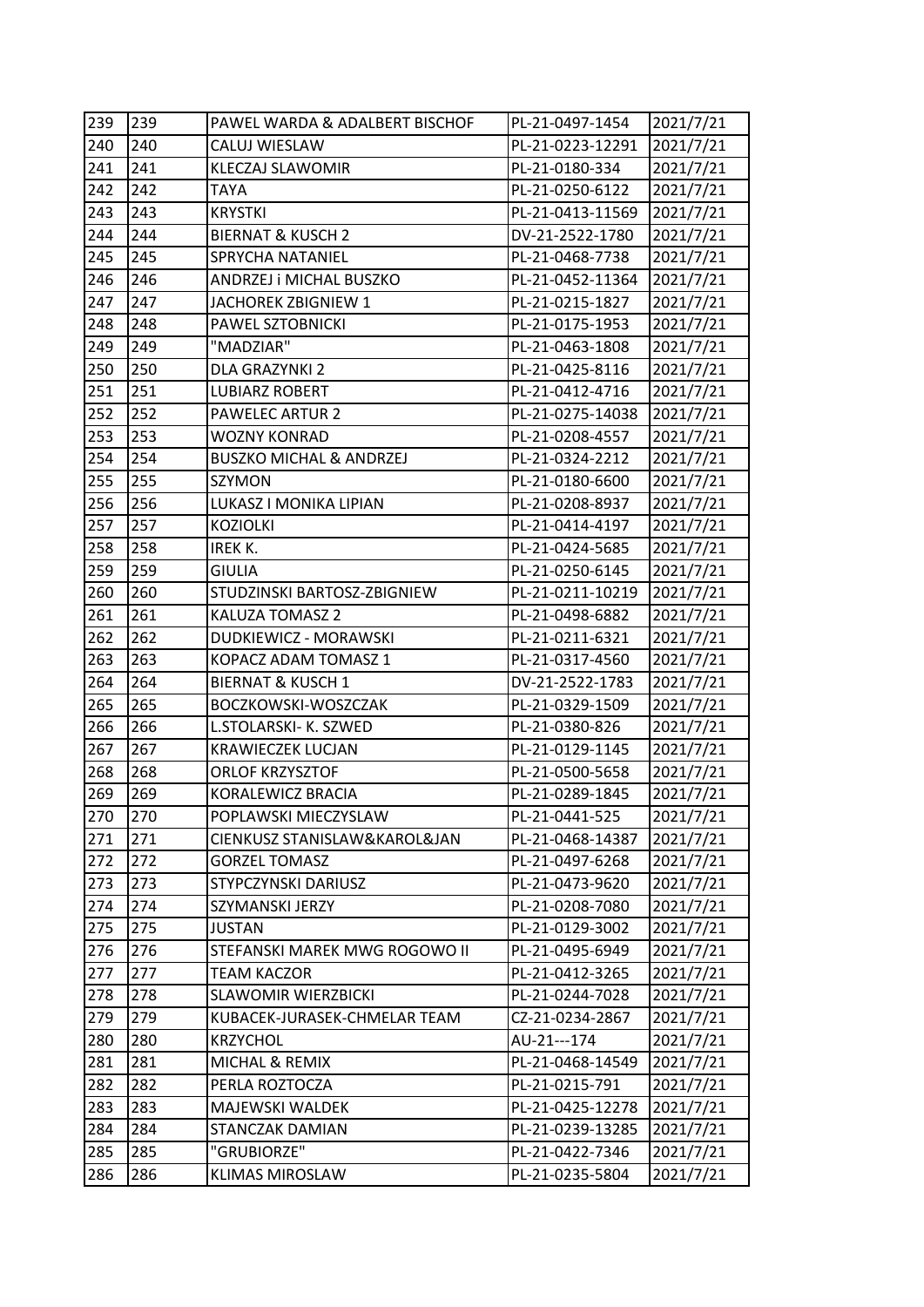| 287 | 287 | <b>KROPOP TOMASZ</b>          | PL-21-0432-11612 | 2021/7/21 |
|-----|-----|-------------------------------|------------------|-----------|
| 288 | 288 | RAFAL GORSKI                  | PL-21-0223-588   | 2021/7/21 |
| 289 | 289 | STEFANSKI MAREK MWG ROGOWO I  | PL-21-0495-6974  | 2021/7/21 |
| 290 | 290 | LEWANDOWSKI TEAM              | PL-21-0411-7431  | 2021/7/21 |
| 291 | 291 | MISIAK & SMORAWSKI TEAM       | PL-21-0347-9343  | 2021/7/21 |
| 292 | 292 | DYBKOWSKI SLAWOMIR            | PL-21-0208-5655  | 2021/7/21 |
| 293 | 293 | <b>DUBIEL - ROJEK</b>         | PL-21-0311-9008  | 2021/7/21 |
| 294 | 294 | <b>DUBIEL - ROJEK</b>         | PL-21-0311-9017  | 2021/7/21 |
| 295 | 295 | WIESLAW & TYMON               | PL-21-0223-12211 | 2021/7/21 |
| 296 | 296 | SYLWIA I DAREK ZYBURA 1       | PL-21-0211-3805  | 2021/7/21 |
| 297 | 297 | POPLAWSKI MIECZYSLAW          | PL-21-0441-573   | 2021/7/21 |
| 298 | 298 | PANAS TEAM                    | PL-21-0210-1116  | 2021/7/21 |
| 299 | 299 | <b>GORZEL TOMASZ</b>          | PL-21-0497-6248  | 2021/7/21 |
| 300 | 300 | KOPACZ ADAM TOMASZ 2          | PL-21-0317-4570  | 2021/7/21 |
| 301 | 301 | P+E TEAM                      | PL-21-0347-8121  | 2021/7/21 |
| 302 | 302 | STUDZINSKI BARTOSZ-ZBIGNIEW   | PL-21-0211-10214 | 2021/7/21 |
| 303 | 303 | SZYMANSKI JERZY               | PL-21-0208-7046  | 2021/7/21 |
| 304 | 304 | STRZELCZYK TOMASZ             | PL-21-0221-5435  | 2021/7/21 |
| 305 | 305 | PIETRAS & DZIALAK             | PL-21-0498-2073  | 2021/7/21 |
| 306 | 306 | <b>BIENIEK DARIUSZ</b>        | S-21-20-1033     | 2021/7/21 |
| 307 | 307 | <b>BLASZCZYK LEON</b>         | PL-21-0352-1668  | 2021/7/21 |
| 308 | 308 | ANDRZEJ i MICHAL BUSZKO       | PL-21-0452-11383 | 2021/7/21 |
| 309 | 309 | <b>WIESLAW &amp; TYMON</b>    | PL-21-0223-12287 | 2021/7/21 |
| 310 | 310 | WASNIEWSKI - DOBIES           | PL-21-0281-10712 | 2021/7/21 |
| 311 | 311 | LUKASZ I MONIKA LIPIAN        | PL-21-0208-8946  | 2021/7/21 |
| 312 | 312 | NATALKA & ZELAZNIAKI          | PL-21-0468-613   | 2021/7/21 |
| 313 | 313 | <b>SITARSKI MAREK</b>         | PL-21-0262-1774  | 2021/7/21 |
| 314 | 314 | STEFANSKI MAREK MWG ROGOWO II | PL-21-0495-6994  | 2021/7/21 |
| 315 | 315 | WROBEL WALDEMAR II            | PL-21-0498-3672  | 2021/7/21 |
| 316 | 316 | SZYMANSKI JERZY               | PL-21-0208-7075  | 2021/7/21 |
| 317 | 317 | <b>TEAM "RICHI"</b>           | DV-21-6339-439   | 2021/7/21 |
| 318 | 318 | <b>BOCHENCZAK JAN</b>         | PL-21-0236-868   | 2021/7/21 |
| 319 | 319 | <b>ARTUR ZOLKIEWSKI</b>       | PL-21-0210-1547  | 2021/7/21 |
| 320 | 320 | SITARSKI MAREK                | PL-21-0262-1764  | 2021/7/21 |
| 321 | 321 | O.I.S. KRAWCZAK               | PL-21-07-11787   | 2021/7/21 |
| 322 | 322 | <b>SG SEHNKE-MARZEION</b>     | DV-21-8762-965   | 2021/7/21 |
| 323 | 323 | MAJA & HANIA TEAM             | PL-21-0497-2119  | 2021/7/21 |
| 324 | 324 | STRZELCZYK TOMASZ             | PL-21-0221-5431  | 2021/7/21 |
| 325 | 325 | GRYGLAS ARTUR                 | PL-21-010-5453   | 2021/7/21 |
| 326 | 326 | CALUJ WIESLAW                 | PL-21-0223-12226 | 2021/7/21 |
| 327 | 327 | STEFANSKI MAREK MWG ROGOWO I  | PL-21-0495-6829  | 2021/7/21 |
| 328 | 328 | KAJKA                         | DV-21-7360-224   | 2021/7/21 |
| 329 | 329 | <b>LASEK LUKASZ</b>           | PL-21-0185-620   | 2021/7/21 |
| 330 | 330 | SZYMANSKI JERZY               | PL-21-0208-7069  | 2021/7/21 |
| 331 | 331 | JANUSZ & MARIUSZ ROZPLOCH     | NL-21-1300830    | 2021/7/21 |
| 332 | 332 | RUBINKOWSKI DAMIAN            | PL-21-0397-1193  | 2021/7/21 |
| 333 | 333 | SPARROW TEAM II               | DV-21-2585-1835  | 2021/7/21 |
| 334 | 334 | DLA GRAZYNKI 1                | PL-21-0425-8125  | 2021/7/21 |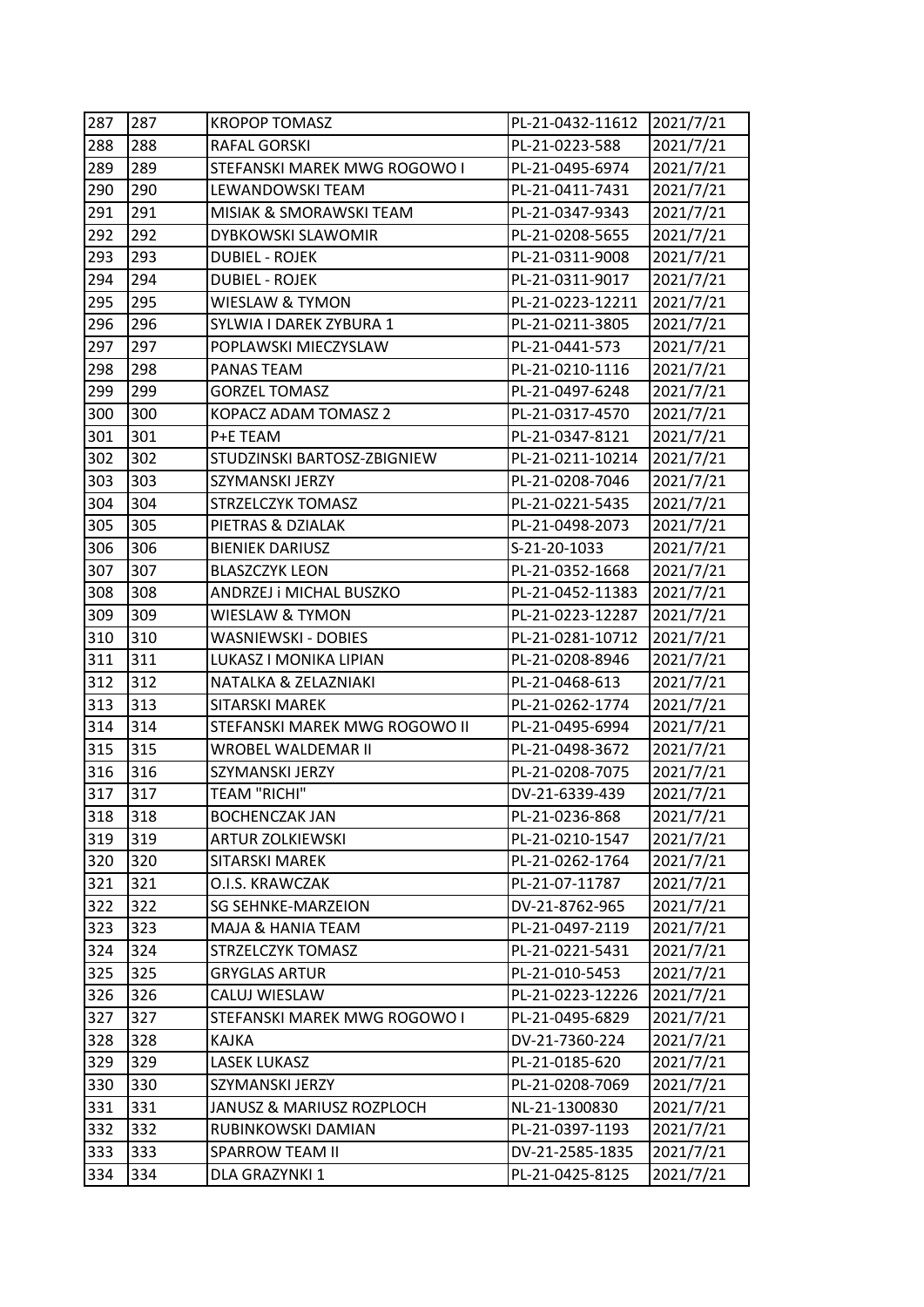| 335 | 335 | <b>CZARDYBON ANDRZEJ</b>       | PL-21-0139-5681  | 2021/7/21 |
|-----|-----|--------------------------------|------------------|-----------|
| 336 | 336 | MAJCHER - BARAN TEAM           | PL-21-0230-168   | 2021/7/21 |
| 337 | 337 | P+E TEAM                       | PL-21-0347-8107  | 2021/7/21 |
| 338 | 338 | RUBINKOWSKI DAMIAN             | PL-21-0397-1192  | 2021/7/21 |
| 339 | 339 | RAFAL KAMIL                    | PL-21-03-10114   | 2021/7/21 |
| 340 | 340 | MAJEWSKI WALDEK                | PL-21-0180-4806  | 2021/7/21 |
| 341 | 341 | MAJEWSKI WALDEK                | PL-21-0425-12279 | 2021/7/21 |
| 342 | 342 | <b>DOMAN</b>                   | PL-21-0452-11559 | 2021/7/21 |
| 343 | 343 | STYPCZYNSKI DARIUSZ            | PL-21-0473-9616  | 2021/7/21 |
| 344 | 344 | RAZIK MAREK                    | DV-21-8867-70    | 2021/7/21 |
| 345 | 345 | DANILOWICZ Aa M                | PL-21-0215-36    | 2021/7/21 |
| 346 | 346 | KOPACZ ADAM TOMASZ 1           | PL-21-0317-4567  | 2021/7/21 |
| 347 | 347 | PRANAGAL                       | PL-21-0497-3662  | 2021/7/21 |
| 348 | 348 | KUSAJ GRZEGORZ                 | PL-21-0211-6711  | 2021/7/21 |
| 349 | 349 | ZAWISLAK ADAM                  | PL-21-0215-6081  | 2021/7/21 |
| 350 | 350 | <b>GORA MARCIN</b>             | PL-21-0311-3613  | 2021/7/21 |
| 351 | 351 | KASKA                          | PL-21-0424-8145  | 2021/7/21 |
| 352 | 352 | STANCZAK DAMIAN                | PL-21-0239-13286 | 2021/7/21 |
| 353 | 353 | <b>BIERNAT &amp; KUSCH 1</b>   | DV-21-2522-1799  | 2021/7/21 |
| 354 | 354 | <b>BUSZKO JULIA</b>            | PL-21-0324-2202  | 2021/7/21 |
| 355 | 355 | <b>BANDA SWIROFFF</b>          | PL-21-0266-3903  | 2021/7/21 |
| 356 | 356 | MAJEWSKI WALDEK                | PL-21-0425-12281 | 2021/7/21 |
| 357 | 357 | LOEWE BARTLOMIEJ               | PL-21-0152-143   | 2021/7/21 |
| 358 | 358 | POPOWSKA MONIKA                | PL-21-014-5779   | 2021/7/21 |
| 359 | 359 | PASTUSZAK MICHAL               | PL-21-0497-5816  | 2021/7/21 |
| 360 | 360 | TEAM SIATKA & LIPIAN           | PL-21-0208-8942  | 2021/7/21 |
| 361 | 361 | <b>KRASUSKI</b>                | PL-21-0414-496   | 2021/7/21 |
| 362 | 362 | KALYTA +SCZYGIOL NIEMCY        | DV-21-7243-1094  | 2021/7/21 |
| 363 | 363 | STYPCZYNSKI DARIUSZ            | PL-21-0473-9619  | 2021/7/21 |
| 364 | 364 | DLA GRAZYNKI 1                 | PL-21-0425-8096  | 2021/7/21 |
| 365 | 365 | <b>JARCZOK FILIP</b>           | PL-21-047-8514   | 2021/7/21 |
| 366 | 366 | <b>TORZ SLAWOMIR</b>           | PL-21-0155-6256  | 2021/7/21 |
| 367 | 367 | "GRUBIORZE"                    | PL-21-0422-7325  | 2021/7/21 |
| 368 | 368 | PAWEL WARDA & ADALBERT BISCHOF | PL-21-0497-1457  | 2021/7/21 |
| 369 | 369 | PITAS M.M.-MAJCHER K.TEAM      | PL-21-0315-9994  | 2021/7/21 |
| 370 | 370 | WAJSZCZUK RYSZARD              | PL-21-0215-1132  | 2021/7/21 |
| 371 | 371 | KURYLO KRZYSZTOF               | PL-21-0412-6553  | 2021/7/21 |
| 372 | 372 | <b>ROJEK &amp; DUBIEL</b>      | PL-21-0311-9012  | 2021/7/21 |
| 373 | 373 | <b>RAZIK MAREK</b>             | DV-21-8867-53    | 2021/7/21 |
| 374 | 374 | PATRYCJA I ADRIAN DROZD        | PL-21-0463-7756  | 2021/7/21 |
| 375 | 375 | FLOREK-WOJCIESZAK              | PL-21-0196-1786  | 2021/7/21 |
| 376 | 376 | WAJSZCZUK RYSZARD              | PL-21-0215-1485  | 2021/7/21 |
| 377 | 377 | <b>GORA MARCIN</b>             | PL-21-0311-3608  | 2021/7/21 |
| 378 | 378 | TAYA                           | PL-21-0250-6118  | 2021/7/21 |
| 379 | 379 | <b>LASEK LUKASZ</b>            | PL-21-0185-512   | 2021/7/21 |
| 380 | 380 | STEFANSKI MAREK MWG ROGOWO I   | PL-21-0495-6991  | 2021/7/21 |
| 381 | 381 | KURYLO KRZYSZTOF               | PL-21-0412-6543  | 2021/7/21 |
| 382 | 382 | ZAJAC TOMASZ                   | PL-21-0215-617   | 2021/7/21 |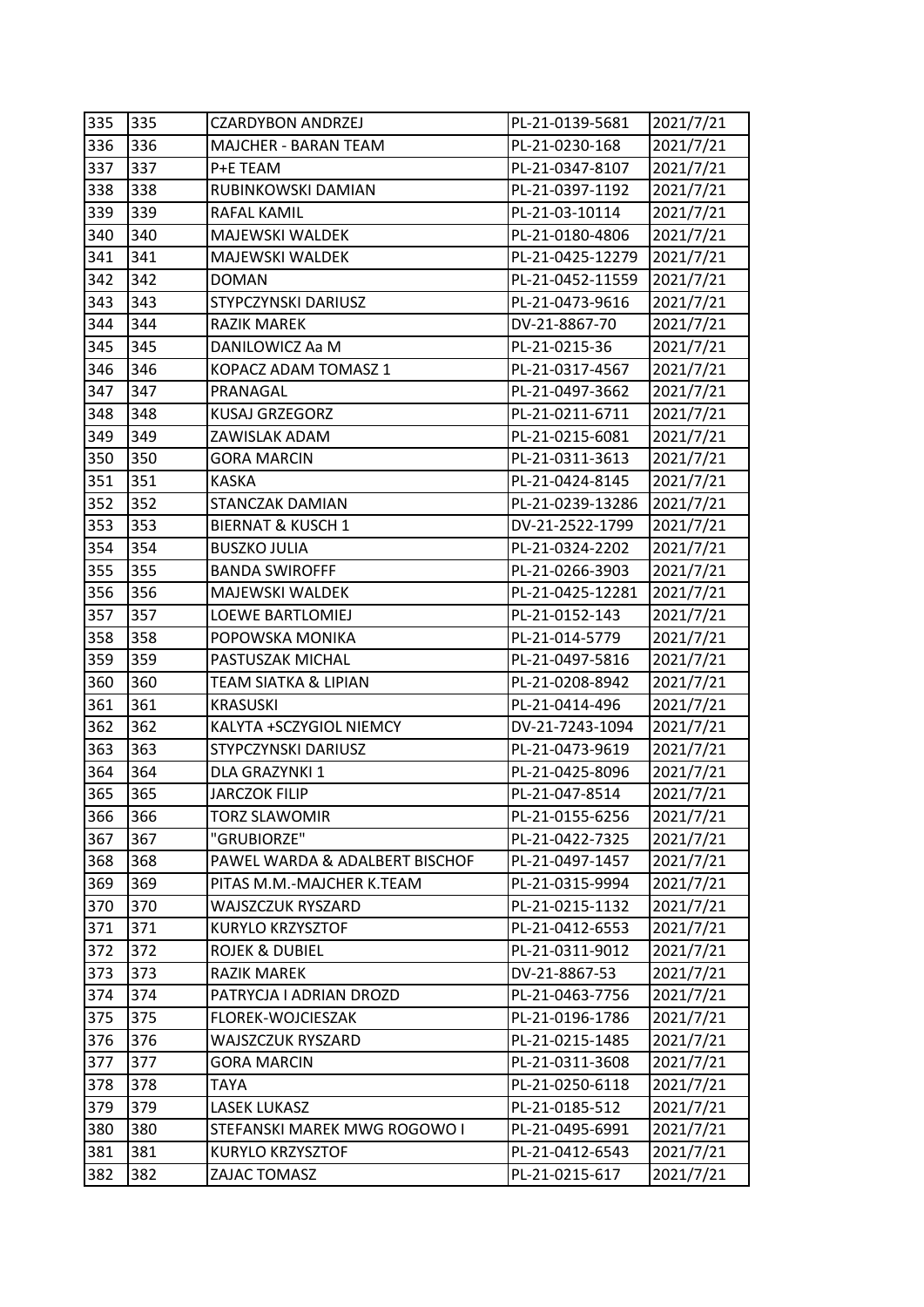| 383 | 383 | WROBEL WALDEMAR I                  | PL-21-0498-3670  | 2021/7/21 |
|-----|-----|------------------------------------|------------------|-----------|
| 384 | 384 | <b>TEAM BLECHARZ - MULLER</b>      | DV-21-1078-647   | 2021/7/21 |
| 385 | 385 | TEAM A.A.                          | PL-21-0411-3722  | 2021/7/21 |
| 386 | 386 | <b>KREPIEC TIM</b>                 | PL-21-0497-3301  | 2021/7/21 |
| 387 | 387 | <b>JARCZOK FILIP</b>               | PL-21-047-8518   | 2021/7/21 |
| 388 | 388 | <b>J.J KORYCCY</b>                 | PL-21-0490-6841  | 2021/7/21 |
| 389 | 389 | <b>BUSZKO MICHAL &amp; ANDRZEJ</b> | PL-21-0324-2240  | 2021/7/21 |
| 390 | 390 | MAT-BUD                            | PL-21-0430-5538  | 2021/7/21 |
| 391 | 391 | <b>HUBEX</b>                       | PL-20-0211-11225 | 2021/7/21 |
| 392 | 392 | <b>KLIMAS MIROSLAW</b>             | PL-21-0235-5802  | 2021/7/21 |
| 393 | 393 | SPRYCHA NATANIEL                   | PL-21-0468-7743  | 2021/7/21 |
| 394 | 394 | WASNIEWSKI - DOBIES                | PL-21-0281-2162  | 2021/7/21 |
| 395 | 395 | SPARROW TEAM II                    | DV-21-1911-1257  | 2021/7/21 |
| 396 | 396 | <b>SMYK TOMASZ</b>                 | PL-21-0497-2184  | 2021/7/21 |
| 397 | 397 | KUBACEK-JURASEK-CHMELAR TEAM       | CZ-21-0234-2869  | 2021/7/21 |
| 398 | 398 | WALKI                              | PL-21-0162-3020  | 2021/7/21 |
| 399 | 399 | <b>RED TEAM</b>                    | PL-21-02-3248    | 2021/7/21 |
| 400 | 400 | STANCZAK DAMIAN                    | PL-21-0239-13289 | 2021/7/21 |
| 401 | 401 | <b>GORA MARCIN</b>                 | PL-21-0311-3603  | 2021/7/21 |
| 402 | 402 | <b>ARTUR ZOLKIEWSKI</b>            | PL-21-0210-1556  | 2021/7/21 |
| 403 | 403 | <b>KRZYCHOL</b>                    | AU-21---171      | 2021/7/21 |
| 404 | 404 | AMELKA J.K. I                      | PL-21-0424-8109  | 2021/7/21 |
| 405 | 405 | <b>TEAM SIATKA &amp; LIPIAN</b>    | PL-21-0208-8938  | 2021/7/21 |
| 406 | 406 | DUDKIEWICZ - MORAWSKI              | PL-21-0211-8940  | 2021/7/21 |
| 407 | 407 | OLR POLISH MASTER KACPER MAK       | PL-21-083-11420  | 2021/7/21 |
| 408 | 408 | <b>BIERNAT &amp; KUSCH 1</b>       | DV-21-2522-1749  | 2021/7/21 |
| 409 | 409 | LANDMAN                            | PL-21-0208-7928  | 2021/7/21 |
| 410 | 410 | <b>SMYK TOMASZ</b>                 | PL-21-0497-2185  | 2021/7/21 |
| 411 | 411 | MAJA                               | PL-21-053-14750  | 2021/7/21 |
| 412 | 412 | WEDZINA JAROSLAW                   | PL-21-0215-1093  | 2021/7/21 |
| 413 | 413 | <b>GUMIENIAK ARTUR</b>             | PL-21-0430-944   | 2021/7/21 |
| 414 | 414 | <b>DUBIEL - ROJEK</b>              | PL-21-0311-9003  | 2021/7/21 |
| 415 | 415 | SZYMANSKI JERZY                    | PL-21-0208-7077  | 2021/7/21 |
| 416 | 416 | <b>BLASZCZYK LEON</b>              | PL-21-0352-1606  | 2021/7/21 |
| 417 | 417 | <b>KREPIEC TIM</b>                 | PL-21-0497-6277  | 2021/7/21 |
| 418 | 418 | <b>CZARDYBON ANDRZEJ</b>           | PL-21-0139-5689  | 2021/7/21 |
| 419 | 419 | <b>BIENIEK DARIUSZ</b>             | S-21-20-1022     | 2021/7/21 |
| 420 | 420 | KOPACZ ADAM TOMASZ 2               | PL-21-0317-4553  | 2021/7/21 |
| 421 | 421 | CIOS-MAR                           | PL-21-0412-5632  | 2021/7/21 |
| 422 | 422 | <b>ORLOF KRZYSZTOF</b>             | PL-21-0500-6086  | 2021/7/21 |
| 423 | 423 | PALEGA-REMISZ                      | PL-21-0153-1296  | 2021/7/21 |
| 424 | 424 | <b>KRASUSKI</b>                    | PL-21-0414-457   | 2021/7/21 |
| 425 | 425 | MAT-BUD                            | PL-21-0430-4587  | 2021/7/21 |
| 426 | 426 | <b>GUMIENIAK ARTUR</b>             | GB-21-V-207564   | 2021/7/21 |
| 427 | 427 | <b>BLUE TEAM</b>                   | PL-21-02-3241    | 2021/7/21 |
| 428 | 428 | MAJCHER - BARAN TEAM               | PL-21-0230-105   | 2021/7/21 |
| 429 | 429 | <b>SPARROW TEAM II</b>             | DV-21-2585-1818  | 2021/7/21 |
| 430 | 430 | MDANILOWICZ                        | PL-21-0215-1135  | 2021/7/21 |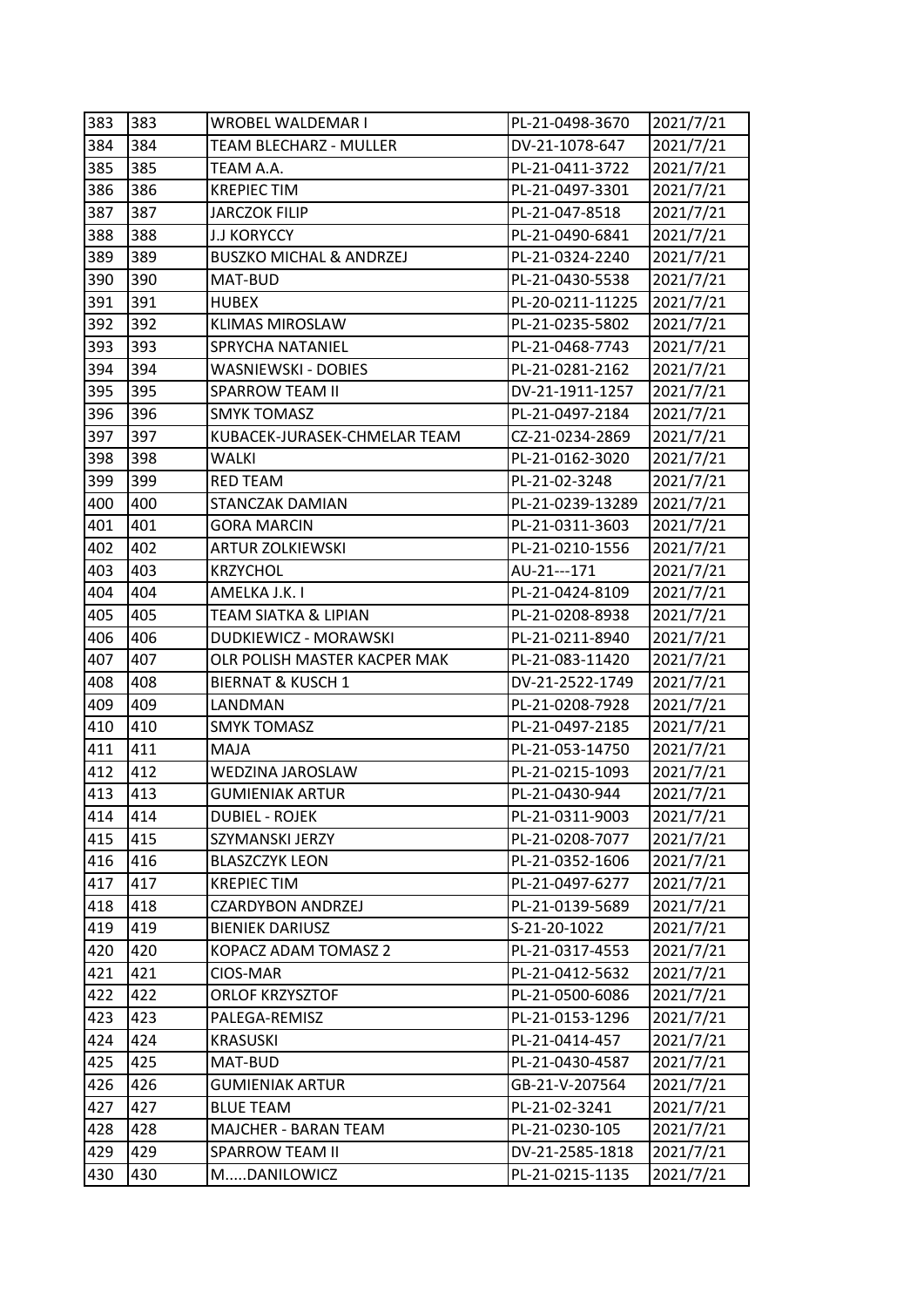| 431 | 431 | AMELIA 5                    | PL-21-0424-8123  | 2021/7/21 |
|-----|-----|-----------------------------|------------------|-----------|
| 432 | 432 | <b>WASNIEWSKI - DOBIES</b>  | PL-21-0281-2176  | 2021/7/21 |
| 433 | 433 | KOSTRUBIEC ZDZISLAW         | PL-21-0215-8510  | 2021/7/21 |
| 434 | 434 | PERLA ROZTOCZA              | PL-21-0215-793   | 2021/7/21 |
| 435 | 435 | SZNAUCNER JAROSLAW          | PL-21-0492-4005  | 2021/7/21 |
| 436 | 436 | PALEGA-REMISZ               | PL-21-0153-972   | 2021/7/21 |
| 437 | 437 | KLUCZYNSKI LESZEK I         | PL-21-0463-8086  | 2021/7/21 |
| 438 | 438 | <b>SMERFY</b>               | PL-21-0441-1805  | 2021/7/21 |
| 439 | 439 | <b>DREAM TEAM</b>           | PL-21-0173-12950 | 2021/7/21 |
| 440 | 440 | <b>KOZIOLKI</b>             | PL-21-0414-4185  | 2021/7/21 |
| 441 | 441 | <b>GUMIENIAK ARTUR</b>      | GB-21-V-207565   | 2021/7/21 |
| 442 | 442 | LEWANDOWSKI TEAM            | PL-21-08-2059    | 2021/7/21 |
| 443 | 443 | <b>JURECZKA KRZYSZTOF</b>   | PL-21-0352-1663  | 2021/7/21 |
| 444 | 444 | KALYTA +SCZYGIOL NIEMCY     | DV-21-3540-323   | 2021/7/21 |
| 445 | 445 | PRANAGAL                    | PL-21-0497-6892  | 2021/7/21 |
| 446 | 446 | <b>ROJEK &amp; DUBIEL</b>   | PL-21-0311-9009  | 2021/7/21 |
| 447 | 447 | <b>TCHORZEWSKI WOJCIECH</b> | PL-21-0468-6320  | 2021/7/21 |
| 448 | 448 | <b>BUSZKO MICHAL</b>        | PL-21-0324-2233  | 2021/7/21 |
| 449 | 449 | <b>ABBAS PIGEONS</b>        | S-21-04-204      | 2021/7/21 |
| 450 | 450 | <b>MALEC MAREK</b>          | PL-21-0215-241   | 2021/7/21 |
| 451 | 451 | K 2                         | PL-21-0497-3065  | 2021/7/21 |
| 452 | 452 | CIOS-MAR                    | PL-21-0412-5504  | 2021/7/21 |
| 453 | 453 | <b>JURECZKA KRZYSZTOF</b>   | PL-21-0352-1672  | 2021/7/21 |
| 454 | 454 | <b>WALKI</b>                | PL-21-0162-5703  | 2021/7/21 |
| 455 | 455 | MAT-BUD                     | PL-21-0430-5544  | 2021/7/21 |
| 456 | 456 | DREAM TEAM                  | PL-21-0173-12914 | 2021/7/21 |
| 457 | 457 | SROKA-KUSION-KAWA           | PL-21-0318-3424  | 2021/7/21 |
| 458 | 458 | <b>CZARDYBON ANDRZEJ</b>    | PL-21-0139-5607  | 2021/7/21 |
| 459 | 459 | SZKOLNY-KROLIKOWSKI         | PL-21-0355-306   | 2021/7/21 |
| 460 | 460 | ZAJAC TOMASZ                | PL-21-0215-630   | 2021/7/21 |
| 461 | 461 | BERNACKI - KOWALISZYN       | PL-21-0291-756   | 2021/7/21 |
| 462 | 462 | <b>KURKOWSKI SLAWOMIR</b>   | PL-21-0321-5000  | 2021/7/21 |
| 463 | 463 | "MADZIAR"                   | PL-21-0463-1817  | 2021/7/21 |
| 464 | 464 | P+E TEAM                    | PL-21-0347-8113  | 2021/7/21 |
| 465 | 465 | KIELBASA KRZYSZTOF          | PL-21-0311-9521  | 2021/7/21 |
| 466 | 466 | GORA MARCIN                 | PL-21-0311-3615  | 2021/7/21 |
| 467 | 467 | PATRYCJA I ADRIAN DROZD     | PL-21-0463-7750  | 2021/7/21 |
| 468 | 468 | TCHORZEWSKI WOJCIECH        | PL-21-0468-6315  | 2021/7/21 |
| 469 | 469 | DUDKIEWICZ - MORAWSKI       | PL-21-0211-2021  | 2021/7/21 |
| 470 | 470 | WAJSZCZUK RYSZARD           | PL-21-0215-1138  | 2021/7/21 |
| 471 | 471 | <b>ROJEK &amp; DUBIEL</b>   | PL-21-0311-9031  | 2021/7/21 |
| 472 | 472 | <b>ARTUR ZOLKIEWSKI</b>     | PL-21-0210-1546  | 2021/7/21 |
| 473 | 473 | <b>KRYSTKI</b>              | PL-21-0413-11567 | 2021/7/21 |
| 474 | 474 | MAZUR KAZIMIERZ             | PL-21-0215-7027  | 2021/7/21 |
| 475 | 475 | JANUSZ & MARIUSZ ROZPLOCH   | NL-21-1300829    | 2021/7/21 |
| 476 | 476 | JACHOREK ZBIGNIEW 1         | PL-21-0215-1846  | 2021/7/21 |
| 477 | 477 | DUDKIEWICZ - MORAWSKI       | PL-21-0211-8947  | 2021/7/21 |
| 478 | 478 | RAFAL KAMIL                 | PL-21-03-10110   | 2021/7/21 |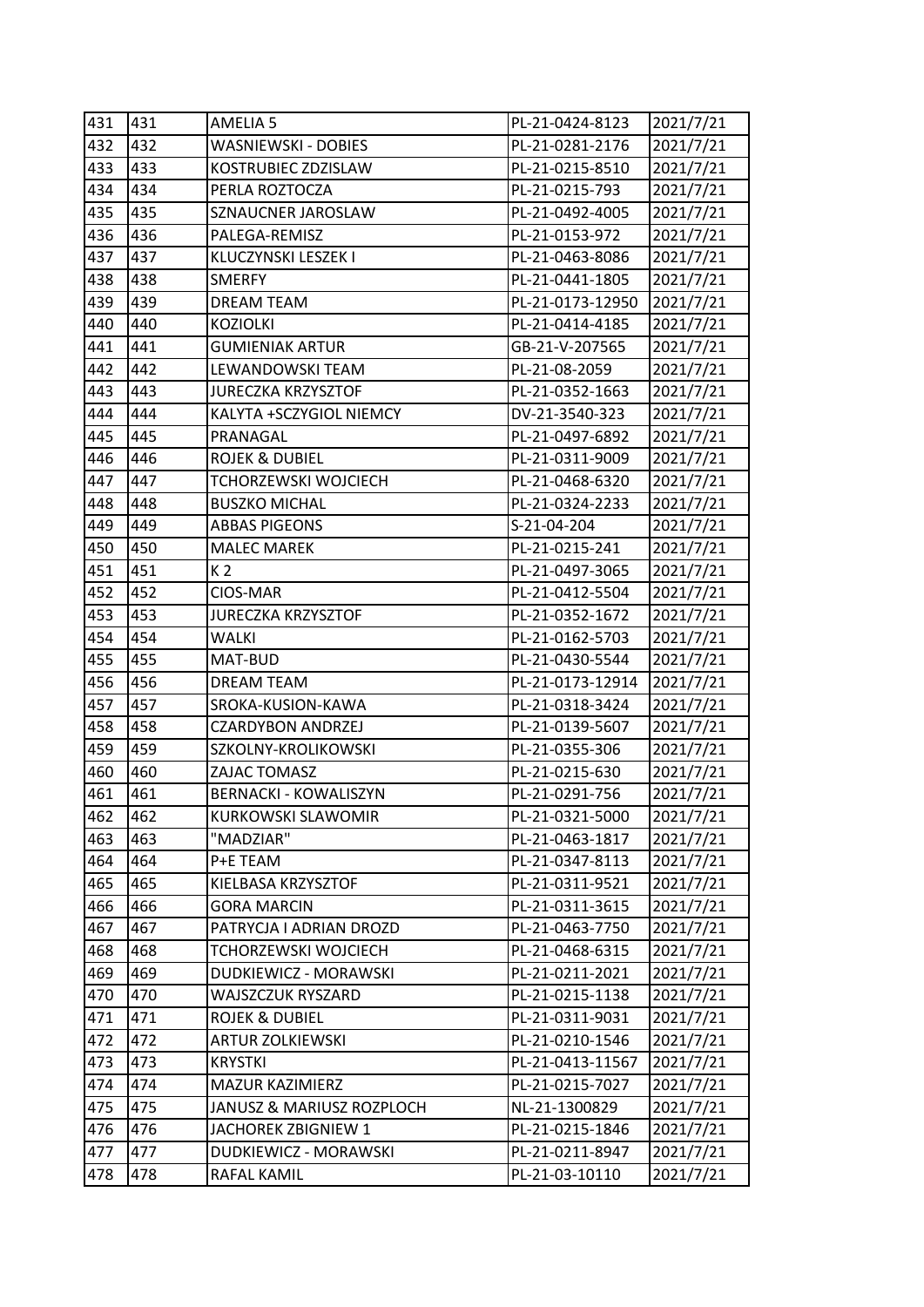| 479 | 479 | NATALKA & ZELAZNIAKI            | PL-21-0468-707   | 2021/7/21 |
|-----|-----|---------------------------------|------------------|-----------|
| 480 | 480 | L.STOLARSKI- K. SZWED           | PL-21-0380-243   | 2021/7/21 |
| 481 | 481 | WAJSZCZUK RYSZARD               | PL-21-0215-1486  | 2021/7/21 |
| 482 | 482 | <b>BLYSKAWICA</b>               | PL-21-07-8746    | 2021/7/21 |
| 483 | 483 | JACHOREK ZBIGNIEW 2             | PL-21-0215-1882  | 2021/7/21 |
| 484 | 484 | STUDZINSKI BARTOSZ-ZBIGNIEW     | PL-21-0211-10150 | 2021/7/21 |
| 485 | 485 | DUDKIEWICZ - MORAWSKI           | PL-21-0211-8944  | 2021/7/21 |
| 486 | 486 | <b>BOCHENCZAK JAN</b>           | PL-21-0236-869   | 2021/7/21 |
| 487 | 487 | KAJKA                           | PL-21-0211-3057  | 2021/7/21 |
| 488 | 488 | <b>SMERFY</b>                   | PL-21-0441-1833  | 2021/7/21 |
| 489 | 489 | ELZBIETA KAMIL LUKASZYK         | PL-21-0295-4439  | 2021/7/21 |
| 490 | 490 | SROKA-KUSION-KAWA               | PL-21-0235-8251  | 2021/7/21 |
| 491 | 491 | LOEWE BARTLOMIEJ                | PL-21-0152-145   | 2021/7/21 |
| 492 | 492 | CALUJ WIESLAW                   | PL-21-0223-12294 | 2021/7/21 |
| 493 | 493 | ZURAWSKI JAN dr. 2              | PL-21-0211-9204  | 2021/7/21 |
| 494 | 494 | ROBERT-PATRYK                   | PL-21-0231-10012 | 2021/7/21 |
| 495 | 495 | <b>TEAM SIATKA &amp; LIPIAN</b> | PL-21-0208-8931  | 2021/7/21 |
| 496 | 496 | <b>TAYA</b>                     | PL-21-0250-6131  | 2021/7/21 |
| 497 | 497 | <b>KRASUSKI</b>                 | PL-21-0414-497   | 2021/7/21 |
| 498 | 498 | KATARZYNA & KRZYSZTOF KORBUS    | PL-21-0211-3093  | 2021/7/21 |
| 499 | 499 | PIOTROWSKI TOMASZ               | PL-21-0285-1626  | 2021/7/21 |
| 500 | 500 | PRZEDNIKOWSKI WIESLAW           | PL-21-0306-4712  | 2021/7/21 |
| 501 | 501 | <b>ROJEK &amp; DUBIEL</b>       | PL-21-0311-9023  | 2021/7/21 |
| 502 | 502 | <b>AMELKA III</b>               | PL-21-0424-8111  | 2021/7/21 |
| 503 | 503 | <b>ABBAS PIGEONS</b>            | S-21-04-203      | 2021/7/21 |
| 504 | 504 | CIOS-MAR                        | PL-21-0412-5520  | 2021/7/21 |
| 505 | 505 | <b>KRYSTKI</b>                  | PL-21-0413-11574 | 2021/7/21 |
| 506 | 506 | <b>FILIP &amp; GOLBA</b>        | PL-21-0468-10006 | 2021/7/21 |
| 507 | 507 | PIEROG SEBASTIAN                | PL-21-0312-8179  | 2021/7/21 |
| 508 | 508 | <b>KRAJEWSKI GRZEGORZ</b>       | PL-21-0210-2374  | 2021/7/21 |
| 509 | 509 | MAJA & HANIA TEAM               | PL-21-0497-2093  | 2021/7/21 |
| 510 | 510 | RAZIK MAREK                     | DV-21-8867-92    | 2021/7/21 |
| 511 | 511 | AB WOZNIAK                      | PL-21-0308-1787  | 2021/7/21 |
| 512 | 512 | SROKA-KUSION-KAWA               | PL-21-0318-3142  | 2021/7/21 |
| 513 | 513 | PIEROG SEBASTIAN                | PL-21-0312-8161  | 2021/7/21 |
| 514 | 514 | <b>DOMAN</b>                    | PL-21-0452-11565 | 2021/7/21 |
| 515 | 515 | KURKOWSKI SLAWOMIR              | PL-21-0321-4970  | 2021/7/21 |
| 516 | 516 | JANUSZ & MARIUSZ ROZPLOCH       | NL-21-1300837    | 2021/7/21 |
| 517 | 517 | <b>BOCHENCZAK JAN</b>           | PL-21-0236-870   | 2021/7/21 |
| 518 | 518 | WIESLAW & TYMON                 | PL-21-0223-12218 | 2021/7/21 |
| 519 | 519 | AMELKA J.K. I                   | PL-21-0424-8101  | 2021/7/21 |
| 520 | 520 | TCHORZEWSKI WOJCIECH            | PL-21-0468-6319  | 2021/7/21 |
| 521 | 521 | <b>KRYSTKI</b>                  | PL-21-0413-11575 | 2021/7/21 |
| 522 | 522 | LASEK LUKASZ                    | PL-21-0185-619   | 2021/7/21 |
| 523 | 523 | POPLAWSKI MIECZYSLAW            | PL-21-0441-526   | 2021/7/21 |
| 524 | 524 | WAJSZCZUK RYSZARD               | PL-21-0215-1483  | 2021/7/21 |
| 525 | 525 | CALUJ WIESLAW                   | PL-21-0223-12283 | 2021/7/21 |
| 526 | 526 | PANAS TEAM                      | PL-21-0210-1177  | 2021/7/21 |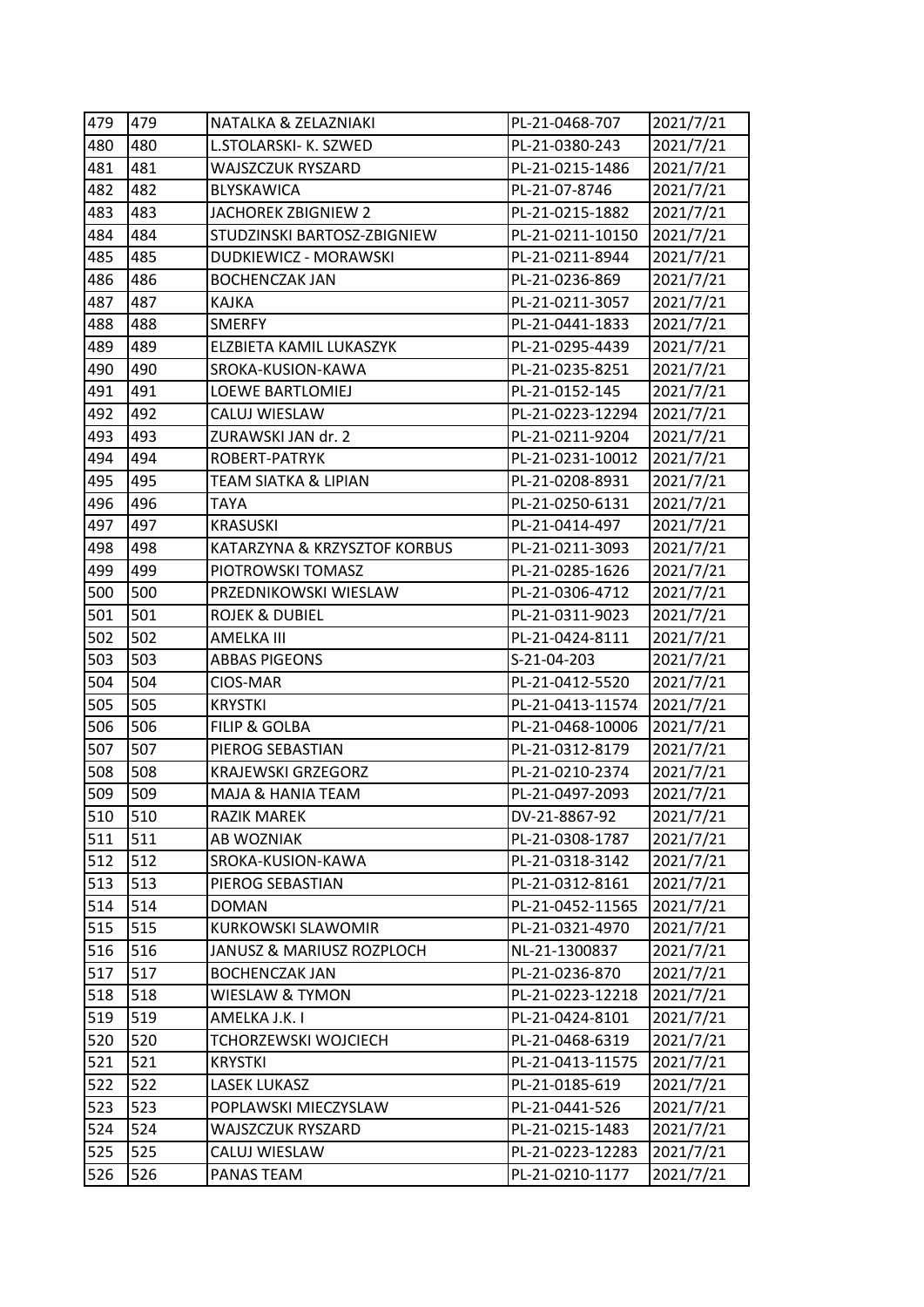| 527 | 527 | LEWANDOWSKI TEAM              | PL-21-08-2055    | 2021/7/21 |
|-----|-----|-------------------------------|------------------|-----------|
| 528 | 528 | OCHIJEWICZ MAREK              | PL-21-0441-5072  | 2021/7/21 |
| 529 | 529 | MAJA & HANIA TEAM             | PL-21-0497-2106  | 2021/7/21 |
| 530 | 530 | CALUJ WIESLAW                 | PL-21-0223-12209 | 2021/7/21 |
| 531 | 531 | KATARZYNA & KRZYSZTOF KORBUS  | PL-21-0211-3097  | 2021/7/21 |
| 532 | 532 | SOBIERAJ & GALCZYNSKI         | PL-21-0183-7007  | 2021/7/21 |
| 533 | 533 | <b>KREPIEC TIM</b>            | PL-21-0497-6059  | 2021/7/21 |
| 534 | 534 | FLOREK-WOJCIESZAK             | PL-21-0232-2192  | 2021/7/21 |
| 535 | 535 | <b>CZARDYBON ANDRZEJ</b>      | PL-21-0139-5700  | 2021/7/21 |
| 536 | 536 | MISIAK & SMORAWSKI TEAM       | PL-21-0347-11971 | 2021/7/21 |
| 537 | 537 | DLA JOASI                     | PL-21-0208-5632  | 2021/7/21 |
| 538 | 538 | LIS ANDRZEJ                   | PL-21-09-8580    | 2021/7/21 |
| 539 | 539 | LIS ANDRZEJ                   | PL-21-09-8547    | 2021/7/21 |
| 540 | 540 | MAJCHER - BARAN TEAM          | PL-21-0230-178   | 2021/7/21 |
| 541 | 541 | AMELKA J.K. II                | PL-21-0424-8122  | 2021/7/21 |
| 542 | 542 | ZAK & HULAS                   | PL-21-0412-2040  | 2021/7/21 |
| 543 | 543 | DLA GRAZYNKI 2                | PL-21-0425-8128  | 2021/7/21 |
| 544 | 544 | KOPACZ ADAM TOMASZ 1          | PL-21-0317-4555  | 2021/7/21 |
| 545 | 545 | STEFANSKI MAREK MWG ROGOWO II | PL-21-0495-10425 | 2021/7/21 |
| 546 | 546 | CIENKUSZ STANISLAW&KAROL&JAN  | PL-21-0468-14384 | 2021/7/21 |
| 547 | 547 | ANDRZEJ i MICHAL BUSZKO       | PL-21-0452-11366 | 2021/7/21 |
| 548 | 548 | RAF-KAR                       | PL-21-0183-2782  | 2021/7/21 |
| 549 | 549 | "GRUBIORZE"                   | PL-21-0422-7344  | 2021/7/21 |
| 550 | 550 | MAT-BUD                       | PL-21-0430-5550  | 2021/7/21 |
| 551 | 551 | AMELKA III                    | PL-21-0424-8104  | 2021/7/21 |
| 552 | 552 | <b>KUSAJ GRZEGORZ</b>         | PL-21-0211-6709  | 2021/7/21 |
| 553 | 553 | <b>KLIMAS MIROSLAW</b>        | PL-21-0235-5812  | 2021/7/21 |
| 554 | 554 | <b>GORZEL TOMASZ</b>          | PL-21-0497-6255  | 2021/7/21 |
| 555 | 555 | L.STOLARSKI- K. SZWED         | PL-21-0380-829   | 2021/7/21 |
| 556 | 556 | <b>GORZEL TOMASZ</b>          | PL-21-0497-6250  | 2021/7/21 |
| 557 | 557 | <b>TORZ SLAWOMIR</b>          | PL-21-0155-6245  | 2021/7/21 |
| 558 | 558 | TEAM G & W                    | PL-21-0208-4267  | 2021/7/21 |
| 559 | 559 | <b>ARTUR ZOLKIEWSKI</b>       | PL-21-0210-1566  | 2021/7/21 |
| 560 | 560 | MAJA & HANIA TEAM             | PL-21-0497-2128  | 2021/7/21 |
| 561 | 561 | <b>BANDA SWIROFFF</b>         | GB-21-Z-61600    | 2021/7/21 |
| 562 | 562 | <b>BIENIEK DARIUSZ</b>        | S-21-20-1025     | 2021/7/21 |
| 563 | 563 | ZURAWSKI JAN dr.1             | PL-21-0211-9208  | 2021/7/21 |
| 564 | 564 | RAFAL KAMIL                   | PL-21-0215-120   | 2021/7/21 |
| 565 | 565 | KALUZA TOMASZ 2               | PL-21-0498-6820  | 2021/7/21 |
| 566 | 566 | <b>BERNACKI - KOWALISZYN</b>  | PL-21-0291-706   | 2021/7/21 |
| 567 | 567 | MICHAL & REMIX                | PL-21-0468-14520 | 2021/7/21 |
| 568 | 568 | <b>JOKER 0430</b>             | PL-21-0430-7023  | 2021/7/21 |
| 569 | 569 | WROBEL WALDEMAR I             | PL-21-0498-3652  | 2021/7/21 |
| 570 | 570 | ELZBIETA KAMIL LUKASZYK       | PL-21-0295-4440  | 2021/7/21 |
| 571 | 571 | STEFANSKI MAREK MWG ROGOWO I  | PL-21-0495-6830  | 2021/7/21 |
| 572 | 572 | <b>KRYSTKI</b>                | PL-21-0413-11579 | 2021/7/21 |
| 573 | 573 | WASNIEWSKI - DOBIES           | PL-21-0281-10701 | 2021/7/21 |
| 574 |     |                               | PL-21-0424-8119  | 2021/7/21 |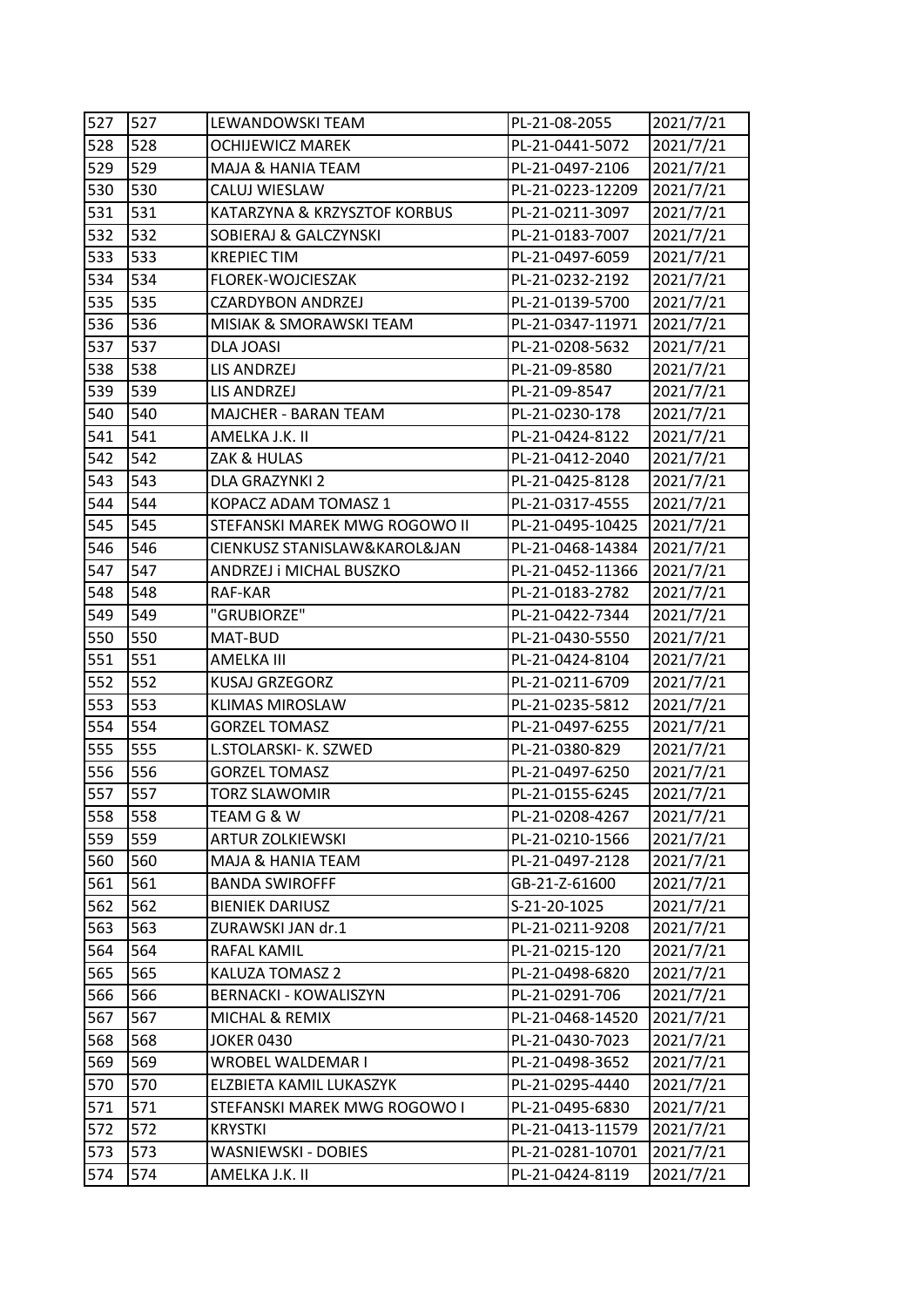| 575 | 575 | CZAJKA TEAM                   | PL-21-0311-9108  | 2021/7/21 |
|-----|-----|-------------------------------|------------------|-----------|
| 576 | 576 | <b>SCHULZ TEAM</b>            | PL-21-0217-230   | 2021/7/21 |
| 577 | 577 | IREK K.                       | PL-21-0424-8140  | 2021/7/21 |
| 578 | 578 | DYBKOWSKI SLAWOMIR            | PL-21-0208-5610  | 2021/7/21 |
| 579 | 579 | <b>MALEC MAREK</b>            | PL-21-0215-191   | 2021/7/21 |
| 580 | 580 | CZAJKA TEAM                   | PL-21-0311-9147  | 2021/7/21 |
| 581 | 581 | KUBACEK-JURASEK-CHMELAR TEAM  | CZ-21-0259-3466  | 2021/7/21 |
| 582 | 582 | <b>DREAM TEAM</b>             | PL-21-0173-12941 | 2021/7/21 |
| 583 | 583 | <b>LUBIARZ ROBERT</b>         | PL-21-0412-4736  | 2021/7/21 |
| 584 | 584 | WISZNIEWSKI WLODZIMIERZ       | PL-21-07-4991    | 2021/7/21 |
| 585 | 585 | <b>JURECZKA KRZYSZTOF</b>     | PL-21-0352-1665  | 2021/7/21 |
| 586 | 586 | O.I.S. KRAWCZAK               | PL-21-07-11718   | 2021/7/21 |
| 587 | 587 | SOBIERAJ & GALCZYNSKI         | PL-21-0183-7032  | 2021/7/21 |
| 588 | 588 | WAJSZCZUK RYSZARD             | PL-21-0215-1139  | 2021/7/21 |
| 589 | 589 | MAJA                          | PL-21-053-14748  | 2021/7/21 |
| 590 | 590 | STYPCZYNSKI DARIUSZ           | PL-21-0473-9618  | 2021/7/21 |
| 591 | 591 | <b>LESZEK SERAFIN</b>         | PL-21-0250-6115  | 2021/7/21 |
| 592 | 592 | SZNAUCNER JAROSLAW            | PL-21-0492-4008  | 2021/7/21 |
| 593 | 593 | O.I.S. KRAWCZAK               | PL-21-07-11721   | 2021/7/21 |
| 594 | 594 | RAFAL KAMIL                   | PL-21-03-10157   | 2021/7/21 |
| 595 | 595 | KUBACEK-JURASEK-CHMELAR TEAM  | CZ-21-0234-2862  | 2021/7/21 |
| 596 | 596 | <b>CIESLAK - KRAWCZYK</b>     | PL-21-0463-7334  | 2021/7/21 |
| 597 | 597 | KALYTA +SCZYGIOL NIEMCY       | DV-21-3540-329   | 2021/7/21 |
| 598 | 598 | <b>BERNACKI - KOWALISZYN</b>  | PL-21-0291-760   | 2021/7/21 |
| 599 | 599 | WLA@ZLY                       | PL-21-09-9909    | 2021/7/21 |
| 600 | 600 | LOEWE BARTLOMIEJ              | PL-21-0152-137   | 2021/7/21 |
| 601 | 601 | KLUCZYNSKI LESZEK I           | PL-21-0463-8084  | 2021/7/21 |
| 602 | 602 | <b>GIL JOLANTA</b>            | PL-21-0176-4635  | 2021/7/21 |
| 603 | 603 | PANAS TEAM                    | PL-21-0210-1012  | 2021/7/21 |
| 604 | 604 | FLOREK-WOJCIESZAK             | PL-21-0231-11790 | 2021/7/21 |
| 605 | 605 | TCHORZEWSKI WOJCIECH          | PL-21-0468-6334  | 2021/7/21 |
| 606 | 606 | WIESLAW & TYMON               | PL-21-0223-12225 | 2021/7/21 |
| 607 | 607 | ZAK & HULAS                   | PL-21-0412-2011  | 2021/7/21 |
| 608 | 608 | LASECKI - NAWROCKI            | PL-21-0468-3236  | 2021/7/21 |
| 609 | 609 | AMELKA J.K. I                 | PL-21-0424-8102  | 2021/7/21 |
| 610 | 610 | AMELKA III                    | PL-21-0424-8113  | 2021/7/21 |
| 611 | 611 | <b>TEAM KACZOR</b>            | PL-21-0412-3210  | 2021/7/21 |
| 612 | 612 | STEFANSKI MAREK MWG ROGOWO II | PL-21-0495-6965  | 2021/7/21 |
| 613 | 613 | SZYDLOWIEC-PINCZOW            | PL-21-0183-9893  | 2021/7/21 |
| 614 | 614 | ELZBIETA KAMIL LUKASZYK       | PL-21-0295-4432  | 2021/7/21 |
| 615 | 615 | KORALEWICZ BRACIA             | PL-21-0289-1778  | 2021/7/21 |
| 616 | 616 | KALYTA +SCZYGIOL NIEMCY       | DV-21-7243-1100  | 2021/7/21 |
| 617 | 617 | <b>KRAWIECZEK LUCJAN</b>      | PL-21-0129-1143  | 2021/7/21 |
| 618 | 618 | <b>KRZYCHOL</b>               | PL-21-0317-1346  | 2021/7/21 |
| 619 | 619 | MISIAK & SMORAWSKI TEAM       | PL-21-0347-9325  | 2021/7/21 |
| 620 | 620 | MASTER TEAM PILICHOWICE       | CZ-21-0132-3212  | 2021/7/21 |
| 621 | 621 | CIENKUSZ STANISLAW&KAROL&JAN  | PL-21-0468-14381 | 2021/7/21 |
| 622 | 622 | <b>DUBIEL - ROJEK</b>         | PL-21-0311-9026  | 2021/7/21 |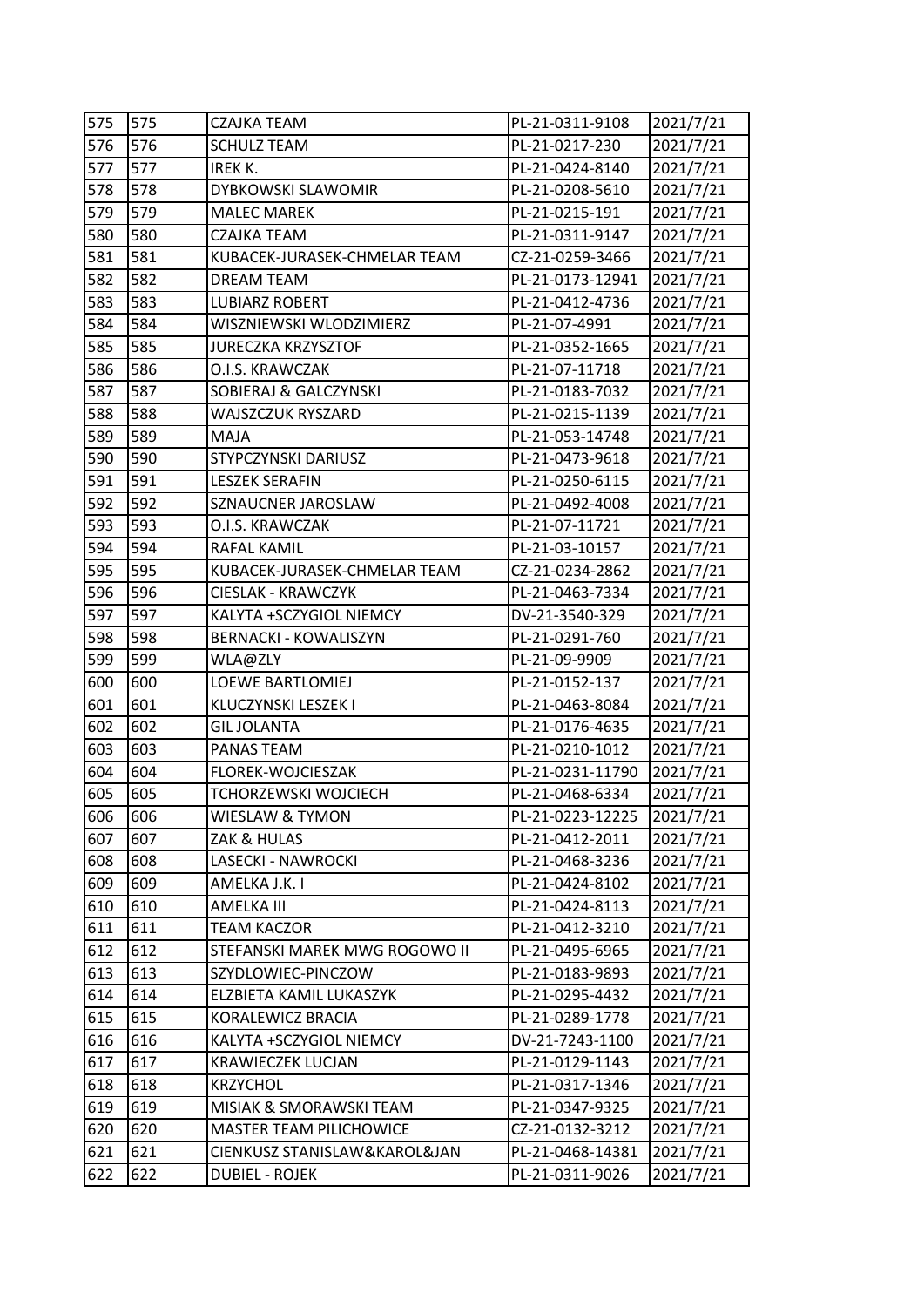| 623 | 623 | LASECKI - NAWROCKI              | PL-21-0468-6430  | 2021/7/21 |
|-----|-----|---------------------------------|------------------|-----------|
| 624 | 624 | DLA JOASI                       | PL-21-0208-5639  | 2021/7/21 |
| 625 | 625 | <b>BLIEGE FELIX</b>             | AT-21-605-711    | 2021/7/21 |
| 626 | 626 | <b>BLIEGE FELIX</b>             | AT-21-605-721    | 2021/7/21 |
| 627 | 627 | KORALEWICZ BRACIA               | PL-21-0289-1784  | 2021/7/21 |
| 628 | 628 | WROBEL WALDEMAR II              | PL-21-0498-3674  | 2021/7/21 |
| 629 | 629 | <b>DUDEK MONIKA &amp; DAWID</b> | PL-21-0388-1227  | 2021/7/21 |
| 630 | 630 | <b>SPARROW TEAM I</b>           | DV-21-1911-1282  | 2021/7/21 |
| 631 | 631 | PITAS M.M.-MAJCHER K.TEAM       | PL-21-0315-8560  | 2021/7/21 |
| 632 | 632 | AMELKA III                      | PL-21-0424-8103  | 2021/7/21 |
| 633 | 633 | MICHAL & REMIX                  | PL-21-0468-13001 | 2021/7/21 |
| 634 | 634 | PIOTROWSKI TOMASZ               | PL-21-0285-1697  | 2021/7/21 |
| 635 | 635 | MAJA                            | PL-21-053-14743  | 2021/7/21 |
| 636 | 636 | <b>GAWRONSKI SLAWOMIR</b>       | PL-21-0209-11357 | 2021/7/21 |
| 637 | 637 | <b>KLECZAJ SLAWOMIR</b>         | PL-21-0180-332   | 2021/7/21 |
| 638 | 638 | K <sub>2</sub>                  | PL-21-0497-3086  | 2021/7/21 |
| 639 | 639 | <b>TEAM SIATKA &amp; LIPIAN</b> | PL-21-0208-8987  | 2021/7/21 |
| 640 | 640 | AB WOZNIAK                      | PL-21-0308-1800  | 2021/7/21 |
| 641 | 641 | ELZBIETA KAMIL LUKASZYK         | PL-21-0295-4032  | 2021/7/21 |
| 642 | 642 | <b>SLAWOMIR WIERZBICKI</b>      | PL-21-0244-7035  | 2021/7/21 |
| 643 | 643 | <b>J.J KORYCCY</b>              | PL-21-0490-6850  | 2021/7/21 |
| 644 | 644 | ROBERT-PATRYK                   | PL-21-0231-10091 | 2021/7/21 |
| 645 | 645 | AMELIA <sub>5</sub>             | PL-21-0424-8127  | 2021/7/21 |
| 646 | 646 | JACHOREK ZBIGNIEW 2             | PL-21-0215-1898  | 2021/7/21 |
| 647 | 647 | WEDZINA WIESLAW                 | PL-21-0215-1495  | 2021/7/21 |
| 648 | 648 | <b>SLAWOMIR WIERZBICKI</b>      | PL-21-0244-7031  | 2021/7/21 |
| 649 | 649 | MISIAK & SMORAWSKI TEAM         | PL-21-0347-11999 | 2021/7/21 |
| 650 | 650 | <b>SPARROW TEAM II</b>          | DV-21-1911-1267  | 2021/7/21 |
| 651 | 651 | <b>BLUE TEAM</b>                | PL-21-02-3255    | 2021/7/21 |
| 652 | 652 | <b>SCHULZ TEAM</b>              | PL-21-0217-201   | 2021/7/21 |
| 653 | 653 | NIEDUZAK JOZEF                  | PL-21-0289-5999  | 2021/7/21 |
| 654 | 654 | <b>BERNACKI - KOWALISZYN</b>    | PL-21-0291-4107  | 2021/7/21 |
| 655 | 655 | ZAK & HULAS                     | PL-21-0412-2019  | 2021/7/21 |
| 656 | 656 | <b>LUBIARZ ROBERT</b>           | PL-21-0412-4721  | 2021/7/21 |
| 657 | 657 | SROKA-KUSION-KAWA               | PL-21-0318-3444  | 2021/7/21 |
| 658 | 658 | <b>ORLOF KRZYSZTOF</b>          | PL-21-0500-6089  | 2021/7/21 |
| 659 | 659 | SROKA-KUSION-KAWA               | PL-21-0318-3109  | 2021/7/21 |
| 660 | 660 | JACHOREK ZBIGNIEW 2             | PL-21-0215-1884  | 2021/7/21 |
| 661 | 661 | <b>JOKER 0430</b>               | PL-21-0430-7055  | 2021/7/21 |
| 662 | 662 | FLOREK-WOJCIESZAK               | PL-21-0231-9909  | 2021/7/21 |
| 663 | 663 | <b>ESCHKE ARTUR</b>             | PL-21-0207-3890  | 2021/7/21 |
| 664 | 664 | PAWEL SZTOBNICKI                | PL-21-0175-1951  | 2021/7/21 |
| 665 | 665 | ZURAWSKI JAN dr.1               | PL-21-0211-9237  | 2021/7/21 |
| 666 | 666 | <b>GORZEL TOMASZ</b>            | PL-21-0497-6210  | 2021/7/21 |
| 667 | 667 | AMELKA J.K. II                  | PL-21-0424-8121  | 2021/7/21 |
| 668 | 668 | LASEK LUKASZ                    | PL-21-0185-575   | 2021/7/21 |
| 669 | 669 | KALUZA TOMASZ 1                 | PL-21-0498-6847  | 2021/7/21 |
| 670 | 670 | <b>GORA MARCIN</b>              | PL-21-0122-1557  | 2021/7/21 |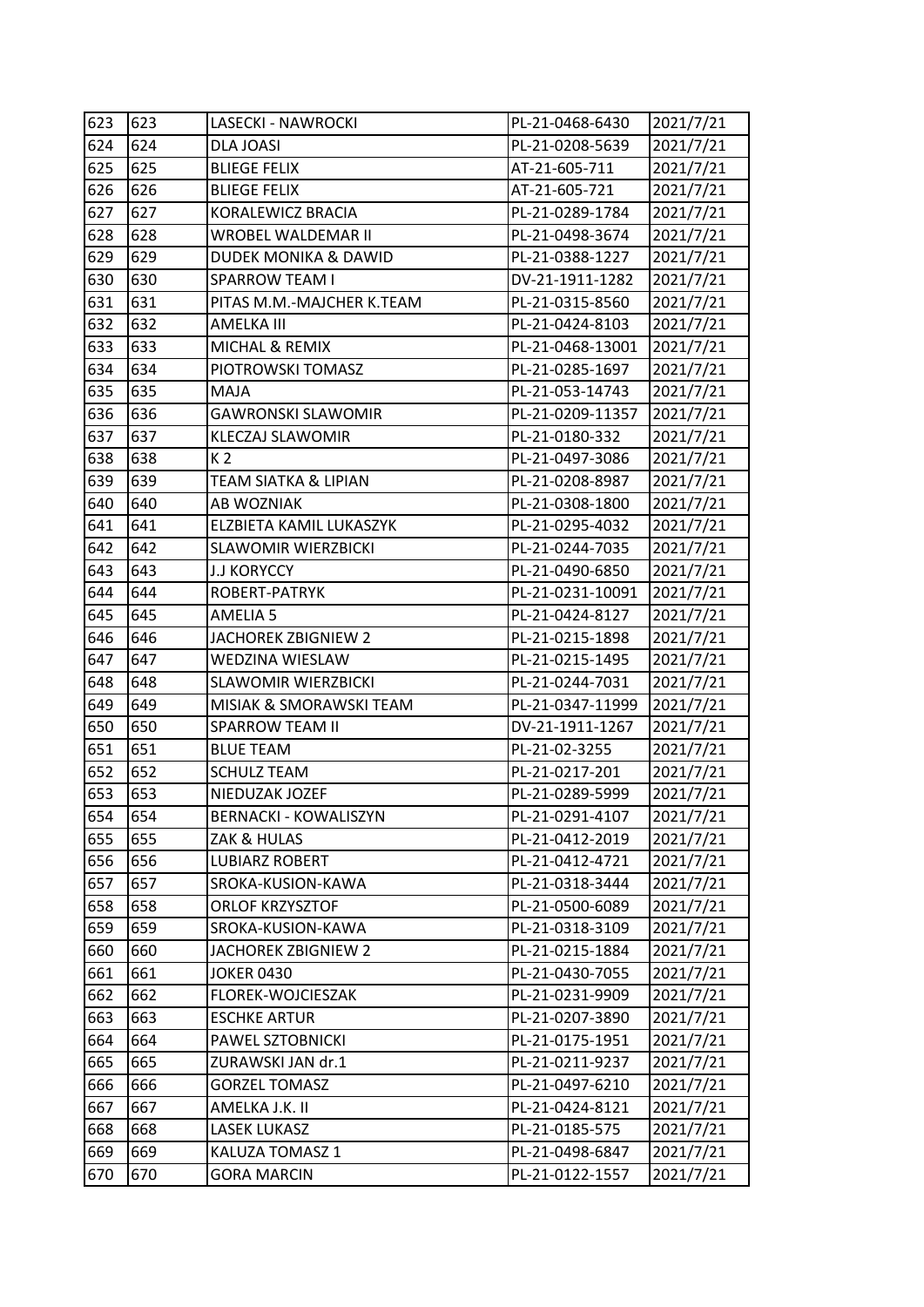| 671 | 671 | TCHORZEWSKI WOJCIECH            | PL-21-0468-6335  | 2021/7/21 |
|-----|-----|---------------------------------|------------------|-----------|
| 672 | 672 | KOPACZ ADAM TOMASZ 2            | PL-21-0317-4556  | 2021/7/21 |
| 673 | 673 | WASNIEWSKI - DOBIES             | PL-21-0281-2107  | 2021/7/21 |
| 674 | 674 | <b>HUBEX</b>                    | PL-20-0211-6702  | 2021/7/21 |
| 675 | 675 | MAJEWSKI WALDEK                 | PL-21-0180-4805  | 2021/7/21 |
| 676 | 676 | <b>TEAM "RICHI"</b>             | DV-21-6339-438   | 2021/7/21 |
| 677 | 677 | JACHOREK ZBIGNIEW 2             | PL-21-0215-1893  | 2021/7/21 |
| 678 | 678 | ZURAWSKI JAN dr.1               | PL-21-0211-9243  | 2021/7/21 |
| 679 | 679 | <b>BLASZCZYK LEON</b>           | PL-21-0352-1671  | 2021/7/21 |
| 680 | 680 | ZURAWSKI JAN dr. 2              | PL-21-0211-9228  | 2021/7/21 |
| 681 | 681 | RUBINKOWSKI DAMIAN              | PL-21-0397-1103  | 2021/7/21 |
| 682 | 682 | <b>ABBAS PIGEONS</b>            | S-21-04-211      | 2021/7/21 |
| 683 | 683 | PAWEL SZTOBNICKI                | PL-21-0175-1960  | 2021/7/21 |
| 684 | 684 | KOPACZ ADAM TOMASZ 2            | PL-21-0317-4563  | 2021/7/21 |
| 685 | 685 | <b>TEAM SIATKA &amp; LIPIAN</b> | PL-21-0208-8997  | 2021/7/21 |
| 686 | 686 | <b>OLIVIER KRAWCZAK</b>         | PL-21-07-11727   | 2021/7/21 |
| 687 | 687 | ZURAWSKI JAN 3                  | PL-21-0211-9235  | 2021/7/21 |
| 688 | 688 | <b>KRAWIECZEK LUCJAN</b>        | PL-21-0129-901   | 2021/7/21 |
| 689 | 689 | <b>BOCHENCZAK JAN</b>           | PL-21-0236-825   | 2021/7/21 |
| 690 | 690 | KROLIKOWSKI & MOREL TEAM        | PL-21-0493-15018 | 2021/7/21 |
| 691 | 691 | RAF-KAR                         | PL-21-0183-2991  | 2021/7/21 |
| 692 | 692 | JACHOREK ZBIGNIEW 1             | PL-21-0215-1808  | 2021/7/21 |
| 693 | 693 | <b>SMERFY</b>                   | PL-21-0441-1814  | 2021/7/21 |
| 694 | 694 | LUKASZ I MONIKA LIPIAN          | PL-21-0208-8959  | 2021/7/21 |
| 695 | 695 | <b>BUSZKO MICHAL</b>            | PL-21-0324-2222  | 2021/7/21 |
| 696 | 696 | BLYSKAWICA                      | PL-21-07-8749    | 2021/7/21 |
| 697 | 697 | RAFAL GORSKI                    | PL-21-0223-583   | 2021/7/21 |
| 698 | 698 | MAJA & HANIA TEAM               | PL-21-0497-2135  | 2021/7/21 |
| 699 | 699 | SYLWIA I DAREK ZYBURA 2         | PL-21-0211-3815  | 2021/7/21 |
| 700 | 700 | CZAJKA TEAM                     | PL-21-0311-9163  | 2021/7/21 |
| 701 | 701 | <b>GIL JOLANTA</b>              | PL-21-0176-4673  | 2021/7/21 |
| 702 | 702 | TEAM A.A.                       | PL-21-0411-3740  | 2021/7/21 |
| 703 | 703 | <b>RAZIK MAREK</b>              | DV-21-8867-83    | 2021/7/21 |
| 704 | 704 | SOBCZAK 2                       | PL-21-0412-4420  | 2021/7/21 |
| 705 | 705 | <b>MALEC MAREK</b>              | PL-21-0215-242   | 2021/7/21 |
| 706 | 706 | <b>GUMIENIAK ARTUR</b>          | GB-21-V-207563   | 2021/7/21 |
| 707 | 707 | <b>TCHORZEWSKI WOJCIECH</b>     | PL-21-0468-6316  | 2021/7/21 |
| 708 | 708 | RAZIK MAREK                     | DV-21-8867-97    | 2021/7/21 |
| 709 | 709 | <b>WLODARCZYK MAREK</b>         | PL-21-065-10209  | 2021/7/21 |
| 710 | 710 | DLA JOASI                       | PL-21-0208-5635  | 2021/7/21 |
| 711 | 711 | <b>BIENIEK DARIUSZ</b>          | S-21-20-1042     | 2021/7/21 |
| 712 | 712 | <b>ESCHKE ARTUR</b>             | PL-21-0207-3896  | 2021/7/21 |
| 713 | 713 | <b>FILIP &amp; GOLBA</b>        | PL-21-0468-10056 | 2021/7/21 |
| 714 | 714 | <b>BANDA SWIROFFF</b>           | PL-21-0207-1808  | 2021/7/21 |
| 715 | 715 | POPLAWSKI MIECZYSLAW            | PL-21-0441-516   | 2021/7/21 |
| 716 | 716 | KALUZA TOMASZ 1                 | PL-21-0498-6873  | 2021/7/21 |
| 717 | 717 | <b>GAWRONSKI SLAWOMIR</b>       | PL-21-0209-11341 | 2021/7/21 |
| 718 | 718 | DANILOWICZ Aa M                 | PL-21-0215-65    | 2021/7/21 |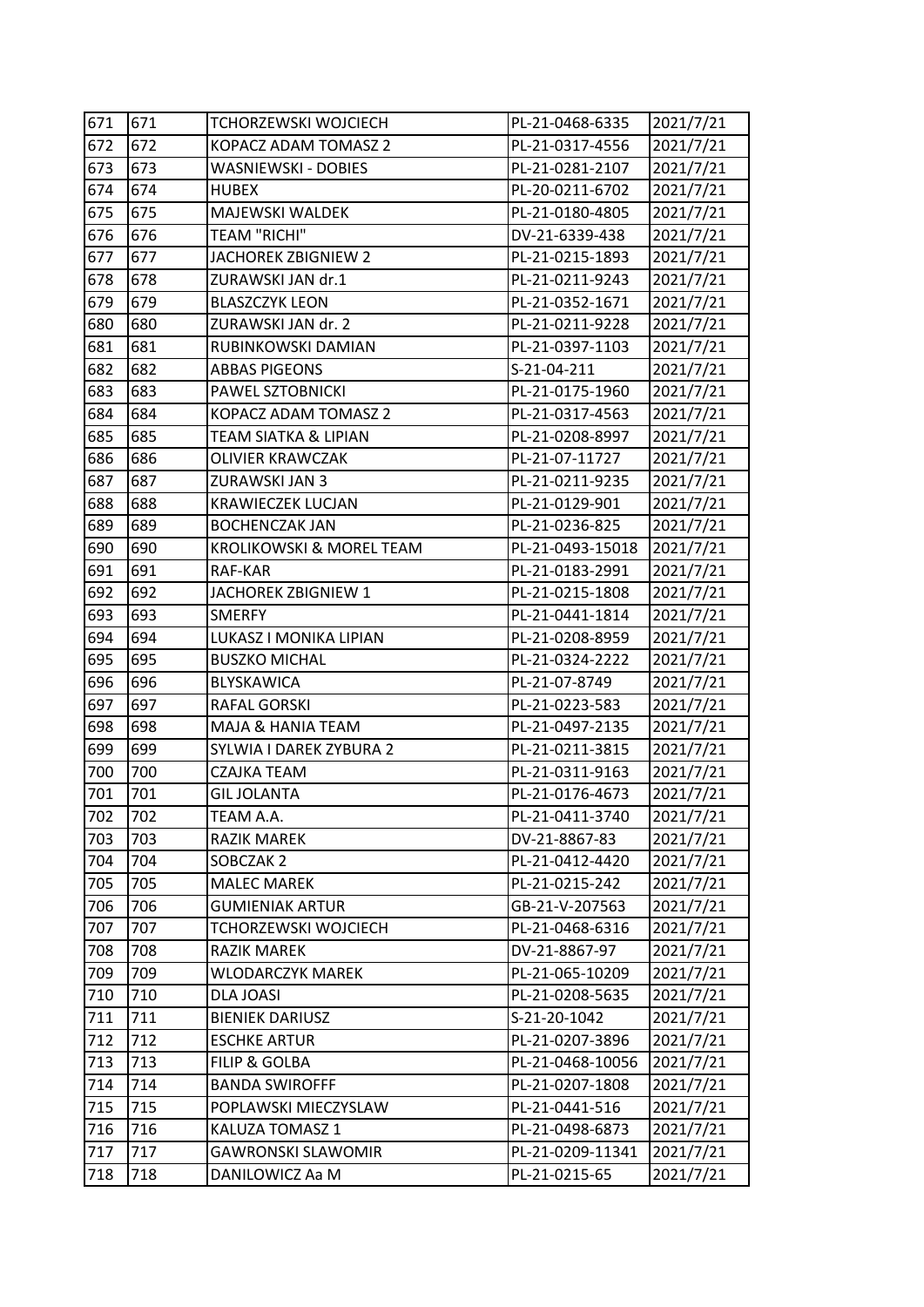| 719 | 719 | BOCZKOWSKI-WOSZCZAK                | PL-21-0329-1512  | 2021/7/21 |
|-----|-----|------------------------------------|------------------|-----------|
| 720 | 720 | PO RA PI                           | PL-21-0280-3119  | 2021/7/21 |
| 721 | 721 | STUDZINSKI BARTOSZ-ZBIGNIEW        | PL-21-0211-10151 | 2021/7/21 |
| 722 | 722 | ELZBIETA KAMIL LUKASZYK            | PL-21-0295-4038  | 2021/7/21 |
| 723 | 723 | AB WOZNIAK                         | PL-21-0308-1786  | 2021/7/21 |
| 724 | 724 | <b>PAWELEC ARTUR</b>               | PL-21-0275-14398 | 2021/7/21 |
| 725 | 725 | <b>GAWRONSKI SLAWOMIR</b>          | PL-21-0209-11340 | 2021/7/21 |
| 726 | 726 | ZAJAC NORBERT                      | PL-21-0208-1964  | 2021/7/21 |
| 727 | 727 | STEFANSKI MAREK MWG ROGOWO I       | PL-21-0495-6964  | 2021/7/21 |
| 728 | 728 | <b>FILIP &amp; GOLBA</b>           | PL-21-0468-10117 | 2021/7/21 |
| 729 | 729 | IREK K.                            | PL-21-0424-8137  | 2021/7/21 |
| 730 | 730 | <b>LACH STANISLAW</b>              | PL-21-0465-7313  | 2021/7/21 |
| 731 | 731 | PANAS TEAM                         | PL-21-0210-1157  | 2021/7/21 |
| 732 | 732 | DLA JOASI                          | PL-21-0208-5625  | 2021/7/21 |
| 733 | 733 | CIENKUSZ STANISLAW&KAROL&JAN       | PL-21-0468-14391 | 2021/7/21 |
| 734 | 734 | SZYMON                             | PL-21-0180-6507  | 2021/7/21 |
| 735 | 735 | <b>OCHIJEWICZ MAREK</b>            | PL-21-0441-5103  | 2021/7/21 |
| 736 | 736 | PIETRAS & DZIALAK                  | PL-21-0287-4079  | 2021/7/21 |
| 737 | 737 | TEAM A.A.                          | PL-21-0139-460   | 2021/7/21 |
| 738 | 738 | AMELKA J.K. I                      | PL-21-0424-8106  | 2021/7/21 |
| 739 | 739 | SYLWIA I DAREK ZYBURA 2            | PL-21-0211-3816  | 2021/7/21 |
| 740 | 740 | AB WOZNIAK                         | PL-21-0308-7365  | 2021/7/21 |
| 741 | 741 | LANDMAN                            | PL-21-0208-7920  | 2021/7/21 |
| 742 | 742 | PIOTROWSKI TOMASZ                  | PL-21-0285-1643  | 2021/7/21 |
| 743 | 743 | WOLANIN-KOZLENIA                   | PL-21-0248-9758  | 2021/7/21 |
| 744 | 744 | <b>BUSZKO MICHAL &amp; ANDRZEJ</b> | PL-21-0324-2210  | 2021/7/21 |
| 745 | 745 | SZYMANSKI JERZY                    | PL-21-0208-7074  | 2021/7/21 |
| 746 | 746 | LUKASZ I MONIKA LIPIAN             | PL-21-0208-8932  | 2021/7/21 |
| 747 | 747 | KUSAJ GRZEGORZ                     | PL-21-0211-6703  | 2021/7/21 |
| 748 | 748 | PIEROG SEBASTIAN                   | PL-21-0312-8147  | 2021/7/21 |
| 749 | 749 | <b>TEAM KACZOR</b>                 | PL-21-0412-3218  | 2021/7/21 |
| 750 | 750 | DLA GRAZYNKI 1                     | PL-21-0425-8151  | 2021/7/21 |
| 751 | 751 | AMELIA J.K. IV                     | PL-21-0424-8110  | 2021/7/21 |
| 752 | 752 | KALYTA +SCZYGIOL NIEMCY            | DV-21-7243-1097  | 2021/7/21 |
| 753 | 753 | KIELBASA KRZYSZTOF                 | PL-21-0311-9514  | 2021/7/21 |
| 754 | 754 | DUDKIEWICZ - MORAWSKI              | PL-21-0211-6322  | 2021/7/21 |
| 755 | 755 | DYBKOWSKI SLAWOMIR                 | PL-21-0208-5751  | 2021/7/21 |
| 756 | 756 | TEAM A.A.                          | PL-21-0139-448   | 2021/7/21 |
| 757 | 757 | <b>BUSZKO MICHAL &amp; ANDRZEJ</b> | PL-21-0324-2208  | 2021/7/21 |
| 758 | 758 | <b>GRYGLAS ARTUR</b>               | PL-21-010-5486   | 2021/7/21 |
| 759 | 759 | <b>DUBIEL - ROJEK</b>              | PL-21-0311-9015  | 2021/7/21 |
| 760 | 760 | WISZNIEWSKI WLODZIMIERZ            | PL-21-0441-3131  | 2021/7/21 |
| 761 | 761 | <b>BIENIEK DARIUSZ</b>             | S-21-20-1024     | 2021/7/21 |
| 762 | 762 | KLUCZYNSKI LESZEK I                | PL-21-0463-8088  | 2021/7/21 |
| 763 | 763 | DYBKOWSKI SLAWOMIR                 | PL-21-0208-5748  | 2021/7/21 |
| 764 | 764 | DUDEK MONIKA & DAWID               | PL-21-0388-1226  | 2021/7/21 |
| 765 | 765 | AB WOZNIAK                         | PL-21-0308-1799  | 2021/7/21 |
| 766 | 766 | <b>KRAJEWSKI GRZEGORZ</b>          | PL-21-0210-2373  | 2021/7/21 |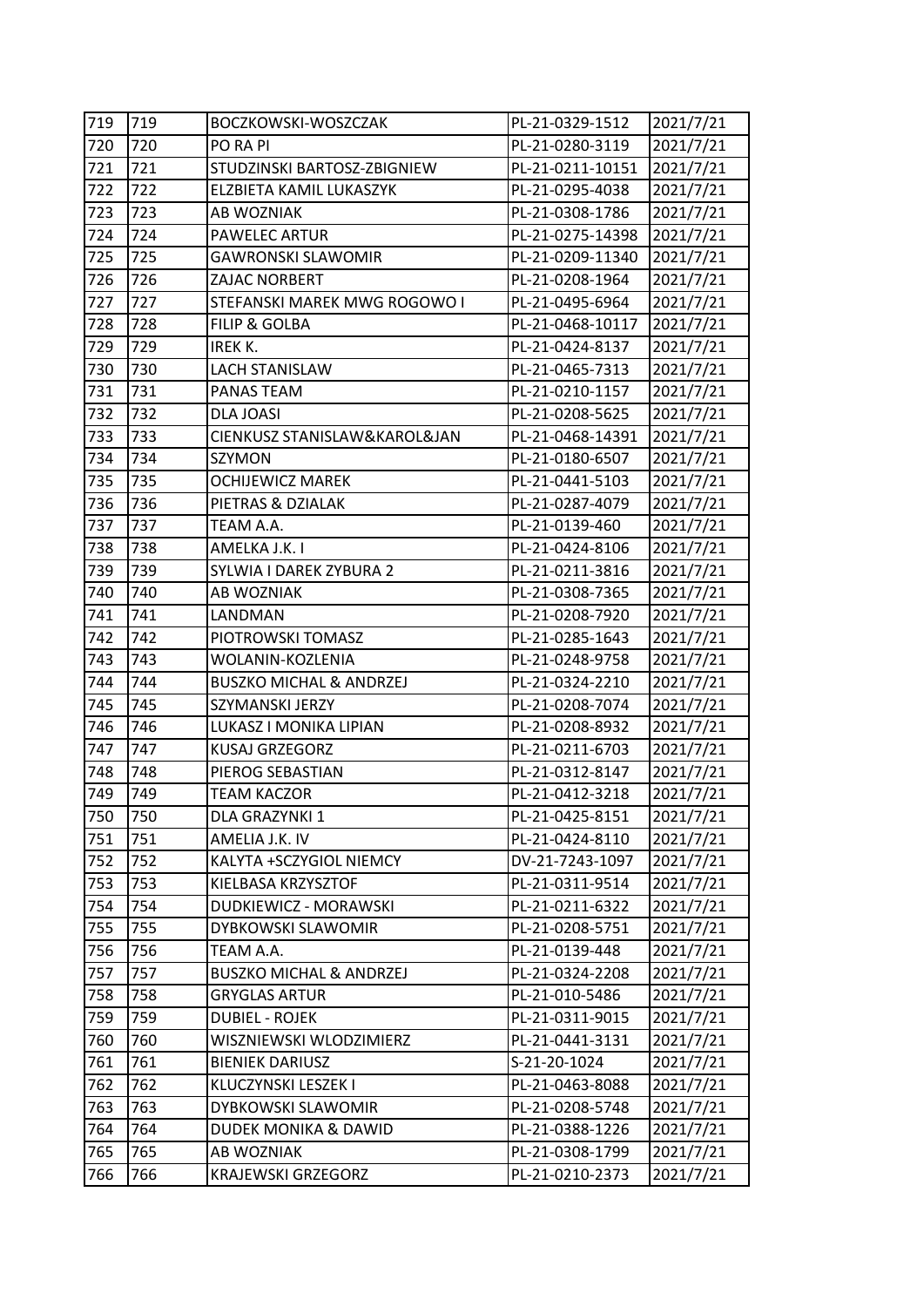| 767 | 767 | P+E TEAM                        | PL-21-0347-8106  | 2021/7/21 |
|-----|-----|---------------------------------|------------------|-----------|
| 768 | 768 | <b>DUDEK MONIKA &amp; DAWID</b> | PL-21-0388-1235  | 2021/7/21 |
| 769 | 769 | NIEDUZAK JOZEF                  | PL-21-0289-6561  | 2021/7/21 |
| 770 | 770 | SOBIERAJ & GALCZYNSKI           | PL-21-0183-9934  | 2021/7/21 |
| 771 | 771 | PO RA PI                        | PL-21-0280-3139  | 2021/7/21 |
| 772 | 772 | PRANAGAL                        | PL-21-0497-3669  | 2021/7/21 |
| 773 | 773 | LEWANDOWSKI TEAM                | PL-21-0411-7408  | 2021/7/21 |
| 774 | 774 | <b>SCHULZ TEAM</b>              | PL-21-0217-218   | 2021/7/21 |
| 775 | 775 | "GRUBIORZE"                     | PL-21-0422-7306  | 2021/7/21 |
| 776 | 776 | WEDZINA WIESLAW                 | PL-21-0215-2406  | 2021/7/21 |
| 777 | 777 | <b>BIENIEK DARIUSZ</b>          | S-21-20-1036     | 2021/7/21 |
| 778 | 778 | <b>GRYGLAS ARTUR</b>            | PL-21-010-5458   | 2021/7/21 |
| 779 | 779 | KOPACZ ADAM TOMASZ 2            | PL-21-0317-4559  | 2021/7/21 |
| 780 | 780 | DUDEK MONIKA & DAWID            | PL-21-0388-1220  | 2021/7/21 |
| 781 | 781 | O.I.S. KRAWCZAK                 | PL-21-07-11793   | 2021/7/21 |
| 782 | 782 | <b>RAZIK MAREK</b>              | DV-21-8867-43    | 2021/7/21 |
| 783 | 783 | LOEWE BARTLOMIEJ                | PL-21-0152-139   | 2021/7/21 |
| 784 | 784 | "GRUBIORZE"                     | PL-21-0422-7356  | 2021/7/21 |
| 785 | 785 | NIEDUZAK JOZEF                  | PL-21-0289-6511  | 2021/7/21 |
| 786 | 786 | WROBEL WALDEMAR I               | PL-21-0498-3675  | 2021/7/21 |
| 787 | 787 | <b>KREPIEC TIM</b>              | PL-21-0211-979   | 2021/7/21 |
| 788 | 788 | KATARZYNA & KRZYSZTOF KORBUS    | PL-21-0211-3007  | 2021/7/21 |
| 789 | 789 | ZAWADA ANDRZEJ                  | PL-21-0385-13245 | 2021/7/21 |
| 790 | 790 | <b>KRYSTKI</b>                  | PL-21-0413-11571 | 2021/7/21 |
| 791 | 791 | WEDZINA JAROSLAW                | PL-21-0215-1471  | 2021/7/21 |
| 792 | 792 | JACHOREK ZBIGNIEW 1             | PL-21-0215-1900  | 2021/7/21 |
| 793 | 793 | MDANILOWICZ                     | PL-21-0215-1496  | 2021/7/21 |
| 794 | 794 | RAFAL GORSKI                    | PL-21-0223-595   | 2021/7/21 |
| 795 | 795 | <b>SG SEHNKE-MARZEION</b>       | DV-21-8762-735   | 2021/7/21 |
| 796 | 796 | <b>SITARSKI MAREK</b>           | PL-21-0280-12862 | 2021/7/21 |
| 797 | 797 | TEAM BLECHARZ - MULLER          | PL-21-0499-4519  | 2021/7/21 |
| 798 | 798 | LUKASZ I MONIKA LIPIAN          | PL-21-0208-8999  | 2021/7/21 |
| 799 | 799 | KALUZA TOMASZ 1                 | PL-21-0498-6859  | 2021/7/21 |
| 800 | 800 | KIELBASA KRZYSZTOF              | PL-21-0311-9516  | 2021/7/21 |
| 801 | 801 | STEFANSKI MAREK MWG ROGOWO I    | PL-21-0495-6875  | 2021/7/21 |
| 802 | 802 | <b>HANIA &amp; MAJA TEAM</b>    | PL-21-0497-2139  | 2021/7/21 |
| 803 | 803 | MAJA                            | PL-21-053-14746  | 2021/7/21 |
| 804 | 804 | KLUCZYNSKI LESZEK I             | PL-21-0463-8083  | 2021/7/21 |
| 805 | 805 | KLIMAS MIROSLAW                 | PL-21-0235-5814  | 2021/7/21 |
| 806 | 806 | <b>GIL JOLANTA</b>              | PL-21-0176-4613  | 2021/7/21 |
| 807 | 807 | <b>LASEK LUKASZ</b>             | PL-21-0185-633   | 2021/7/21 |
| 808 | 808 | TEAM A.A.                       | PL-21-0139-449   | 2021/7/21 |
| 809 | 809 | KURYLO KRZYSZTOF                | PL-21-0412-6541  | 2021/7/21 |
| 810 | 810 | ZURAWSKI JAN 3                  | PL-21-0211-9231  | 2021/7/21 |
| 811 | 811 | <b>JOKER 0430</b>               | PL-21-0430-7045  | 2021/7/21 |
| 812 | 812 | <b>LUBIARZ ROBERT</b>           | PL-21-0412-4703  | 2021/7/21 |
| 813 | 813 | <b>MALEC MAREK</b>              | PL-21-0215-2742  | 2021/7/21 |
| 814 | 814 | CZAJKA TEAM                     | PL-21-0311-9951  | 2021/7/21 |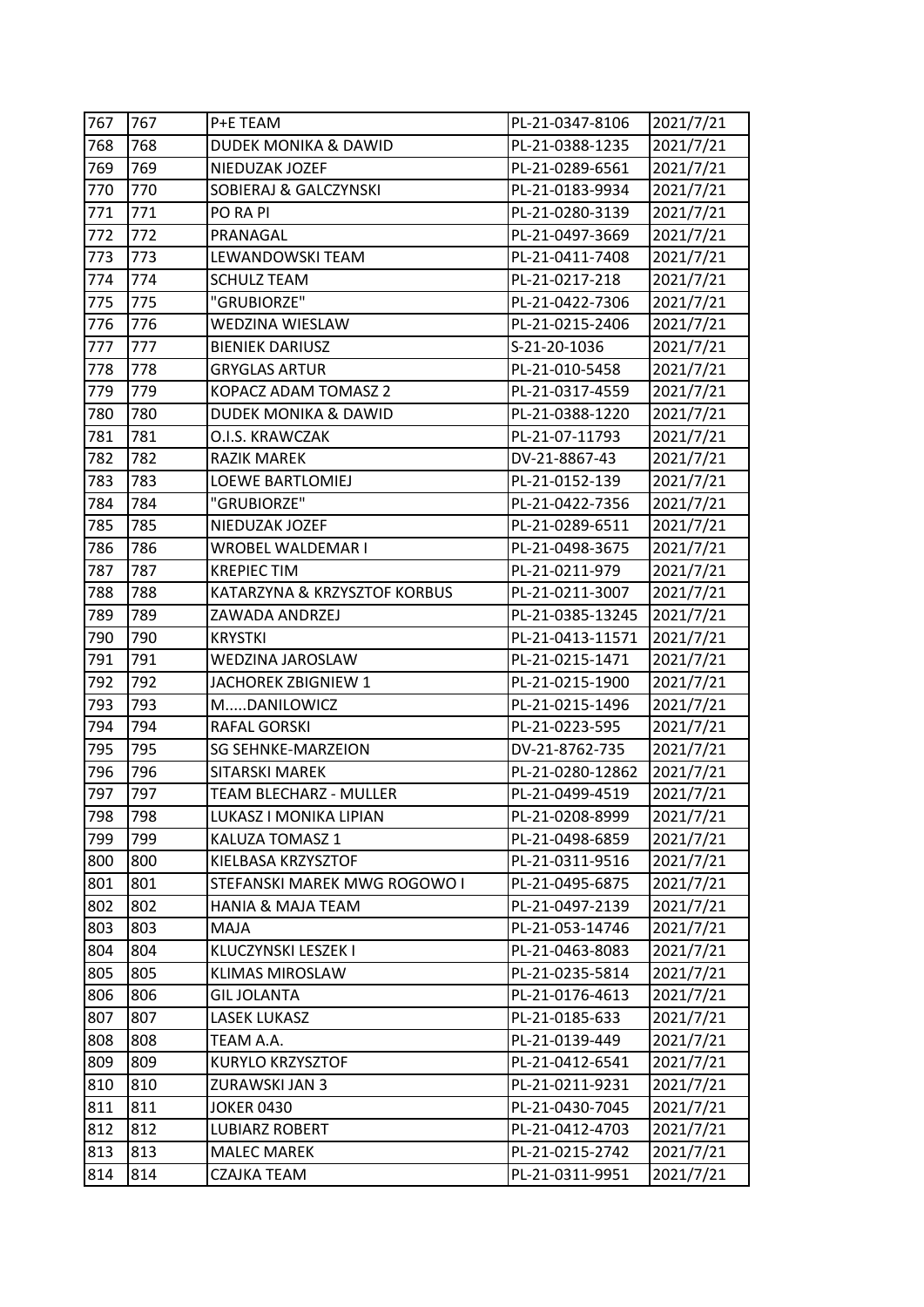| 815 | 815 | WROBEL WALDEMAR II              | PL-21-0498-3692  | 2021/7/21 |
|-----|-----|---------------------------------|------------------|-----------|
| 816 | 816 | <b>DUDEK MONIKA &amp; DAWID</b> | PL-21-0388-1234  | 2021/7/21 |
| 817 | 817 | K 2                             | PL-21-0497-3078  | 2021/7/21 |
| 818 | 818 | TEAM BLECHARZ - MULLER          | DV-21-1078-651   | 2021/7/21 |
| 819 | 819 | LASECKI - NAWROCKI              | PL-21-0468-6424  | 2021/7/21 |
| 820 | 820 | <b>GRYGLAS ARTUR</b>            | PL-21-010-5488   | 2021/7/21 |
| 821 | 821 | <b>KUSAJ GRZEGORZ</b>           | PL-21-0211-6706  | 2021/7/21 |
| 822 | 822 | <b>LACH STANISLAW</b>           | PL-21-0465-7326  | 2021/7/21 |
| 823 | 823 | <b>SPARROW TEAM I</b>           | DV-21-1911-1256  | 2021/7/21 |
| 824 | 824 | <b>TORZ SLAWOMIR</b>            | PL-21-0155-6206  | 2021/7/21 |
| 825 | 825 | ZAJAC NORBERT                   | PL-21-0208-1963  | 2021/7/21 |
| 826 | 826 | L.STOLARSKI- K. SZWED           | PL-21-0380-245   | 2021/7/21 |
| 827 | 827 | <b>SG SEHNKE-MARZEION</b>       | DV-21-8762-1000  | 2021/7/21 |
| 828 | 828 | <b>LESZEK SERAFIN</b>           | PL-21-0250-6108  | 2021/7/21 |
| 829 | 829 | WROBEL WALDEMAR II              | PL-21-0498-3669  | 2021/7/21 |
| 830 | 830 | <b>JOKER 0430</b>               | PL-21-0430-7048  | 2021/7/21 |
| 831 | 831 | CIENKUSZ STANISLAW&KAROL&JAN    | PL-21-0468-14386 | 2021/7/21 |
| 832 | 832 | <b>RED TEAM</b>                 | PL-21-02-3261    | 2021/7/21 |
| 833 | 833 | <b>HANIA &amp; MAJA TEAM</b>    | PL-21-0497-2143  | 2021/7/21 |
| 834 | 834 | ZAK & HULAS                     | PL-21-0412-2005  | 2021/7/21 |
| 835 | 835 | WEDZINA JAROSLAW                | PL-21-0215-1491  | 2021/7/21 |
| 836 | 836 | KORALEWICZ BRACIA               | PL-21-0289-1848  | 2021/7/21 |
| 837 | 837 | <b>HUBEX</b>                    | PL-20-0211-6704  | 2021/7/21 |
| 838 | 838 | <b>KRAWIECZEK LUCJAN</b>        | PL-21-0129-1150  | 2021/7/21 |
| 839 | 839 | MDANILOWICZ                     | PL-21-0215-1497  | 2021/7/21 |
| 840 | 840 | <b>GOZDUR TOMASZ</b>            | PL-21-0185-727   | 2021/7/21 |
| 841 | 841 | STYPCZYNSKI DARIUSZ             | PL-21-0473-9621  | 2021/7/21 |
| 842 | 842 | SPARROW TEAM I                  | DV-21-1911-1275  | 2021/7/21 |
| 843 | 843 | <b>BUSZKO MICHAL</b>            | PL-21-0324-2235  | 2021/7/21 |
| 844 | 844 | <b>KRZYCHOL</b>                 | PL-21-0317-1345  | 2021/7/21 |
| 845 | 845 | <b>BIERNAT &amp; KUSCH 1</b>    | DV-21-2522-1759  | 2021/7/21 |
| 846 | 846 | LASECKI - NAWROCKI              | PL-21-0468-3218  | 2021/7/21 |
| 847 | 847 | <b>SLAWOMIR WIERZBICKI</b>      | PL-21-0244-7018  | 2021/7/21 |
| 848 | 848 | PATRYCJA I ADRIAN DROZD         | PL-21-0463-7778  | 2021/7/21 |
| 849 | 849 | SPARROW TEAM II                 | DV-21-1911-1296  | 2021/7/21 |
| 850 | 850 | SOBIERAJ & GALCZYNSKI           | PL-21-0183-7028  | 2021/7/21 |
| 851 | 851 | <b>J.J KORYCCY</b>              | PL-21-0490-6858  | 2021/7/21 |
| 852 | 852 | <b>ARTUR ZOLKIEWSKI</b>         | PL-21-0210-1563  | 2021/7/21 |
| 853 | 853 | WOLANIN-KOZLENIA                | PL-21-0436-6449  | 2021/7/21 |
| 854 | 854 | SZYMON                          | PL-21-0180-6575  | 2021/7/21 |
| 855 | 855 | <b>KLIMAS MIROSLAW</b>          | PL-21-0235-5899  | 2021/7/21 |
| 856 | 856 | SZYMON                          | PL-21-0180-6579  | 2021/7/21 |
| 857 | 857 | WEDZINA JAROSLAW                | PL-21-0215-1134  | 2021/7/21 |
| 858 | 858 | RAFAL KAMIL                     | PL-21-03-10159   | 2021/7/21 |
| 859 | 859 | JANUSZ & MARIUSZ ROZPLOCH       | NL-21-1300823    | 2021/7/21 |
| 860 | 860 | PAWEL WARDA & ADALBERT BISCHOF  | PL-21-0497-1458  | 2021/7/21 |
| 861 | 861 | TEAM A.A.                       | PL-21-0139-459   | 2021/7/21 |
| 862 | 862 | "MADZIAR"                       | PL-21-0463-1812  | 2021/7/21 |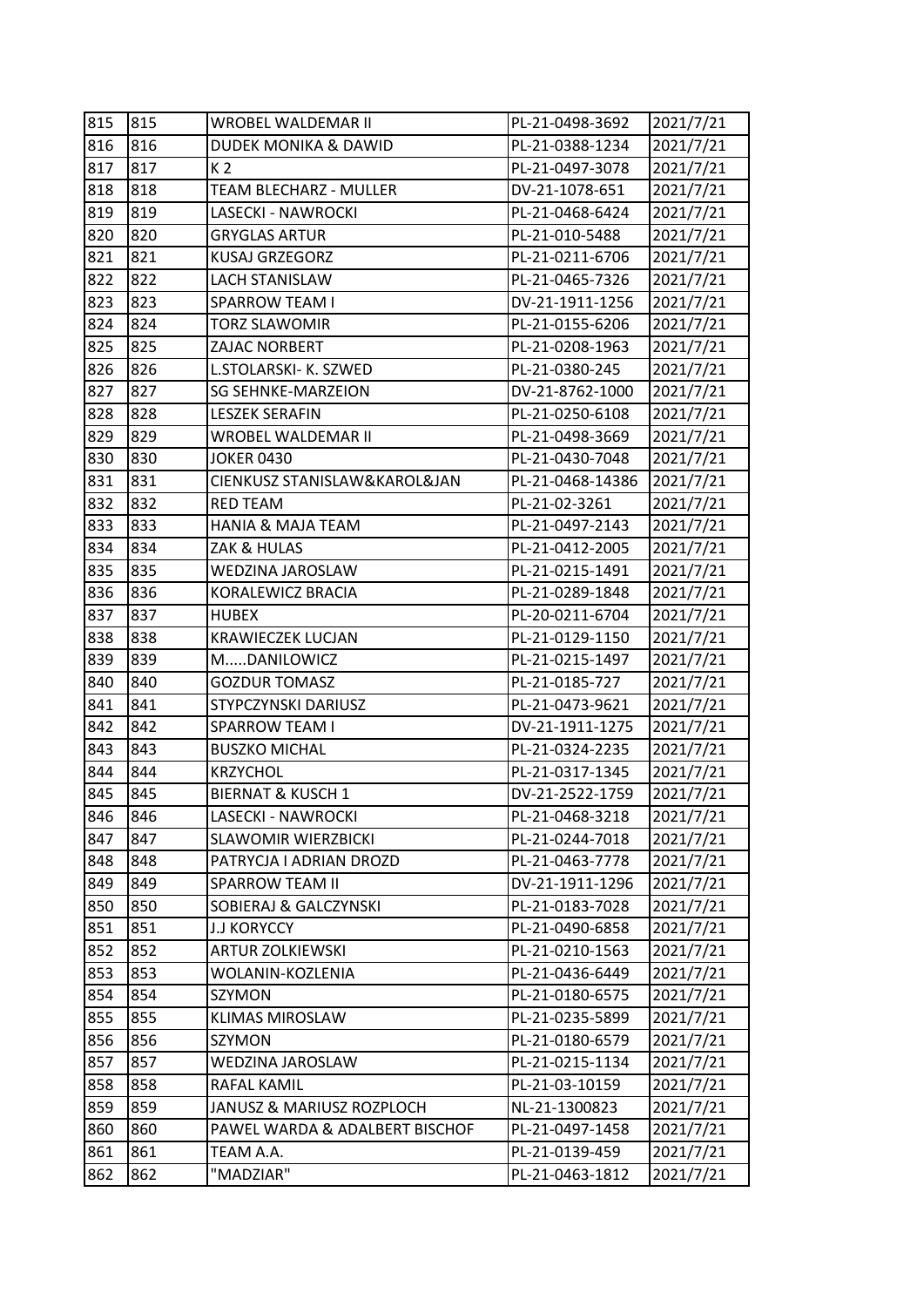| 863 | 863 | SYLWIA I DAREK ZYBURA 2      | PL-21-0215-4983  | 2021/7/21 |
|-----|-----|------------------------------|------------------|-----------|
| 864 | 864 | <b>KLECZAJ SLAWOMIR</b>      | PL-21-0180-312   | 2021/7/21 |
| 865 | 865 | TEAM G & W                   | PL-21-0208-3371  | 2021/7/21 |
| 866 | 866 | <b>LESZEK SERAFIN</b>        | PL-21-0250-6107  | 2021/7/21 |
| 867 | 867 | ZURAWSKI JAN 3               | PL-21-0211-9209  | 2021/7/21 |
| 868 | 868 | <b>KLECZAJ SLAWOMIR</b>      | PL-21-05-5489    | 2021/7/21 |
| 869 | 869 | PIEROG SEBASTIAN             | PL-21-0312-8146  | 2021/7/21 |
| 870 | 870 | KIELBASA KRZYSZTOF           | PL-21-0311-9589  | 2021/7/21 |
| 871 | 871 | <b>BANDA SWIROFFF</b>        | PL-21-0263-3937  | 2021/7/21 |
| 872 | 872 | ZAJAC TOMASZ                 | PL-21-0215-616   | 2021/7/21 |
| 873 | 873 | RAF-KAR                      | PL-21-0183-2982  | 2021/7/21 |
| 874 | 874 | PITAS M.M.-MAJCHER K.TEAM    | PL-21-0315-8559  | 2021/7/21 |
| 875 | 875 | <b>CZARDYBON ANDRZEJ</b>     | PL-21-0139-5604  | 2021/7/21 |
| 876 | 876 | CALUJ WIESLAW                | PL-21-0223-12205 | 2021/7/21 |
| 877 | 877 | ZAK & HULAS                  | PL-21-0412-2001  | 2021/7/21 |
| 878 | 878 | MDANILOWICZ                  | PL-21-0215-1108  | 2021/7/21 |
| 879 | 879 | <b>BIERNAT &amp; KUSCH 2</b> | DV-21-2522-1801  | 2021/7/21 |
| 880 | 880 | DLA GRAZYNKI 2               | PL-21-0425-8149  | 2021/7/21 |
| 881 | 881 | PASTUSZAK MICHAL             | PL-21-0497-5818  | 2021/7/21 |
| 882 | 882 | PANAS TEAM                   | PL-21-0210-1174  | 2021/7/21 |
| 883 | 883 | KOSTRUBIEC ZDZISLAW          | PL-21-0215-8541  | 2021/7/21 |
| 884 | 884 | ROBERT-PATRYK                | PL-21-0231-10027 | 2021/7/21 |
| 885 | 885 | WEDZINA JAROSLAW             | PL-21-0215-1091  | 2021/7/21 |
| 886 | 886 | <b>DREAM TEAM</b>            | PL-21-0173-12951 | 2021/7/21 |
| 887 | 887 | SPARROW TEAM I               | DV-21-1911-1288  | 2021/7/21 |
| 888 | 888 | PIETRAS & DZIALAK            | PL-21-0314-7514  | 2021/7/21 |
| 889 | 889 | PALEGA-REMISZ                | PL-21-0153-1288  | 2021/7/21 |
| 890 | 890 | C.K.                         | PL-21-0211-6910  | 2021/7/21 |
| 891 | 891 | <b>WLODARCZYK MAREK</b>      | PL-21-065-10235  | 2021/7/21 |
| 892 | 892 | <b>J.J KORYCCY</b>           | PL-21-0490-6847  | 2021/7/21 |
| 893 | 893 | BLYSKAWICA                   | PL-21-07-8780    | 2021/7/21 |
| 894 | 894 | SPRYCHA NATANIEL             | PL-21-0468-7785  | 2021/7/21 |
| 895 | 895 | PATRYCJA I ADRIAN DROZD      | PL-21-0463-7761  | 2021/7/21 |
| 896 | 896 | <b>GORZEL TOMASZ</b>         | PL-21-0497-6238  | 2021/7/21 |
| 897 | 897 | CIOS-MAR                     | PL-21-0412-5518  | 2021/7/21 |
| 898 | 898 | SZYMON                       | PL-21-0180-6511  | 2021/7/21 |
| 899 | 899 | <b>JOKER 0430</b>            | PL-21-0430-7052  | 2021/7/21 |
| 900 | 900 | WISZNIEWSKI WLODZIMIERZ      | PL-21-07-4993    | 2021/7/21 |
| 901 | 901 | MELA                         | PL-21-0424-8149  | 2021/7/21 |
| 902 | 902 | PERLA ROZTOCZA               | PL-21-0215-766   | 2021/7/21 |
| 903 | 903 | MODLISZEWICE TEAM            | CZ-21-0132-3333  | 2021/7/21 |
| 904 | 904 | <b>KURKOWSKI SLAWOMIR</b>    | PL-21-0321-4990  | 2021/7/21 |
| 905 | 905 | KATARZYNA & KRZYSZTOF KORBUS | PL-21-0211-3098  | 2021/7/21 |
| 906 | 906 | KORALEWICZ BRACIA            | PL-21-0289-1825  | 2021/7/21 |
| 907 | 907 | <b>ADAMCZYK MARTA</b>        | PL-21-0295-6327  | 2021/7/21 |
| 908 | 908 | <b>SCHULZ TEAM</b>           | PL-21-0217-205   | 2021/7/21 |
| 909 | 909 | <b>TORZ SLAWOMIR</b>         | PL-21-0155-6209  | 2021/7/21 |
| 910 | 910 | WLA@ZLY                      | PL-21-09-9900    | 2021/7/21 |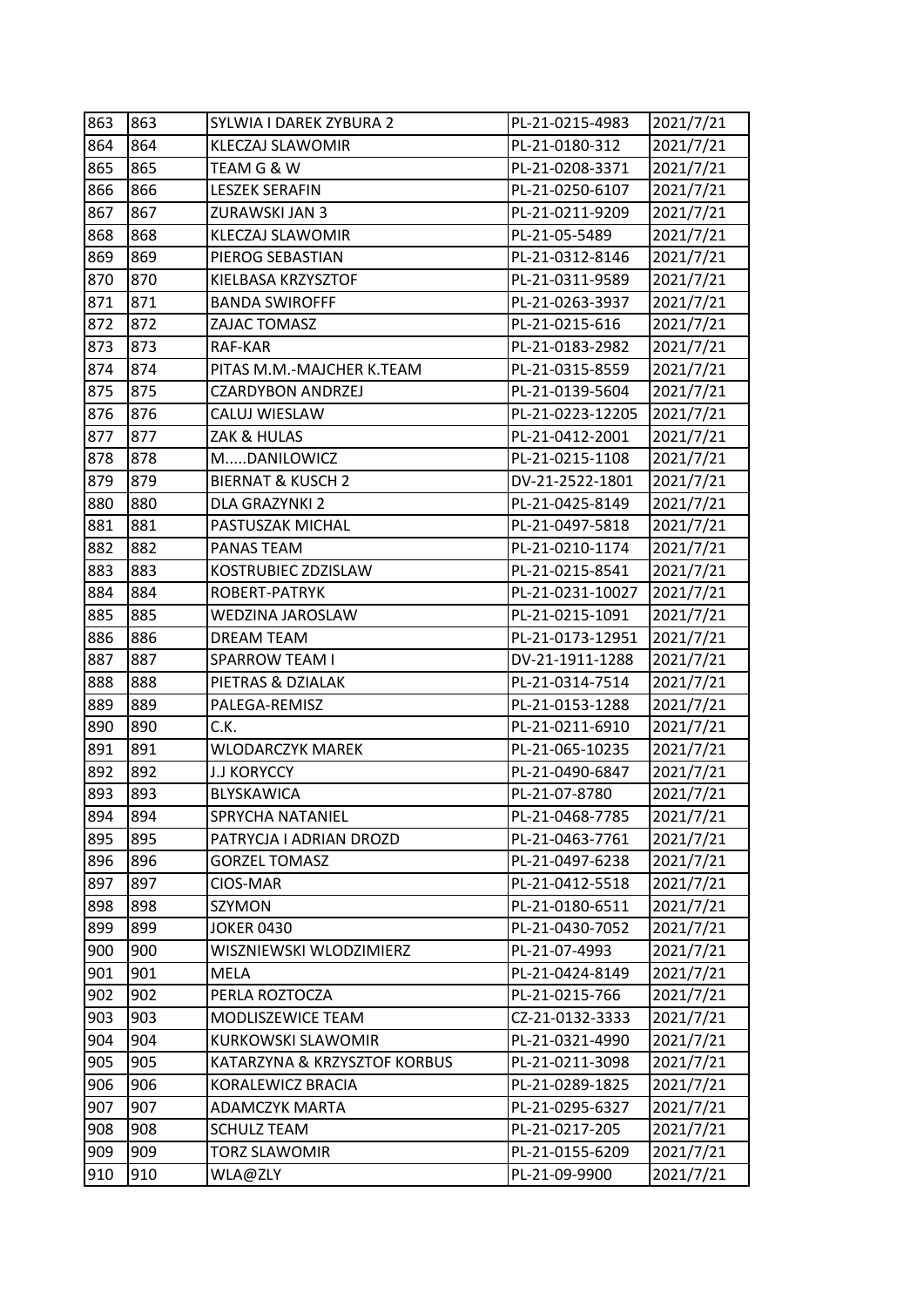| 911 | 911 | <b>KALUZA TOMASZ 2</b>       | PL-21-0498-6878  | 2021/7/21 |
|-----|-----|------------------------------|------------------|-----------|
| 912 | 912 | PALEGA-REMISZ                | PL-21-0153-1293  | 2021/7/21 |
| 913 | 913 | PIETRASZEK TOMASZ            | PL-21-05-10744   | 2021/7/21 |
| 914 | 914 | NIKODEM LYJAK                | PL-21-0424-5619  | 2021/7/21 |
| 915 | 915 | <b>WOZNY KONRAD</b>          | PL-21-0208-4558  | 2021/7/21 |
| 916 | 916 | AMELIA 5                     | PL-21-0424-8147  | 2021/7/21 |
| 917 | 917 | OLR POLISH MASTER KACPER MAK | PL-21-083-11429  | 2021/7/21 |
| 918 | 918 | OLR POLISH MASTER KACPER MAK | PL-21-083-11428  | 2021/7/21 |
| 919 | 919 | <b>SPARROW TEAM I</b>        | DV-21-1911-1248  | 2021/7/21 |
| 920 | 920 | PIETRASZEK TOMASZ            | PL-21-05-10740   | 2021/7/21 |
| 921 | 921 | RAF-KAR                      | PL-21-0183-2926  | 2021/7/21 |
| 922 | 922 | <b>TAYA</b>                  | PL-21-0250-6179  | 2021/7/21 |
| 923 | 923 | RAFAL KAMIL                  | PL-21-03-10115   | 2021/7/21 |
| 924 | 924 | SOBIERAJ & GALCZYNSKI        | PL-21-0183-9888  | 2021/7/21 |
| 925 | 925 | ZURAWSKI JAN dr. 2           | PL-21-0211-9222  | 2021/7/21 |
| 926 | 926 | SOBIERAJ & GALCZYNSKI        | PL-21-0183-9900  | 2021/7/21 |
| 927 | 927 | KAJKA                        | DV-21-7360-221   | 2021/7/21 |
| 928 | 928 | WLA@ZLY                      | PL-21-09-9896    | 2021/7/21 |
| 929 | 929 | <b>GOZDUR TOMASZ</b>         | PL-21-0185-710   | 2021/7/21 |
| 930 | 930 | C.K.                         | PL-21-0211-451   | 2021/7/21 |
| 931 | 931 | <b>DEGA MARCIN</b>           | PL-21-208-8817   | 2021/7/21 |
| 932 | 932 | <b>BANDA SWIROFFF</b>        | PL-21-0134-6600  | 2021/7/21 |
| 933 | 933 | KUBACEK-JURASEK-CHMELAR TEAM | CZ-21-0259-3455  | 2021/7/21 |
| 934 | 934 | ZAJAC TOMASZ                 | PL-21-0215-642   | 2021/7/21 |
| 935 | 935 | <b>DROMADER</b>              | PL-21-0414-651   | 2021/7/21 |
| 936 | 936 | WLA@ZLY                      | PL-21-09-9897    | 2021/7/21 |
| 937 | 937 | <b>KREPIEC TIM</b>           | PL-21-0211-936   | 2021/7/21 |
| 938 | 938 | <b>KAMINSKI ARTUR</b>        | PL-21-0350-13569 | 2021/7/21 |
| 939 | 939 | <b>LACH STANISLAW</b>        | PL-21-0465-7317  | 2021/7/21 |
| 940 | 940 | PRANAGAL                     | PL-21-0497-3665  | 2021/7/21 |
| 941 | 941 | <b>OCHIJEWICZ MAREK</b>      | PL-21-0441-5099  | 2021/7/21 |
| 942 | 942 | MDANILOWICZ                  | PL-21-0207-1488  | 2021/7/21 |
| 943 | 943 | <b>KASKA</b>                 | PL-21-0424-8146  | 2021/7/21 |
| 944 | 944 | L.STOLARSKI- K. SZWED        | PL-21-0380-825   | 2021/7/21 |
| 945 | 945 | <b>BIERNAT &amp; KUSCH 2</b> | DV-21-2522-1835  | 2021/7/21 |
| 946 | 946 | DANILOWICZ Aa M              | PL-21-0215-2     | 2021/7/21 |
| 947 | 947 | RAFAL GORSKI                 | PL-21-0223-592   | 2021/7/21 |
| 948 | 948 | <b>DOMAN</b>                 | PL-21-0452-11666 | 2021/7/21 |
| 949 | 949 | <b>GAWRONSKI SLAWOMIR</b>    | PL-21-0209-11820 | 2021/7/21 |
| 950 | 950 | SITARSKI MAREK               | PL-21-0262-1770  | 2021/7/21 |
| 951 | 951 | PIETRAS & DZIALAK            | PL-21-0314-7513  | 2021/7/21 |
| 952 | 952 | <b>MELA</b>                  | PL-21-0424-8150  | 2021/7/21 |
| 953 | 953 | BOCZKOWSKI-WOSZCZAK          | PL-21-0329-1520  | 2021/7/21 |
| 954 | 954 | KALUZA TOMASZ 2              | PL-21-0498-6877  | 2021/7/21 |
| 955 | 955 | C.K.                         | PL-21-0211-443   | 2021/7/21 |
| 956 | 956 | PIEROG SEBASTIAN             | PL-21-0312-8165  | 2021/7/21 |
| 957 | 957 | KROLICZAK JANUSZ             | PL-21-021-6097   | 2021/7/21 |
| 958 | 958 | SOBCZAK 2                    | PL-21-0412-4424  | 2021/7/21 |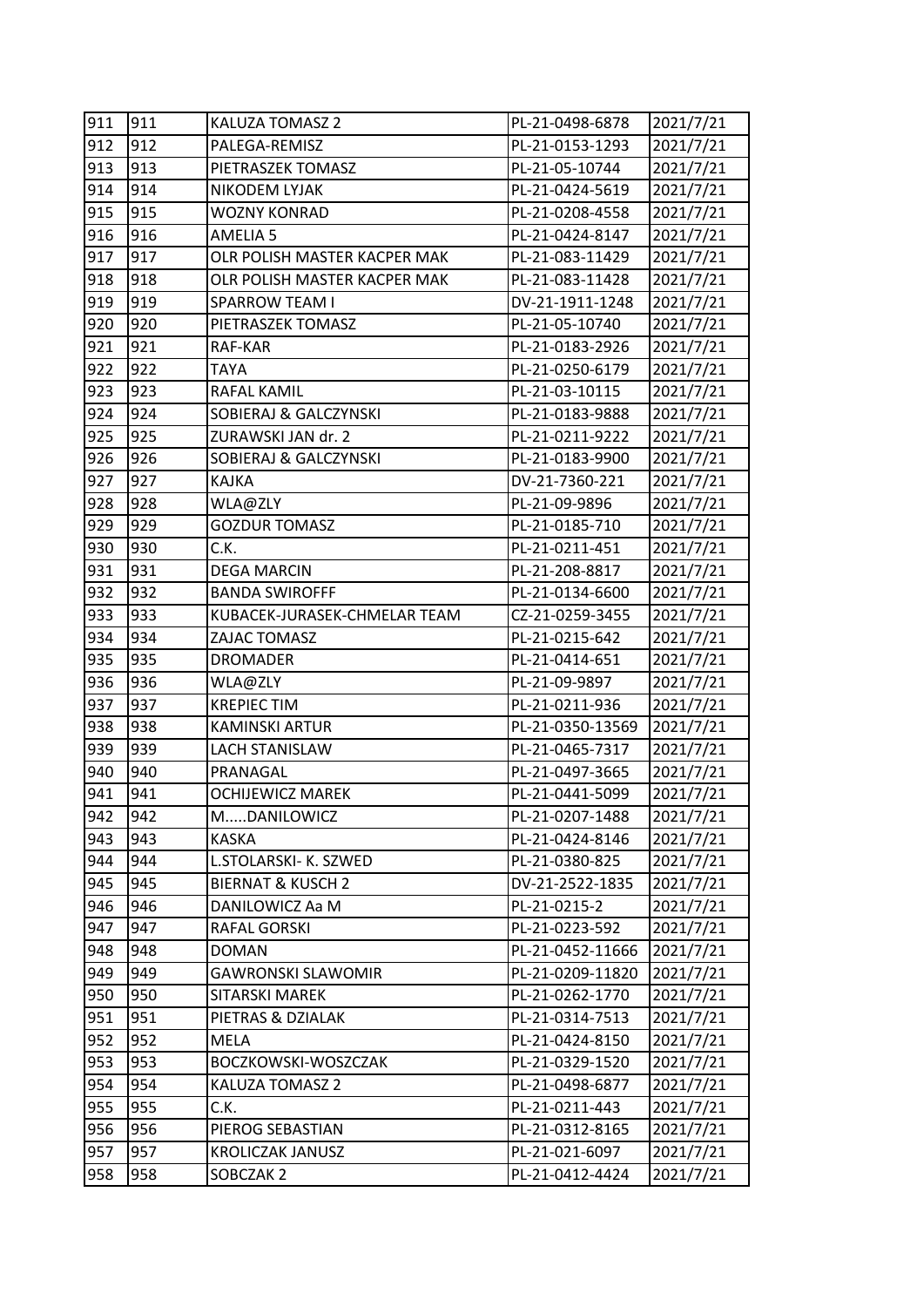| 959 | 959       | MIROSLAW OSOWSKI              | PL-21-0245-6909  | 2021/7/21 |
|-----|-----------|-------------------------------|------------------|-----------|
| 960 | 960       | SYLWIA I DAREK ZYBURA 1       | PL-21-0211-3807  | 2021/7/21 |
| 961 | 961       | STUDZINSKI BARTOSZ-ZBIGNIEW   | PL-21-0211-10167 | 2021/7/21 |
| 962 | 962       | <b>LUBIARZ ROBERT</b>         | PL-21-0412-4739  | 2021/7/21 |
| 963 | 963       | PANAS TEAM                    | PL-21-0210-743   | 2021/7/21 |
| 964 | 964       | <b>KROLICZAK JANUSZ</b>       | PL-21-021-6092   | 2021/7/21 |
| 965 | 965       | KROLICZAK JANUSZ              | PL-21-021-6096   | 2021/7/21 |
| 966 | 966       | PIETRAS & DZIALAK             | PL-21-0498-2069  | 2021/7/21 |
| 967 | 967       | <b>BUSZKO JULIA</b>           | PL-21-0324-2305  | 2021/7/21 |
| 968 | 968       | <b>BUSZKO JULIA</b>           | PL-21-0324-1767  | 2021/7/21 |
| 969 | 969       | KALYTA +SCZYGIOL NIEMCY       | DV-21-3540-332   | 2021/7/21 |
| 970 | 970       | <b>GWOSDZ WALDEMAR</b>        | DV-21-4973-208   | 2021/7/21 |
| 971 | 971       | <b>TEAM BLECHARZ - MULLER</b> | PL-21-0499-4521  | 2021/7/21 |
| 972 | 972       | <b>KASKA</b>                  | PL-21-0424-8132  | 2021/7/21 |
| 973 | 973       | BOCZKOWSKI-WOSZCZAK           | PL-21-0329-1595  | 2021/7/21 |
| 974 | 974       | <b>JURECZKA KRZYSZTOF</b>     | PL-21-0352-1667  | 2021/7/21 |
| 975 | 975       | RAFAL GORSKI                  | PL-21-0223-596   | 2021/7/21 |
| 976 | 976       | <b>KURKOWSKI SLAWOMIR</b>     | PL-21-0321-4983  | 2021/7/21 |
| 977 | 977       | RAFAL KWIETNIOWSKI            | PL-21-0215-5328  | 2021/7/21 |
| 978 | 978       | <b>GWOSDZ WALDEMAR</b>        | DV-21-4973-207   | 2021/7/21 |
| 979 | 979       | NATALKA & ZELAZNIAKI          | PL-21-0468-739   | 2021/7/21 |
| 980 | 980       | SPRYCHA NATANIEL              | PL-21-0468-7747  | 2021/7/21 |
| 981 | 981       | <b>KROPOP TOMASZ</b>          | PL-21-0432-11619 | 2021/7/21 |
| 982 | 982       | <b>AMELIA 5</b>               | PL-21-0424-8144  | 2021/7/21 |
| 983 | 983       | P+E TEAM                      | PL-21-0347-8118  | 2021/7/21 |
| 984 | 984       | K <sub>2</sub>                | PL-21-0497-3021  | 2021/7/21 |
| 985 | 985       | <b>BLIEGE FELIX</b>           | AT-21-605-708    | 2021/7/21 |
| 986 | 986       | PALEGA-REMISZ                 | PL-21-0153-1291  | 2021/7/21 |
| 987 | 987       | <b>SMYK TOMASZ</b>            | PL-21-0497-2197  | 2021/7/21 |
| 988 | 988       | SROKA-KUSION-KAWA             | PL-21-0235-8252  | 2021/7/21 |
| 989 | 989       | ZURAWSKI JAN dr.1             | PL-21-0211-9214  | 2021/7/21 |
| 990 | 990       | ZAWADA ANDRZEJ                | PL-21-0385-13240 | 2021/7/21 |
| 991 | 991       | SYLWIA I DAREK ZYBURA 2       | PL-21-0211-3809  | 2021/7/21 |
| 992 | 992       | SYLWIA I DAREK ZYBURA 2       | PL-21-0215-4985  | 2021/7/21 |
| 993 | 993       | LIS ANDRZEJ                   | PL-21-09-8562    | 2021/7/21 |
| 994 | 994       | <b>FILIP &amp; GOLBA</b>      | PL-21-0468-10051 | 2021/7/21 |
| 995 | 995       | JANUSZ & MARIUSZ ROZPLOCH     | NL-21-1300834    | 2021/7/21 |
| 996 | 996       | MIROSLAW OSOWSKI              | PL-21-0245-6903  | 2021/7/21 |
| 997 | 997       | PAWELEC ARTUR                 | PL-21-0275-14372 | 2021/7/21 |
| 998 | 998       | SYLWIA I DAREK ZYBURA 1       | PL-21-0211-3804  | 2021/7/21 |
| 999 | 999       | <b>KURKOWSKI SLAWOMIR</b>     | PL-21-0321-4979  | 2021/7/21 |
|     | 1000 1000 | <b>BLYSKAWICA</b>             | PL-21-07-8772    | 2021/7/21 |
|     | 1001 1001 | <b>TEAM "RICHI"</b>           | DV-21-6339-137   | 2021/7/21 |
|     | 1002 1002 | SYLWIA I DAREK ZYBURA 1       | PL-21-0211-3806  | 2021/7/21 |
|     | 1003 1003 | SEYKOPOL JERZY SERZYSKO       | PL-21-0482-2104  | 2021/7/21 |
|     | 1004 1004 | POPLAWSKI MIECZYSLAW          | PL-21-0441-506   | 2021/7/21 |
|     | 1005 1005 | AMELIA J.K. IV                | PL-21-04248141   | 2021/7/21 |
|     | 1006 1006 | MAZUR KAZIMIERZ               | PL-21-0215-7020  | 2021/7/21 |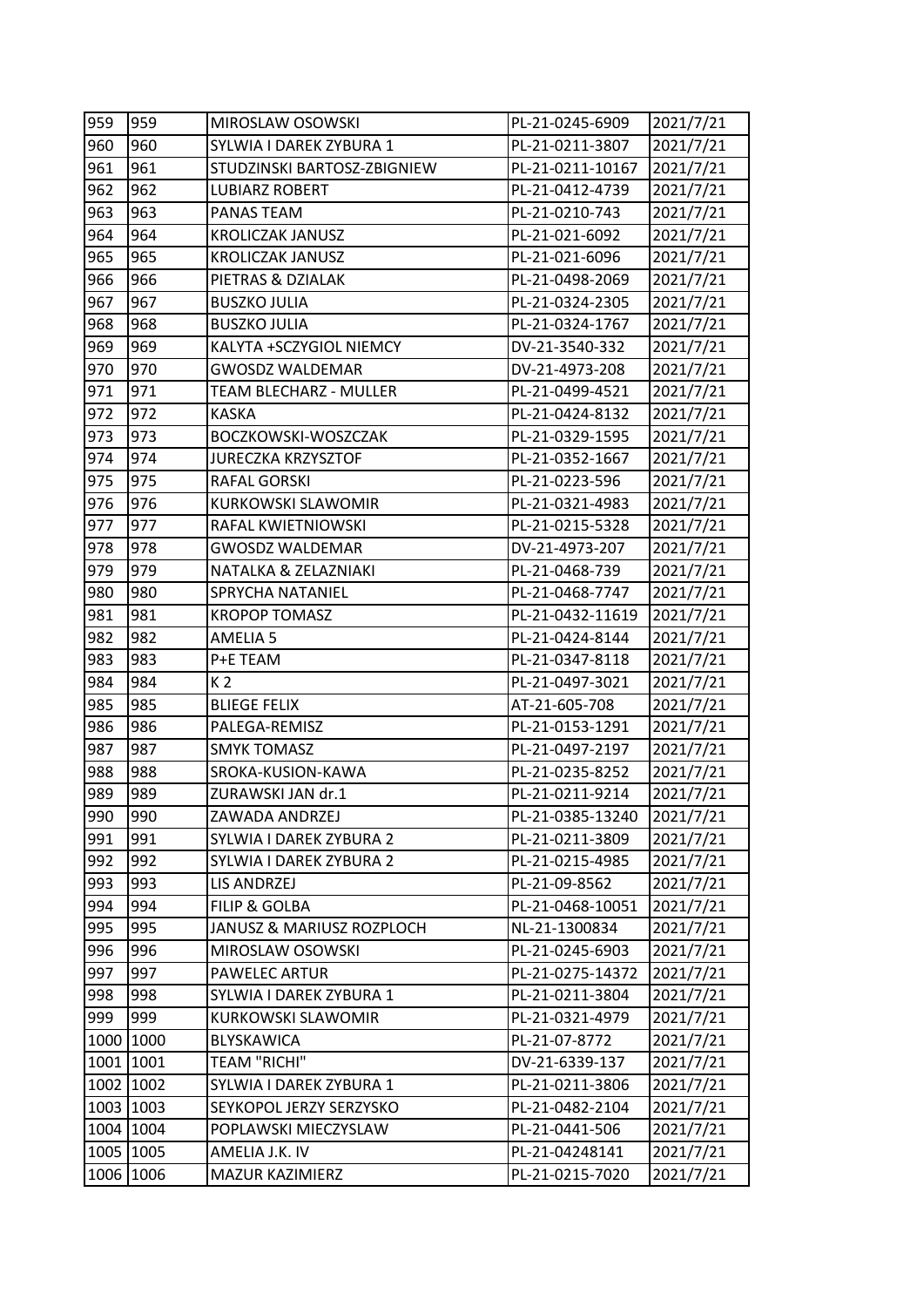| 1007 1007 | <b>DOMAN</b>               | PL-21-0452-11557 | 2021/7/21 |
|-----------|----------------------------|------------------|-----------|
| 1008 1008 | FLOREK-WOJCIESZAK          | PL-21-0232-2110  | 2021/7/21 |
| 1009 1009 | <b>GORZEL TOMASZ</b>       | PL-21-0497-6287  | 2021/7/21 |
| 1010 1010 | SZKOLNY-KROLIKOWSKI        | PL-21-0355-253   | 2021/7/21 |
| 1011 1011 | MAJCHER - BARAN TEAM       | PL-21-0230-130   | 2021/7/21 |
| 1012 1012 | LANDMAN                    | PL-21-0208-7903  | 2021/7/21 |
| 1013 1013 | <b>LESZEK SERAFIN</b>      | PL-21-0250-6158  | 2021/7/21 |
| 1014 1014 | MIROSLAW OSOWSKI           | PL-21-0245-6902  | 2021/7/21 |
| 1015 1015 | DANILOWICZ Aa M            | PL-21-0215-1124  | 2021/7/21 |
| 1016 1016 | SOBCZAK 2                  | PL-21-0412-4417  | 2021/7/21 |
| 1017 1017 | WISZNIEWSKI WLODZIMIERZ    | PL-21-07-4995    | 2021/7/21 |
| 1018 1018 | PAWELEC ARTUR              | PL-21-0275-14386 | 2021/7/21 |
| 1019 1019 | <b>GIL JOLANTA</b>         | NL-21-1332315    | 2021/7/21 |
| 1020 1020 | WLA@ZLY                    | PL-21-09-9888    | 2021/7/21 |
| 1021 1021 | <b>GAWRONSKI SLAWOMIR</b>  | PL-21-0209-11354 | 2021/7/21 |
| 1022 1022 | ZAJAC NORBERT              | PL-21-0208-1949  | 2021/7/21 |
| 1023 1023 | <b>ESCHKE ARTUR</b>        | PL-21-0207-3893  | 2021/7/21 |
| 1024 1024 | <b>WASNIEWSKI - DOBIES</b> | PL-21-0281-10724 | 2021/7/21 |
| 1025 1025 | "MADZIAR"                  | PL-21-0463-1810  | 2021/7/21 |
| 1026 1026 | IREK K.                    | PL-21-0424-8138  | 2021/7/21 |
| 1027 1027 | SPRYCHA LUKASZ             | PL-21-0468-100   | 2021/7/21 |
| 1028 1028 | SOBCZAK 1                  | PL-21-0412-4423  | 2021/7/21 |
| 1029 1029 | <b>OCHIJEWICZ MAREK</b>    | PL-21-0441-5038  | 2021/7/21 |
| 1030 1030 | SZKOLNY-KROLIKOWSKI        | PL-21-0355-389   | 2021/7/21 |
| 1031 1031 | <b>BUSZKO MICHAL</b>       | PL-21-0324-2231  | 2021/7/21 |
| 1032 1032 | ZURAWSKI JAN dr.1          | PL-21-0211-9205  | 2021/7/21 |
| 1033 1033 | <b>RED TEAM</b>            | PL-21-02-3239    | 2021/7/21 |
| 1034 1034 | PATRYCJA I ADRIAN DROZD    | PL-21-0463-7746  | 2021/7/21 |
| 1035 1035 | <b>ORLOF KRZYSZTOF</b>     | PL-21-0500-6076  | 2021/7/21 |
| 1036 1036 | AMELKA J.K. II             | PL-21-0424-8117  | 2021/7/21 |
| 1037 1037 | ELZBIETA KAMIL LUKASZYK    | PL-21-0295-4438  | 2021/7/21 |
| 1038 1038 | PRZEDNIKOWSKI WIESLAW      | PL-21-0306-4713  | 2021/7/21 |
| 1039 1039 | <b>KASKA</b>               | PL-21-0424-8142  | 2021/7/21 |
| 1040 1040 | <b>ABBAS PIGEONS</b>       | S-21-04-215      | 2021/7/21 |
| 1041 1041 | DANILOWICZ Aa M            | PL-21-0215-1122  | 2021/7/21 |
| 1042 1042 | SZKOLNY-KROLIKOWSKI        | PL-21-0355-395   | 2021/7/21 |
| 1043 1043 | <b>SMYK TOMASZ</b>         | PL-21-0497-2187  | 2021/7/21 |
| 1044 1044 | IREK K.                    | PL-21-0424-8114  | 2021/7/21 |
| 1045 1045 | MAT-BUD                    | PL-21-0430-5554  | 2021/7/21 |
| 1046 1046 | RAFAL GORSKI               | PL-21-0223-593   | 2021/7/21 |
| 1047 1047 | SZNAUCNER JAROSLAW         | PL-21-0492-4068  | 2021/7/21 |
| 1048 1048 | SEYKOPOL JERZY SERZYSKO    | PL-21-0482-2105  | 2021/7/21 |
| 1049 1049 | <b>SMERFY</b>              | PL-21-0441-1845  | 2021/7/21 |
| 1050 1050 | WLA@ZLY                    | PL-21-09-9901    | 2021/7/21 |
| 1051 1051 | PAWELEC ARTUR              | PL-21-0275-14363 | 2021/7/21 |
| 1052 1052 | K <sub>2</sub>             | PL-21-0497-3031  | 2021/7/21 |
| 1053 1053 | DYBKOWSKI SLAWOMIR         | PL-21-0208-5747  | 2021/7/21 |
| 1054 1054 | <b>SCHULZ TEAM</b>         | PL-21-0217-202   | 2021/7/21 |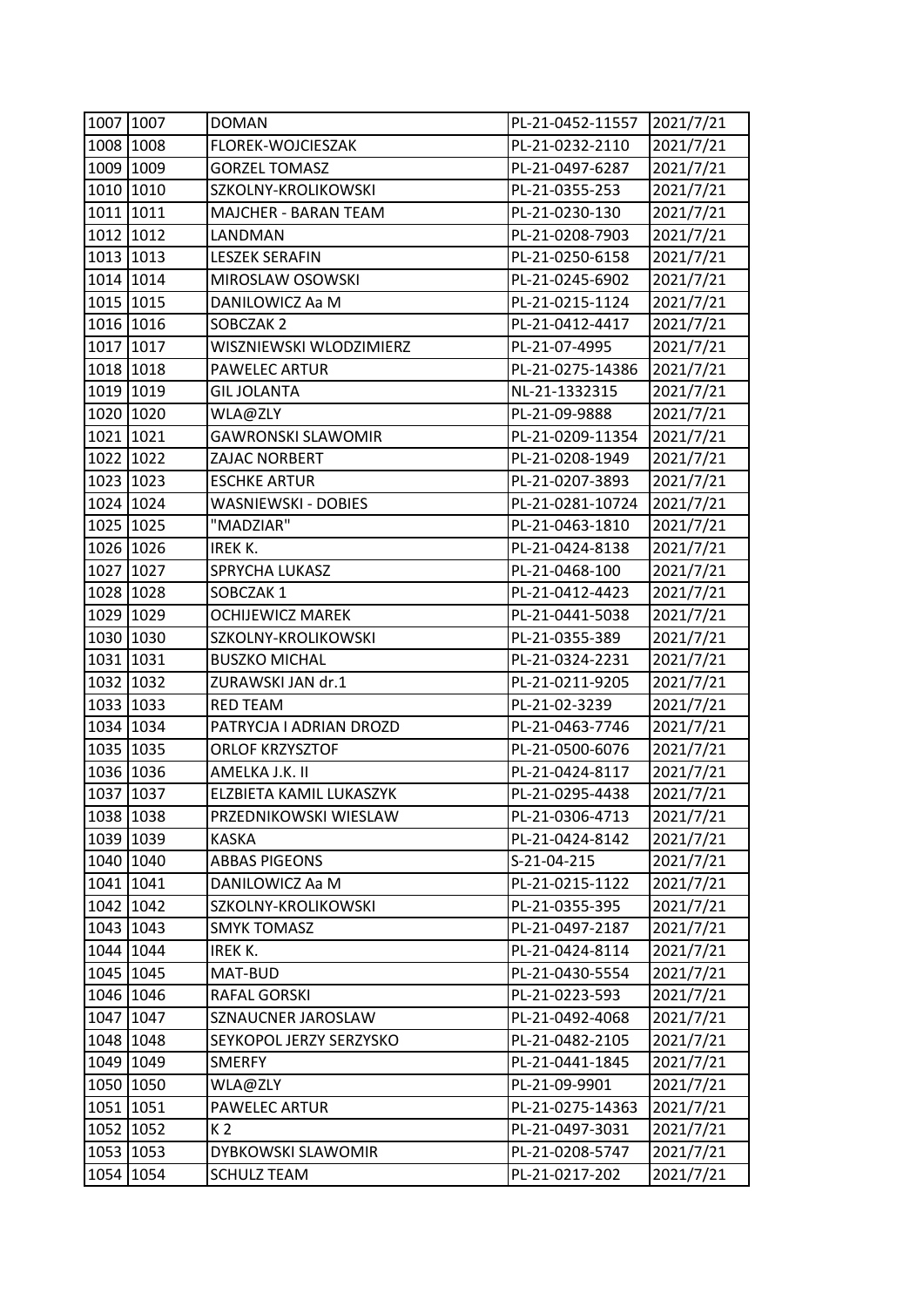| 1055 1055 | KAJKA                        | PL-21-0211-3003  | 2021/7/21 |
|-----------|------------------------------|------------------|-----------|
| 1056 1056 | AMELIA J.K. IV               | PL-21-0424-8136  | 2021/7/21 |
| 1057 1057 | SOBCZAK 1                    | PL-21-0412-4421  | 2021/7/21 |
| 1058 1058 | <b>JARCZOK FILIP</b>         | PL-21-047-8505   | 2021/7/21 |
| 1059 1059 | <b>GOZDUR TOMASZ</b>         | PL-21-0185-722   | 2021/7/21 |
| 1060 1060 | OLR POLISH MASTER KACPER MAK | PL-21-083-11415  | 2021/7/21 |
| 1061 1061 | PAWELEC ARTUR                | PL-21-0275-14391 | 2021/7/21 |
| 1062 1062 | OLR POLISH MASTER KACPER MAK | PL-21-083-11404  | 2021/7/21 |
| 1063 1063 | MICHAL & REMIX               | PL-21-0468-13045 | 2021/7/21 |
| 1064 1064 | CIENKUSZ STANISLAW&KAROL&JAN | PL-21-0468-14394 | 2021/7/21 |
| 1065 1065 | MDANILOWICZ                  | PL-21-0215-1020  | 2021/7/21 |
| 1066 1066 | <b>SCHULZ TEAM</b>           | PL-21-0217-206   | 2021/7/21 |
| 1067 1067 | ZAWISLAK ADAM                | PL-21-0215-6014  | 2021/7/21 |
| 1068 1068 | <b>GWOSDZ WALDEMAR</b>       | DV-21-4973-211   | 2021/7/21 |
| 1069 1069 | <b>KRAWIECZEK LUCJAN</b>     | PL-21-0129-2984  | 2021/7/21 |
| 1070 1070 | <b>DOMAN</b>                 | PL-21-0452-11511 | 2021/7/21 |
| 1071 1071 | <b>TORZ SLAWOMIR</b>         | PL-21-0155-6241  | 2021/7/21 |
| 1072 1072 | SZKOLNY-KROLIKOWSKI          | PL-21-0355-398   | 2021/7/21 |
| 1073 1073 | <b>GIL JOLANTA</b>           | PL-21-0176-4664  | 2021/7/21 |
| 1074 1074 | SOBCZAK 1                    | PL-21-0412-4419  | 2021/7/21 |
| 1075 1075 | BOCZKOWSKI-WOSZCZAK          | PL-21-0329-1511  | 2021/7/21 |
| 1076 1076 | SPRYCHA LUKASZ               | PL-21-0468-7723  | 2021/7/21 |
| 1077 1077 | <b>BLUE TEAM</b>             | PL-21-02-3249    | 2021/7/21 |
| 1078 1078 | <b>ROJEK &amp; DUBIEL</b>    | PL-21-0311-9033  | 2021/7/21 |
| 1079 1079 | <b>LUBIARZ ROBERT</b>        | PL-21-0412-4705  | 2021/7/21 |
| 1080 1080 | <b>KROPOP TOMASZ</b>         | PL-21-0432-11603 | 2021/7/21 |
| 1081 1081 | ZAJAC NORBERT                | PL-21-0208-1909  | 2021/7/21 |
| 1082 1082 | <b>BUSZKO JULIA</b>          | PL-21-0324-2245  | 2021/7/21 |
| 1083 1083 | KALUZA TOMASZ 1              | PL-21-0498-6869  | 2021/7/21 |
| 1084 1084 | SEYKOPOL JERZY SERZYSKO      | PL-21-0482-2102  | 2021/7/21 |
| 1085 1085 | TORZ SLAWOMIR                | PL-21-0155-6270  | 2021/7/21 |
| 1086 1086 | KALUZA TOMASZ 2              | PL-21-0498-6881  | 2021/7/21 |
| 1087 1087 | PIETRASZEK TOMASZ            | PL-21-05-10743   | 2021/7/21 |
| 1088 1088 | WOLANIN-KOZLENIA             | PL-21-0248-9772  | 2021/7/21 |
| 1089 1089 | <b>DREAM TEAM</b>            | PL-21-0173-12964 | 2021/7/21 |
| 1090 1090 | MAJA                         | PL-21-053-14742  | 2021/7/21 |
| 1091 1091 | KATARZYNA & KRZYSZTOF KORBUS | PL-21-0211-3014  | 2021/7/21 |
| 1092 1092 | <b>TEAM "RICHI"</b>          | DV-21-6339-435   | 2021/7/21 |
| 1093 1093 | WALKI                        | PL-21-0162-5701  | 2021/7/21 |
| 1094 1094 | AMELKA III                   | PL-21-0424-8107  | 2021/7/21 |
| 1095 1095 | <b>BUSZKO JULIA</b>          | PL-21-0324-1757  | 2021/7/21 |
| 1096 1096 | SOBCZAK 2                    | PL-21-0412-4430  | 2021/7/21 |
| 1097 1097 | <b>KROLICZAK JANUSZ</b>      | PL-21-021-6093   | 2021/7/21 |
| 1098 1098 | MIROSLAW OSOWSKI             | PL-21-0245-6910  | 2021/7/21 |
| 1099 1099 | PAWEL SZTOBNICKI             | PL-21-0175-1992  | 2021/7/21 |
| 1100 1100 | PRANAGAL                     | PL-21-0497-3667  | 2021/7/21 |
| 1101 1101 | <b>KROLICZAK JANUSZ</b>      | PL-21-021-6086   | 2021/7/21 |
| 1102 1102 | SPRYCHA LUKASZ               | PL-21-0468-7707  | 2021/7/21 |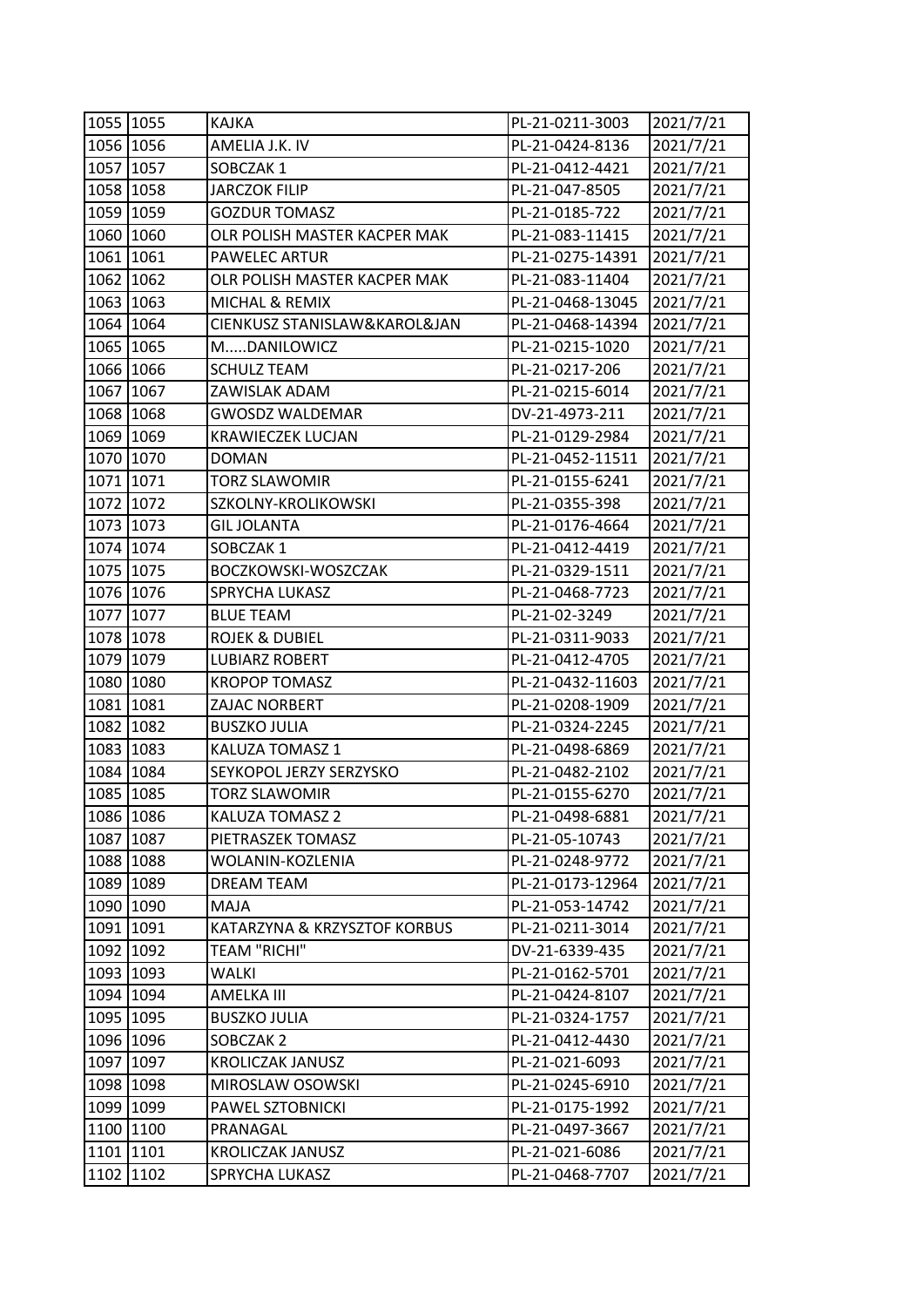| 1103 1103               |           | KURYLO KRZYSZTOF             | PL-21-0412-6556  | 2021/7/21 |
|-------------------------|-----------|------------------------------|------------------|-----------|
|                         | 1104 1104 | <b>KROPOP TOMASZ</b>         | PL-21-0432-11606 | 2021/7/21 |
| 1105 1105               |           | MAZUR KAZIMIERZ              | PL-21-0215-7026  | 2021/7/21 |
|                         | 1106 1106 | <b>AMELIA 5</b>              | PL-21-0424-8148  | 2021/7/21 |
|                         | 1107 1107 | MAZUR KAZIMIERZ              | PL-21-0215-7024  | 2021/7/21 |
|                         | 1108 1108 | <b>GOZDUR TOMASZ</b>         | PL-21-0185-713   | 2021/7/21 |
|                         | 1109 1109 | PERLA ROZTOCZA               | PL-21-0215-731   | 2021/7/21 |
|                         | 1110 1110 | ZAJAC NORBERT                | PL-21-0208-1997  | 2021/7/21 |
| 1111 1111               |           | IREK K.                      | PL-21-0424-8139  | 2021/7/21 |
| 1112 1112               |           | PRZEDNIKOWSKI WIESLAW        | PL-21-0306-4703  | 2021/7/21 |
|                         | 1113 1113 | <b>BLUE TEAM</b>             | PL-21-02-3245    | 2021/7/21 |
|                         | 1114 1114 | <b>SPARROW TEAM II</b>       | DV-21-1911-1273  | 2021/7/21 |
| 1115 1115               |           | ZAJAC TOMASZ                 | PL-21-0215-607   | 2021/7/21 |
|                         | 1116 1116 | STANCZAK DAMIAN              | PL-21-0239-13262 | 2021/7/21 |
|                         | 1117 1117 | MAZUR KAZIMIERZ              | PL-21-0215-7021  | 2021/7/21 |
|                         | 1118 1118 | <b>PAWELEC ARTUR</b>         | PL-21-0275-14375 | 2021/7/21 |
|                         | 1119 1119 | ANDRZEJ i MICHAL BUSZKO      | PL-21-0452-11376 | 2021/7/21 |
|                         | 1120 1120 | SOBCZAK 2                    | PL-21-0412-4422  | 2021/7/21 |
| 1121 1121               |           | RAF-KAR                      | PL-21-0183-2931  | 2021/7/21 |
|                         | 1122 1122 | PALEGA-REMISZ                | PL-21-0153-968   | 2021/7/21 |
|                         | 1123 1123 | SPRYCHA NATANIEL             | PL-21-0468-7774  | 2021/7/21 |
|                         | 1124 1124 | WARDA MIROSLAW               | PL-21-0211-562   | 2021/7/21 |
| 1125 1125               |           | <b>HUBEX</b>                 | PL-20-0211-11229 | 2021/7/21 |
|                         | 1126 1126 | WLODARCZYK MAREK             | PL-21-065-10201  | 2021/7/21 |
|                         | 1127 1127 | <b>BERNACKI - KOWALISZYN</b> | PL-21-0291-754   | 2021/7/21 |
|                         | 1128 1128 | <b>BOCHENCZAK JAN</b>        | PL-21-0236-884   | 2021/7/21 |
|                         | 1129 1129 | <b>KOMOR TEAM</b>            | PL-21-0496-7793  | 2021/7/21 |
|                         | 1130 1130 | SOBCZAK 1                    | PL-21-0412-4425  | 2021/7/21 |
| 1131 1131               |           | <b>HANIA &amp; MAJA TEAM</b> | PL-21-0497-2122  | 2021/7/21 |
| 1132 1132               |           | SEYKOPOL JERZY SERZYSKO      | PL-21-0482-2123  | 2021/7/21 |
| 1133 1133               |           | ZAJAC TOMASZ                 | PL-21-0215-674   | 2021/7/21 |
| 1134 1134               |           | KOPACZ ADAM TOMASZ 1         | PL-21-0317-4561  | 2021/7/21 |
|                         | 1135 1135 | WISZNIEWSKI WLODZIMIERZ      | PL-21-07-4992    | 2021/7/21 |
|                         | 1136 1136 | PO RA PI                     | PL-21-0280-3137  | 2021/7/21 |
|                         | 1137 1137 | KOPACZ ADAM TOMASZ 2         | PL-21-0317-4566  | 2021/7/21 |
|                         | 1138 1138 | WROBEL WALDEMAR II           | PL-21-0498-3696  | 2021/7/21 |
|                         | 1139 1139 | MIROSLAW OSOWSKI             | PL-21-0245-6918  | 2021/7/21 |
|                         | 1140 1140 | <b>RED TEAM</b>              | PL-21-02-3252    | 2021/7/21 |
|                         | 1141 1141 | TEAM G & W                   | PL-21-0208-3373  | 2021/7/21 |
| 1142 1142               |           | SEYKOPOL JERZY SERZYSKO      | PL-21-0482-2101  | 2021/7/21 |
|                         | 1143 1143 | WOLANIN-KOZLENIA             | PL-21-0248-9759  | 2021/7/21 |
|                         | 1144 1144 | ROBERT-PATRYK                | PL-21-0231-10062 | 2021/7/21 |
| $\mathbf{1}$            | 1145      | KROLIKOWSKI & MOREL TEAM     | PL-21-0493-15026 | 2021/7/22 |
| $\overline{2}$          | 1146      | <b>KRZYCHOL</b>              | AU-21---175      | 2021/7/22 |
| 3                       | 1147      | <b>JURECZKA KRZYSZTOF</b>    | PL-21-0352-1680  | 2021/7/22 |
| $\overline{\mathbf{4}}$ | 1148      | MAZUR KAZIMIERZ              | PL-21-0215-7022  | 2021/7/22 |
| 5                       | 1149      | SPRYCHA NATANIEL             | PL-21-0468-7756  | 2021/7/22 |
| $\boldsymbol{6}$        | 1150      | BLYSKAWICA                   | PL-21-07-8763    | 2021/7/22 |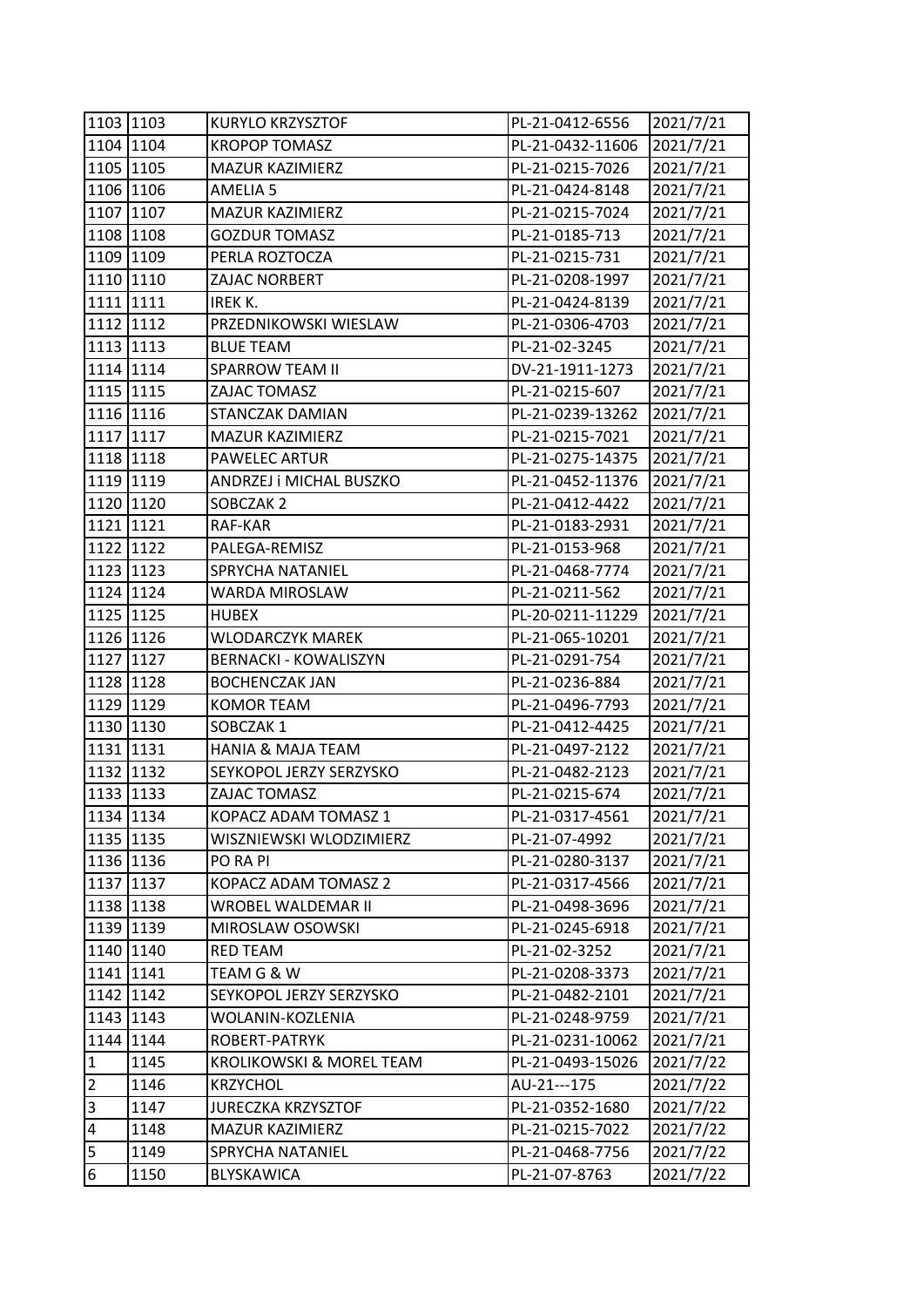|  |  | '1151 | <b>IROBERT-PATRYK</b> | PL-21-0231-10014 2021/7/22 |  |
|--|--|-------|-----------------------|----------------------------|--|
|--|--|-------|-----------------------|----------------------------|--|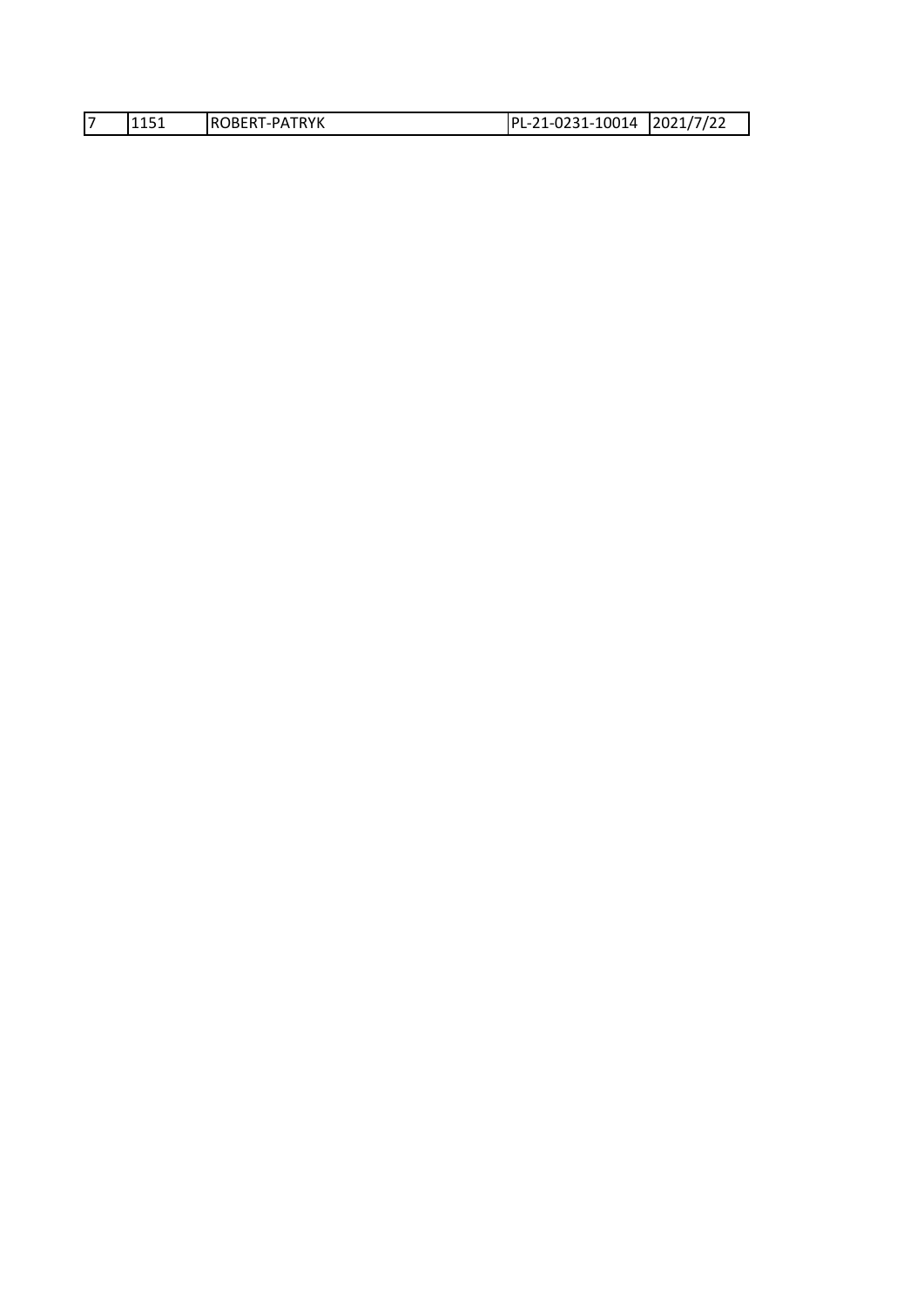| <b>Arrival Time</b> |  |
|---------------------|--|
| 07:54:3.898         |  |
| 07:54:4.854         |  |
| 07:54:5.693         |  |
| 07:54:5.827         |  |
| 07:54:6.880         |  |
| 07:54:7.367         |  |
| 07:54:10.009        |  |
| 07:54:10.147        |  |
| 07:54:10.281        |  |
| 07:54:12.121        |  |
| 07:54:15.777        |  |
| 07:54:17.486        |  |
| 07:54:18.873        |  |
| 07:54:19.692        |  |
| 07:54:20.055        |  |
| 07:54:21.087        |  |
|                     |  |
| 07:54:21.127        |  |
| 07:54:21.213        |  |
| 07:54:21.313        |  |
| 07:54:22.833        |  |
| 07:54:23.913        |  |
| 07:54:24.118        |  |
| 07:54:25.162        |  |
| 07:54:25.198        |  |
| 07:54:25.242        |  |
| 07:54:25.275        |  |
| 07:54:25.406        |  |
| 07:54:26.436        |  |
| 07:54:26.514        |  |
| 07:54:26.554        |  |
| 07:54:26.882        |  |
| 07:54:27.924        |  |
| 07:54:27.970        |  |
| 07:54:28.041        |  |
| 07:54:29.096        |  |
| 07:54:29.280        |  |
| 07:54:29.501        |  |
| 07:54:30.537        |  |
| 07:54:30.577        |  |
| 07:54:30.611        |  |
| 07:54:30.752        |  |
| 07:54:31.780        |  |
| 07:54:31.849        |  |
|                     |  |
| 07:54:32.007        |  |
| 07:54:33.366        |  |
| 07:54:34.413        |  |

۳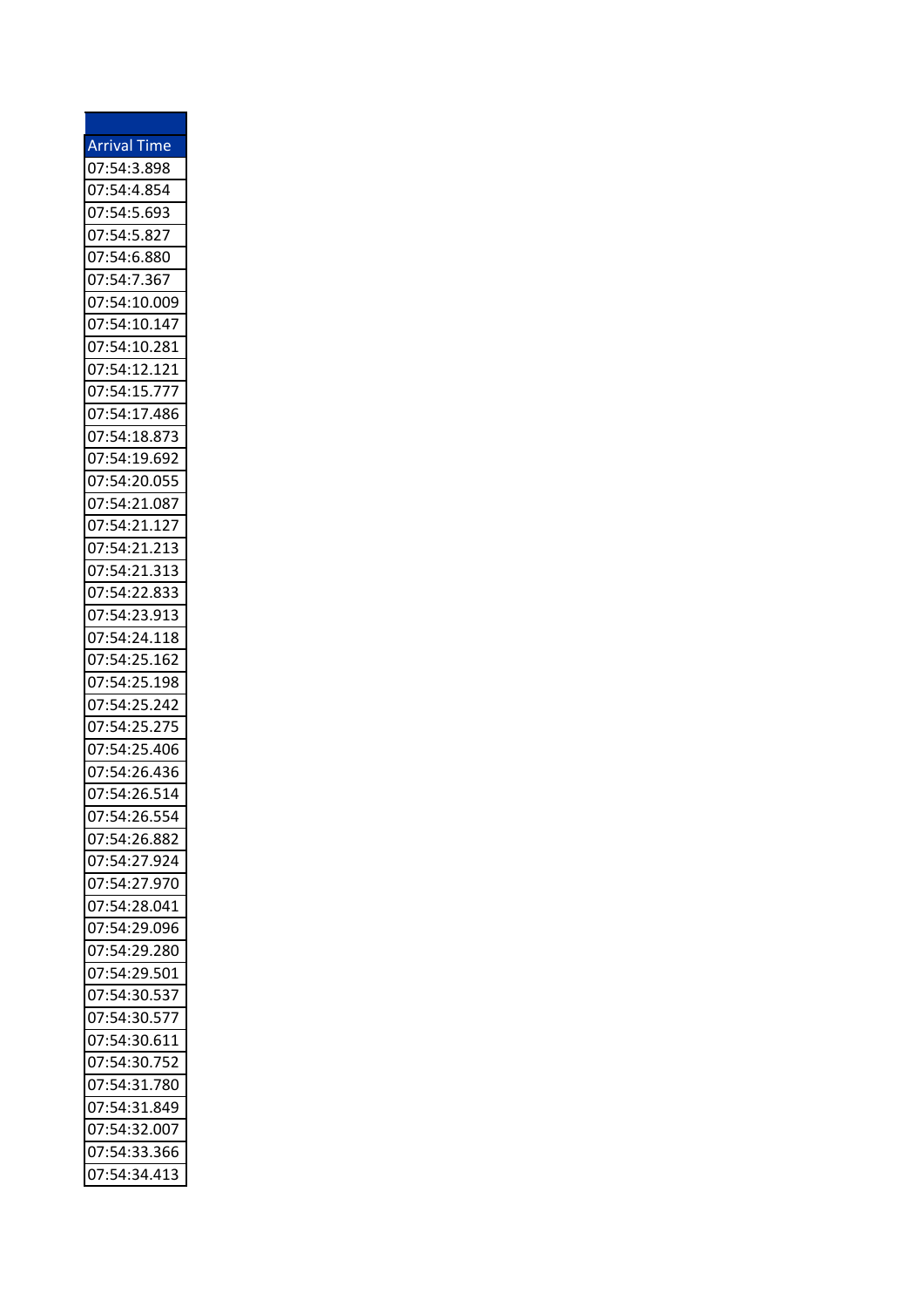| 07:54:34.443                 |  |
|------------------------------|--|
| 07:54:34.861                 |  |
| 07:54:35.904                 |  |
| 07:54:35.942                 |  |
| 07:54:36.123                 |  |
| 07:54:37.182                 |  |
| 07:54:37.629                 |  |
| 07:54:38.660                 |  |
| 07:54:38.688                 |  |
| 07:54:38.720                 |  |
| 07:54:38.741                 |  |
| 07:54:39.307                 |  |
| 07:54:39.596                 |  |
| 07:54:39.815                 |  |
| 07:54:40.865                 |  |
|                              |  |
| 07:54:41.000<br>07:54:41.448 |  |
|                              |  |
| 07:54:42.486                 |  |
| 07:54:42.514                 |  |
| 07:54:42.562                 |  |
| 07:54:42.592                 |  |
| 07:54:42.802                 |  |
| 07:54:43.837                 |  |
| 07:54:43.891                 |  |
| 07:54:43.958                 |  |
| 07:54:44.265                 |  |
| 07:54:45.313                 |  |
| 07:54:45.345                 |  |
| 07:54:45.367                 |  |
| 07:54:45.388                 |  |
| 07:54:45.733                 |  |
| 07:54:46.782                 |  |
| 07:54:46.805                 |  |
| 07:54:47.847                 |  |
| 07:54:47.890                 |  |
| 07:54:47.923                 |  |
| 07:54:47.945                 |  |
| 07:54:47.996                 |  |
| 07:54:48.047                 |  |
| 07:54:49.039                 |  |
| 07:54:50.079                 |  |
| 07:54:50.112                 |  |
|                              |  |
| 07:54:50.149                 |  |
| 07:54:50.193                 |  |
| 07:54:50.215                 |  |
| 07:54:50.962                 |  |
| 07:54:51.993                 |  |
| 07:54:52.026                 |  |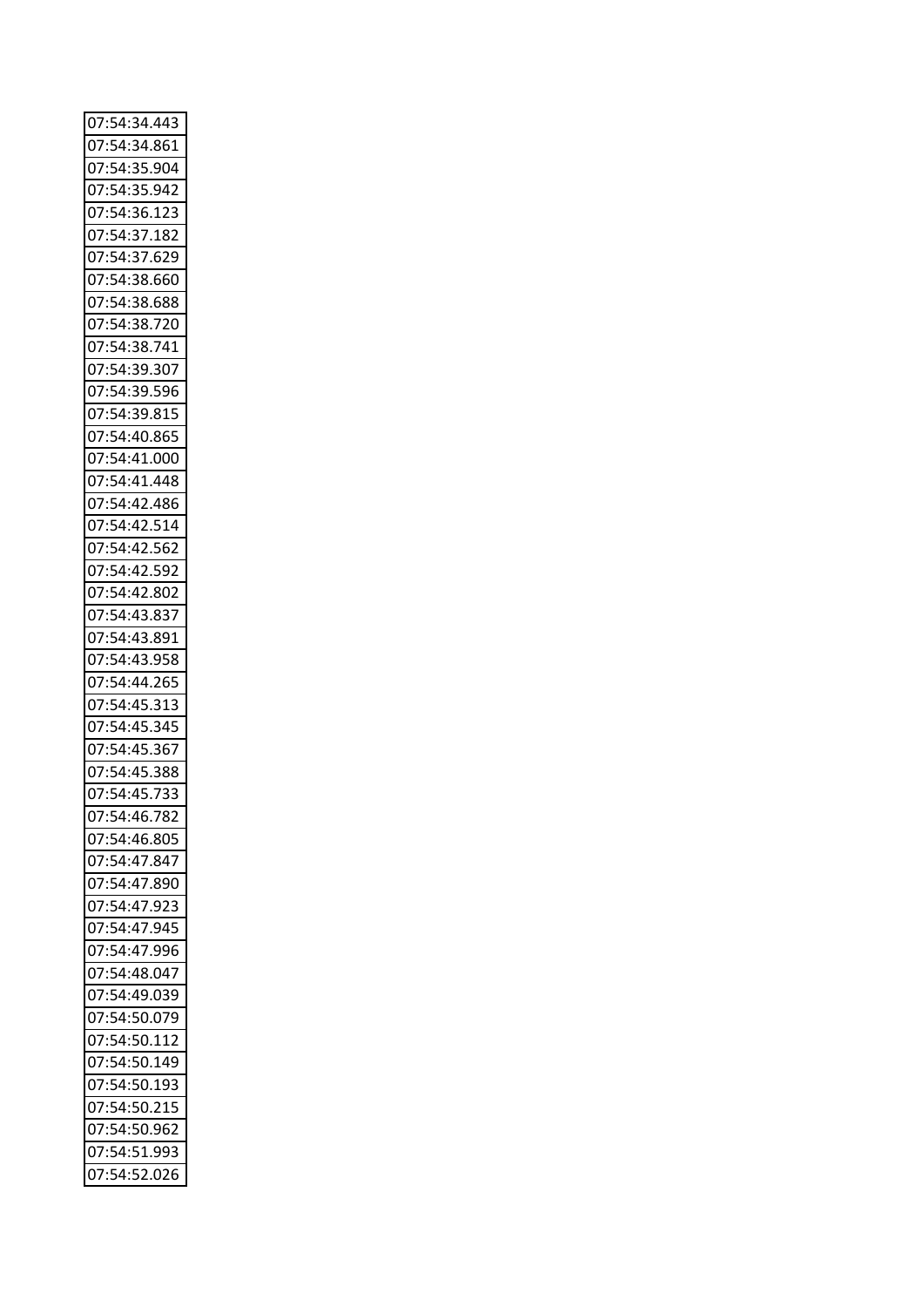| 07:54:52.066               |  |
|----------------------------|--|
| 07:54:52.114               |  |
| 07:54:52.149               |  |
| 07:54:52.173               |  |
| 07:54:52.565               |  |
| 07:54:52.672               |  |
| 07:54:52.782               |  |
| 07:54:52.893               |  |
| 07:54:52.999               |  |
| 07:54:54.021               |  |
| 07:54:55.075               |  |
|                            |  |
| 07:54:55.105               |  |
| 07:54:55.153               |  |
| 07:54:55.211               |  |
| 07:54:55.265               |  |
| 07:54:55.373               |  |
| 07:54:55.583               |  |
| 07:54:56.338               |  |
| 07:54:57.386               |  |
| 07:54:57.421               |  |
| 07:54:57.463               |  |
| 07:54:57.585               |  |
| 07:54:58.623               |  |
| 07:54:58.652               |  |
| 07:54:58.691               |  |
| 07:54:58.718               |  |
| 07:54:58.741               |  |
| 07:54:58.872               |  |
| 07:54:58.982               |  |
| 07:55:0.017                |  |
| 07:55:0.051                |  |
| 07:55:0.086                |  |
|                            |  |
| 07:55:0.112                |  |
| 07:55:0.164                |  |
| 07:55:0.211                |  |
|                            |  |
| 07:55:0.491                |  |
| 07:55:1.537                |  |
| 07:55:1.579                |  |
| 07:55:1.610                |  |
| 07:55:1.734                |  |
| 07:55:1.924                |  |
| 07:55:2.314                |  |
| 07:55:2.688                |  |
| 07:55:2.799                |  |
| 07:55:3.839                |  |
| 07:55:3.866                |  |
|                            |  |
| 07:55:3.909<br>07:55:3.933 |  |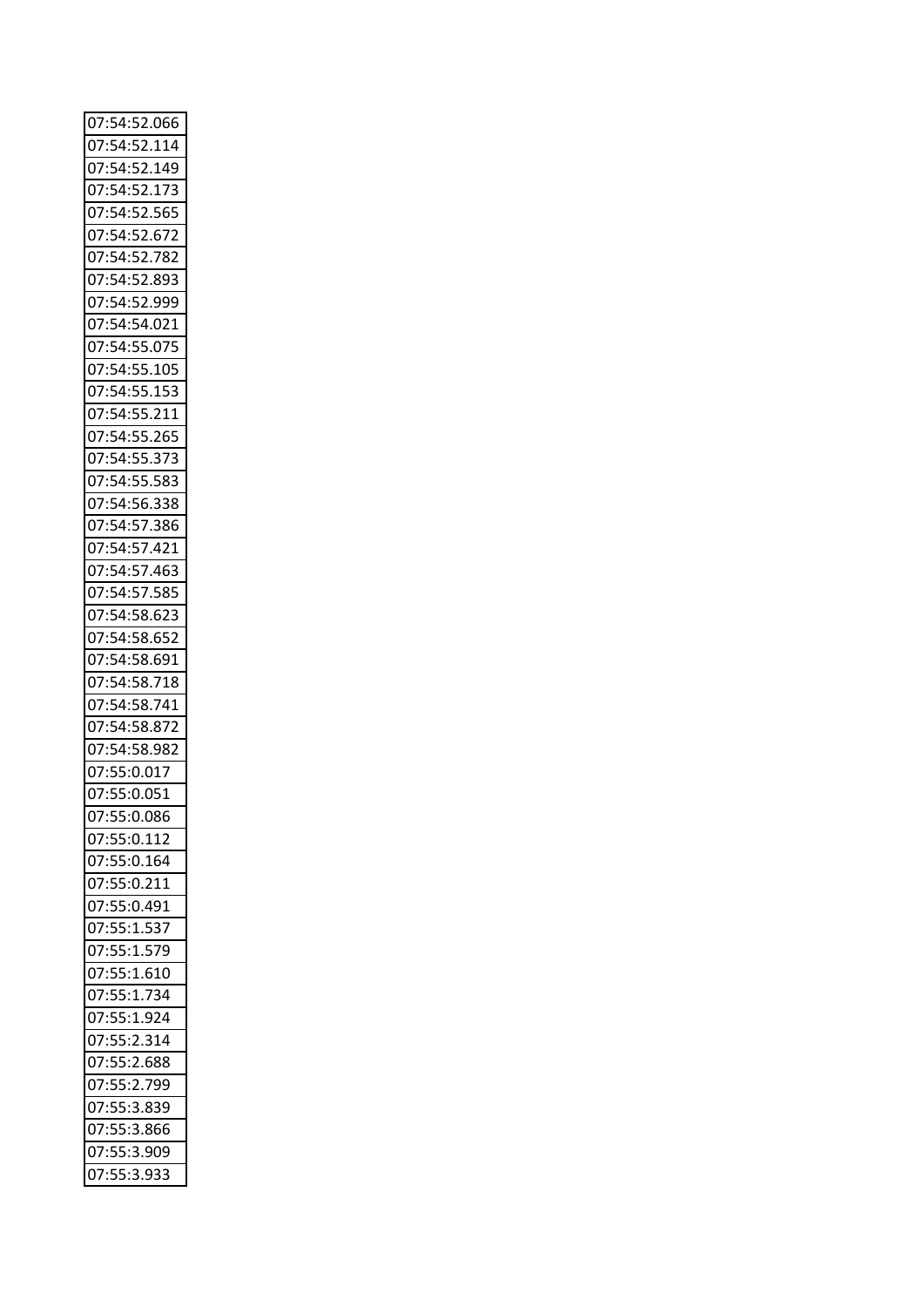| 07:55:3.975                  |  |
|------------------------------|--|
| 07:55:4.021                  |  |
| 07:55:4.063                  |  |
| 07:55:4.181                  |  |
| 07:55:5.267                  |  |
| 07:55:5.295                  |  |
| 07:55:5.325                  |  |
| 07:55:5.369                  |  |
| 07:55:5.895                  |  |
| 07:55:6.932                  |  |
| 07:55:6.972                  |  |
| 07:55:7.021                  |  |
| 07:55:7.053                  |  |
| 07:55:7.116                  |  |
| 07:55:8.052                  |  |
| 07:55:9.098                  |  |
| 07:55:9.136                  |  |
| 07:55:9.165                  |  |
| 07:55:9.188                  |  |
| 07:55:9.212                  |  |
| 07:55:9.273                  |  |
| 07:55:9.416                  |  |
| 07:55:10.459                 |  |
|                              |  |
| 07:55:10.487<br>07:55:10.543 |  |
|                              |  |
| 07:55:10.647                 |  |
| 07:55:10.755                 |  |
| 07:55:11.803                 |  |
| 07:55:11.854                 |  |
| 07:55:11.882                 |  |
| 07:55:11.920                 |  |
| 07:55:12.011                 |  |
| 07:55:12.802                 |  |
| 07:55:13.840                 |  |
| 07:55:13.882                 |  |
| 07:55:13.927                 |  |
| 07:55:13.959                 |  |
| 07:55:14.546                 |  |
| 07:55:14.926                 |  |
| 07:55:15.985                 |  |
| 07:55:16.199                 |  |
| 07:55:16.305                 |  |
| 07:55:16.506                 |  |
| 07:55:17.168                 |  |
| 07:55:17.281                 |  |
| 07:55:17.965                 |  |
| 07:55:19.020                 |  |
| 07:55:19.048                 |  |
|                              |  |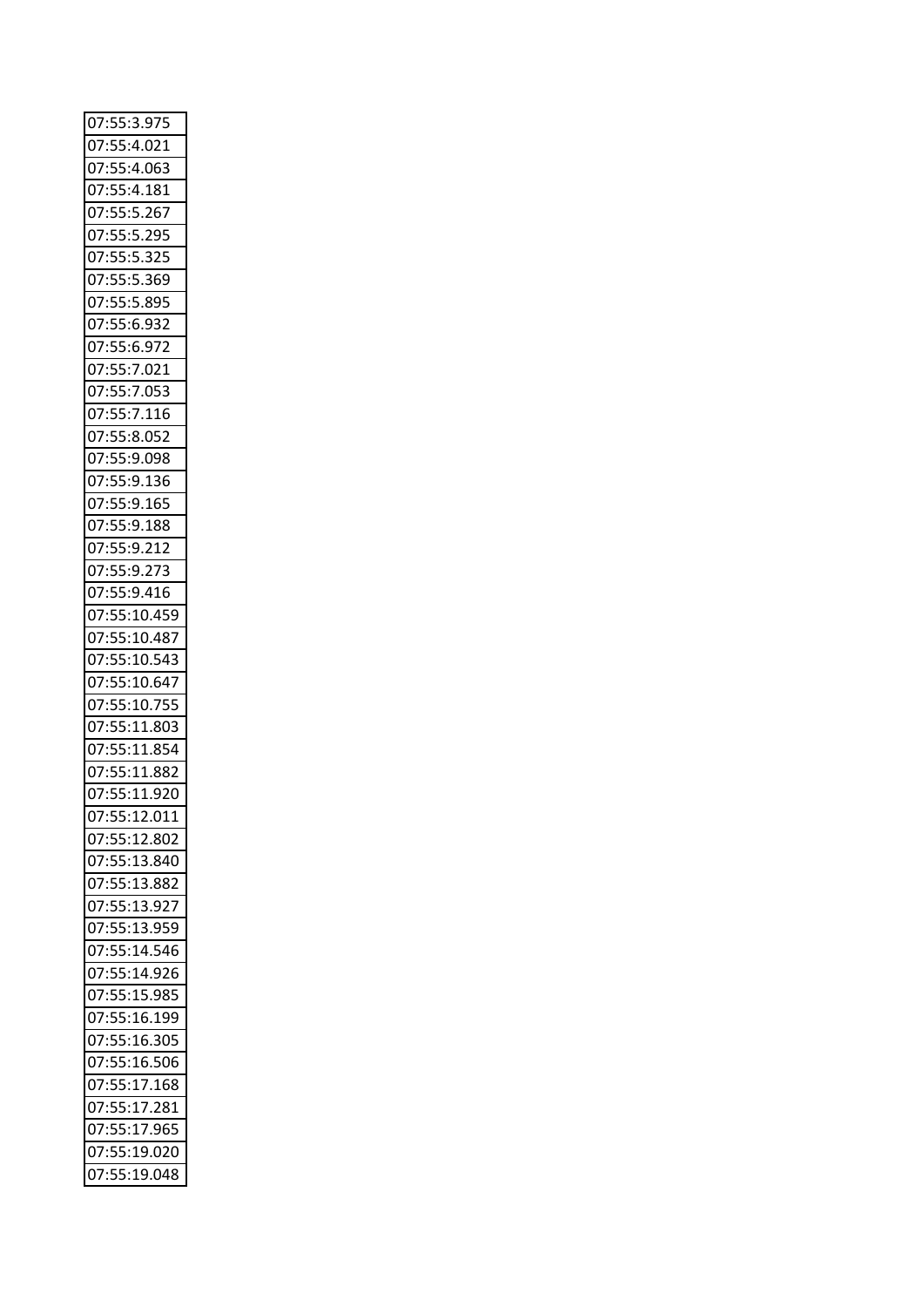| 07:55:19.094 |  |
|--------------|--|
| 07:55:19.147 |  |
| 07:55:19.168 |  |
| 07:55:19.203 |  |
| 07:55:19.488 |  |
| 07:55:19.598 |  |
| 07:55:19.705 |  |
| 07:55:19.811 |  |
| 07:55:20.545 |  |
| 07:55:21.580 |  |
|              |  |
| 07:55:21.625 |  |
| 07:55:21.658 |  |
| 07:55:21.713 |  |
| 07:55:21.755 |  |
| 07:55:21.804 |  |
| 07:55:22.264 |  |
| 07:55:22.506 |  |
| 07:55:23.544 |  |
| 07:55:23.584 |  |
| 07:55:23.606 |  |
| 07:55:23.633 |  |
| 07:55:23.667 |  |
| 07:55:23.710 |  |
| 07:55:23.979 |  |
| 07:55:25.011 |  |
| 07:55:25.043 |  |
| 07:55:25.105 |  |
|              |  |
| 07:55:25.147 |  |
| 07:55:25.185 |  |
| 07:55:25.387 |  |
| 07:55:25.501 |  |
| 07:55:26.077 |  |
| 07:55:26.185 |  |
| 07:55:27.218 |  |
| 07:55:27.246 |  |
| 07:55:27.338 |  |
| 07:55:27.368 |  |
| 07:55:27.491 |  |
| 07:55:28.052 |  |
| 07:55:29.110 |  |
| 07:55:29.148 |  |
| 07:55:29.175 |  |
| 07:55:29.220 |  |
| 07:55:30.084 |  |
|              |  |
| 07:55:30.234 |  |
| 07:55:31.271 |  |
| 07:55:31.292 |  |
| 07:55:31.323 |  |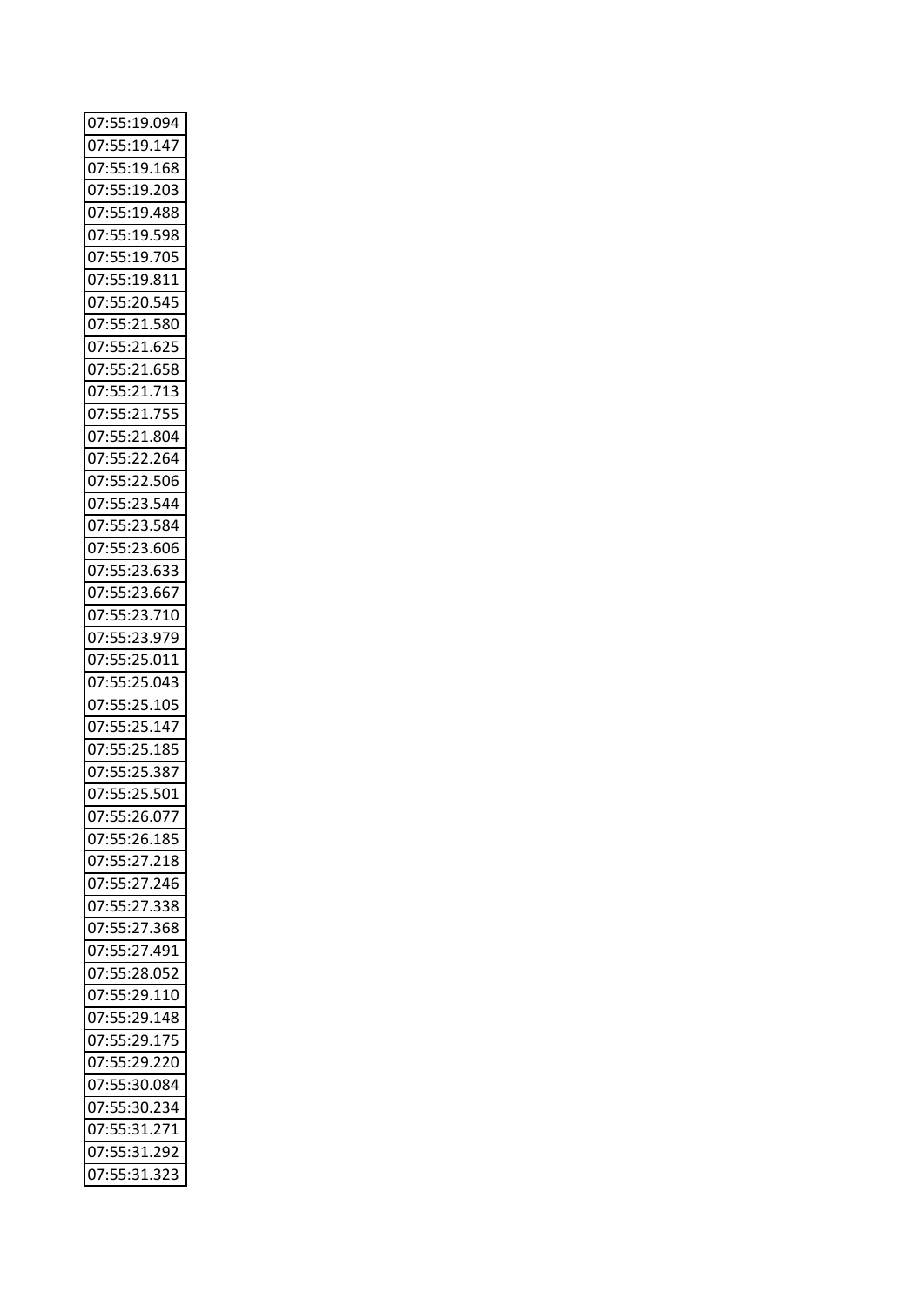| 07:55:31.354 |  |
|--------------|--|
| 07:55:31.876 |  |
| 07:55:32.936 |  |
| 07:55:32.992 |  |
| 07:55:34.027 |  |
| 07:55:34.049 |  |
| 07:55:34.093 |  |
| 07:55:34.152 |  |
| 07:55:34.174 |  |
| 07:55:34.212 |  |
|              |  |
| 07:55:34.265 |  |
| 07:55:34.507 |  |
| 07:55:34.615 |  |
| 07:55:34.812 |  |
| 07:55:34.918 |  |
| 07:55:35.679 |  |
| 07:55:36.732 |  |
| 07:55:36.766 |  |
| 07:55:36.792 |  |
| 07:55:36.843 |  |
| 07:55:36.874 |  |
| 07:55:36.896 |  |
| 07:55:37.015 |  |
| 07:55:37.480 |  |
| 07:55:37.586 |  |
| 07:55:37.698 |  |
|              |  |
| 07:55:38.603 |  |
| 07:55:39.644 |  |
| 07:55:39.677 |  |
| 07:55:39.700 |  |
| 07:55:39.737 |  |
| 07:55:39.768 |  |
| 07:55:39.790 |  |
| 07:55:40.833 |  |
| 07:55:40.854 |  |
| 07:55:40.876 |  |
| 07:55:40.904 |  |
| 07:55:40.953 |  |
| 07:55:41.137 |  |
| 07:55:41.813 |  |
| 07:55:42.872 |  |
| 07:55:42.930 |  |
| 07:55:43.356 |  |
|              |  |
| 07:55:44.434 |  |
| 07:55:44.507 |  |
| 07:55:44.565 |  |
| 07:55:44.617 |  |
| 07:55:44.672 |  |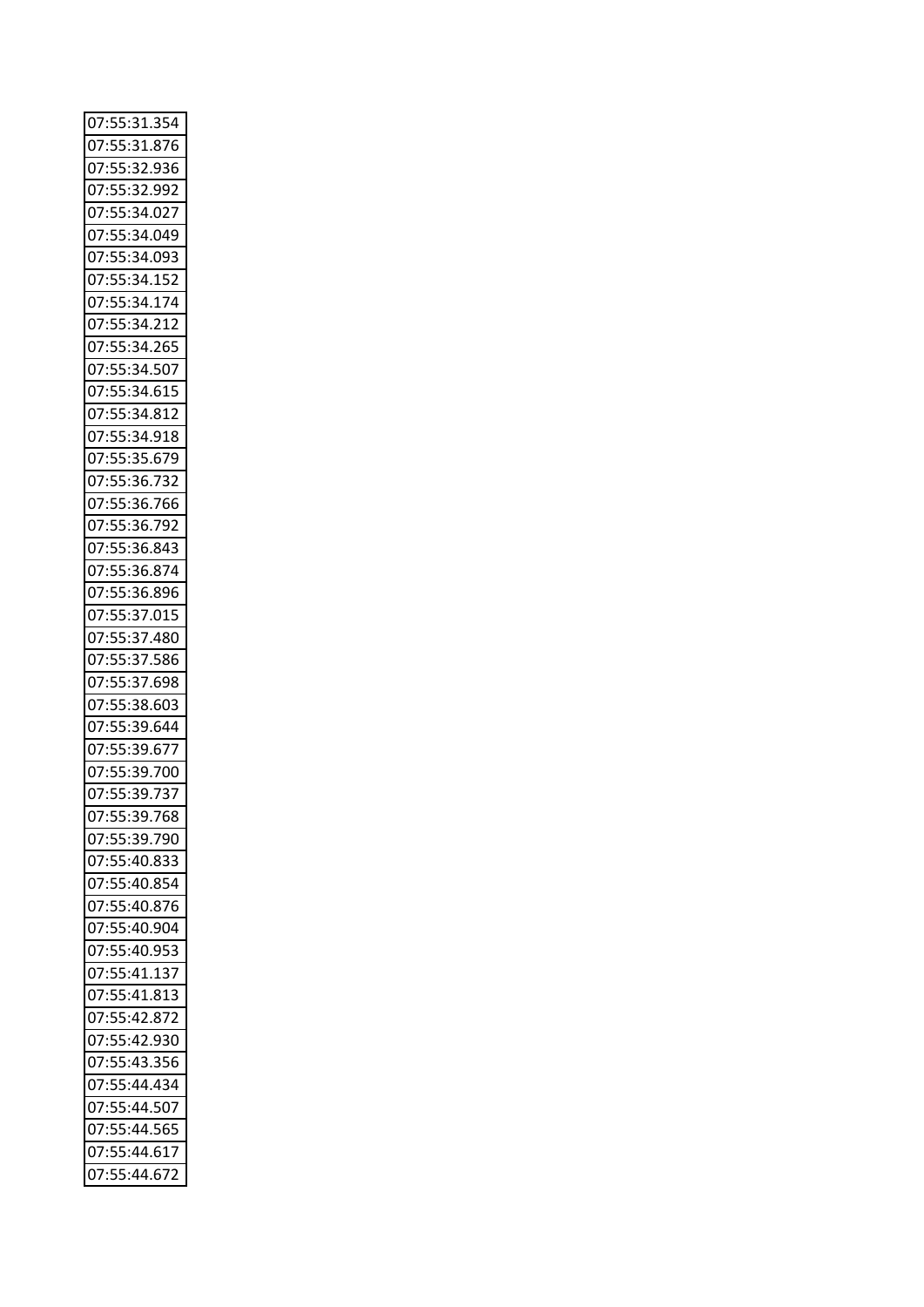| 07:55:45.224 |
|--------------|
| 07:55:45.336 |
| 07:55:45.979 |
| 07:55:47.015 |
| 07:55:47.046 |
| 07:55:47.085 |
| 07:55:47.915 |
| 07:55:48.979 |
| 07:55:49.018 |
| 07:55:49.164 |
| 07:55:50.227 |
| 07:55:50.334 |
| 07:55:50.529 |
| 07:55:51.234 |
| 07:55:52.283 |
| 07:55:52.337 |
| 07:55:52.495 |
| 07:55:53.559 |
| 07:55:53.602 |
| 07:55:53.647 |
| 07:55:53.758 |
| 07:55:53.866 |
| 07:55:54.910 |
| 07:55:54.972 |
| 07:55:55.013 |
| 07:55:55.149 |
| 07:55:55.366 |
| 07:55:56.399 |
| 07:55:56.435 |
| 07:55:56.462 |
| 07:55:56.484 |
|              |
| 07:55:58.582 |
| 07:55:59.642 |
| 07:55:59.686 |
| 07:55:59.736 |
| 07:56:0.062  |
| 07:56:1.104  |
| 07:56:1.172  |
| 07:56:1.203  |
| 07:56:2.777  |
| 07:56:3.808  |
| 07:56:4.615  |
| 07:56:5.645  |
| 07:56:5.677  |
| 07:56:6.464  |
| 07:56:7.507  |
| 07:56:7.547  |
| 07:56:7.576  |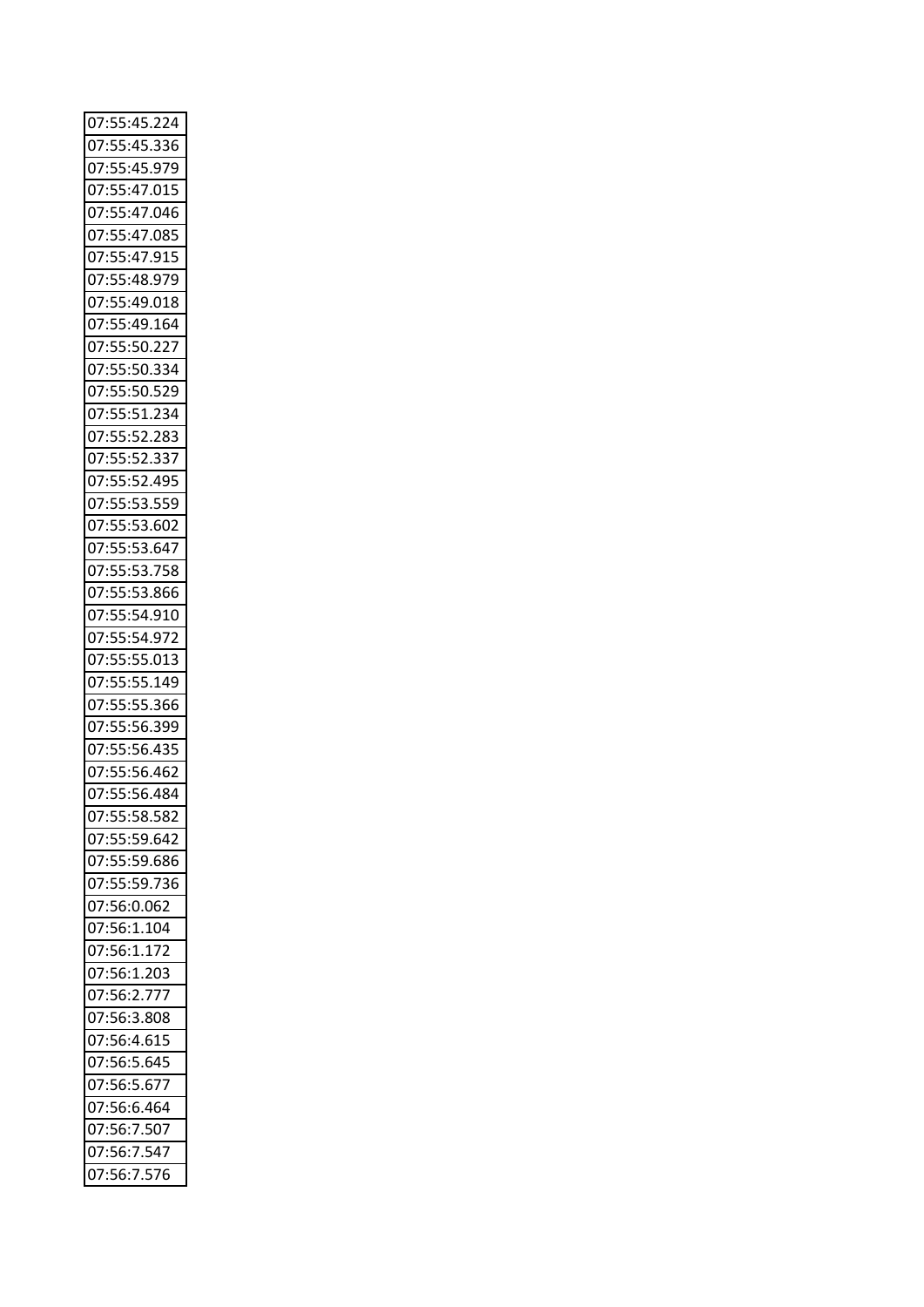| 07:56:7.797  |  |
|--------------|--|
| 07:56:8.830  |  |
| 07:56:9.693  |  |
| 07:56:10.723 |  |
| 07:56:11.499 |  |
| 07:56:11.844 |  |
| 07:56:12.878 |  |
| 07:56:12.923 |  |
| 07:56:13.002 |  |
| 07:56:14.039 |  |
| 07:56:14.061 |  |
| 07:56:14.094 |  |
| 07:56:14.177 |  |
| 07:56:14.206 |  |
| 07:56:15.308 |  |
| 07:56:16.700 |  |
| 07:56:17.624 |  |
| 07:56:18.080 |  |
| 07:56:18.680 |  |
| 07:56:19.725 |  |
| 07:56:19.762 |  |
| 07:56:20.897 |  |
| 07:56:21.479 |  |
| 07:56:22.529 |  |
| 07:56:22.562 |  |
| 07:56:22.589 |  |
| 07:56:23.387 |  |
| 07:56:24.417 |  |
| 07:56:24.453 |  |
| 07:56:24.480 |  |
| 07:56:24.501 |  |
| 07:56:24.523 |  |
| 07:56:24.827 |  |
| 07:56:25.887 |  |
| 07:56:25.909 |  |
| 07:56:26.033 |  |
| 07:56:26.805 |  |
| 07:56:27.839 |  |
| 07:56:27.870 |  |
| 07:56:27.903 |  |
| 07:56:28.137 |  |
| 07:56:29.209 |  |
| 07:56:29.237 |  |
| 07:56:29.277 |  |
| 07:56:29.742 |  |
| 07:56:30.789 |  |
| 07:56:31.062 |  |
| 07:56:32.118 |  |
|              |  |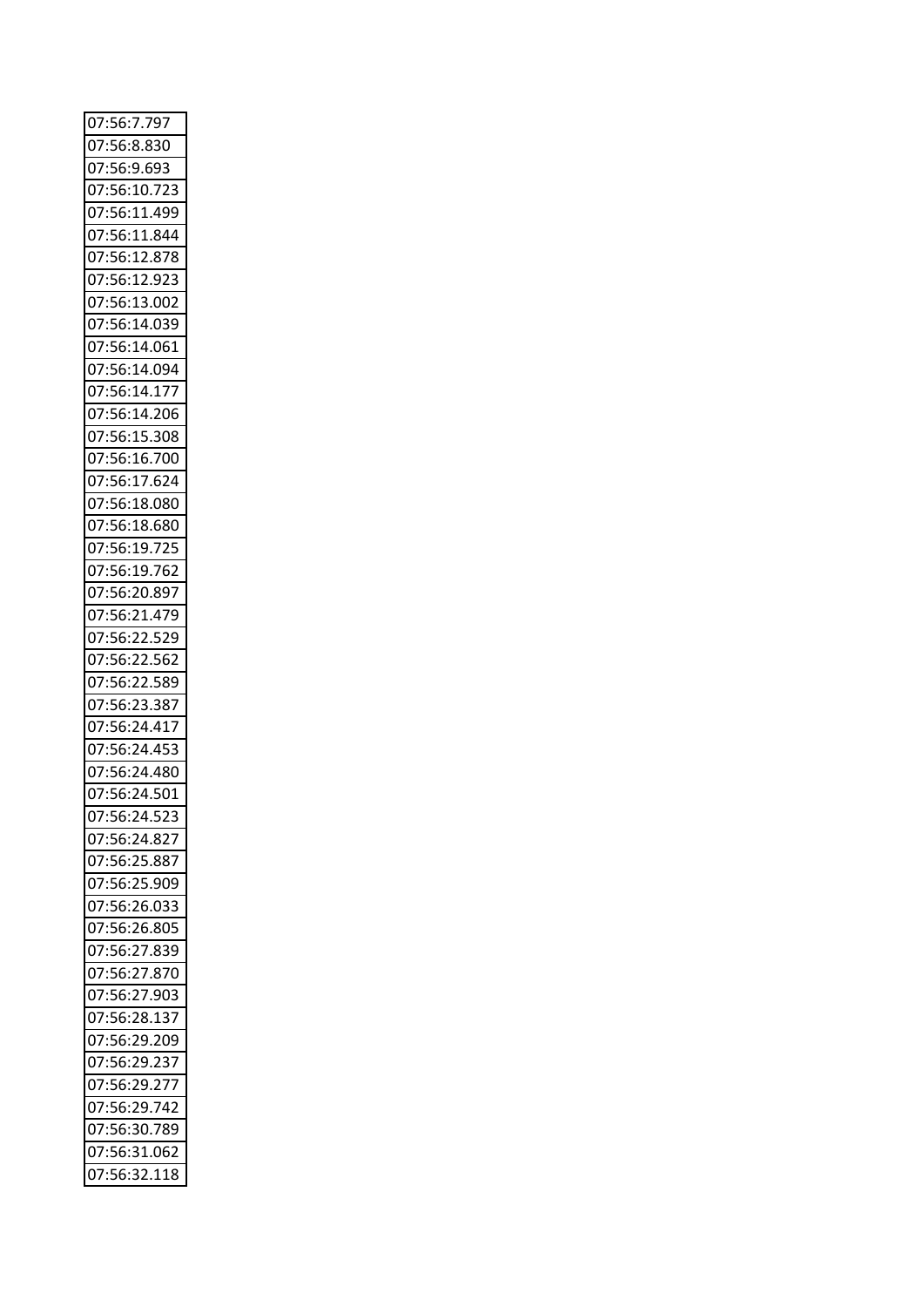| 07:56:32.150                 |  |
|------------------------------|--|
| 07:56:32.562                 |  |
| 07:56:33.618                 |  |
| 07:56:33.731                 |  |
| 07:56:34.824                 |  |
| 07:56:35.286                 |  |
| 07:56:35.410                 |  |
| 07:56:36.921                 |  |
| 07:56:37.953                 |  |
| 07:56:37.990                 |  |
| 07:56:39.117                 |  |
| 07:56:39.949                 |  |
| 07:56:40.084                 |  |
|                              |  |
| 07:56:40.656<br>07:56:41.713 |  |
|                              |  |
| 07:56:41.831                 |  |
| 07:56:42.118                 |  |
| 07:56:43.163                 |  |
| 07:56:43.211                 |  |
| 07:56:43.262                 |  |
| 07:56:43.317                 |  |
| 07:56:46.478                 |  |
| 07:56:46.610                 |  |
| 07:56:47.681                 |  |
| 07:56:48.736                 |  |
| 07:56:48.758                 |  |
| 07:56:49.910                 |  |
| 07:56:50.043                 |  |
| 07:56:51.097                 |  |
| 07:56:51.136                 |  |
| 07:56:51.160                 |  |
| 07:56:51.639                 |  |
| 07:56:52.697                 |  |
| 07:56:52.728                 |  |
| 07:56:53.121                 |  |
| 07:56:54.181                 |  |
| 07:56:54.244                 |  |
| 07:56:55.523                 |  |
| 07:56:56.573                 |  |
| 07:56:56.641                 |  |
| 07:56:56.667                 |  |
| 07:56:57.114                 |  |
| 07:56:58.730                 |  |
| 07:56:59.792                 |  |
|                              |  |
| 07:56:59.830                 |  |
| 07:57:0.053                  |  |
| 07:57:0.166                  |  |
| 07:57:1.253                  |  |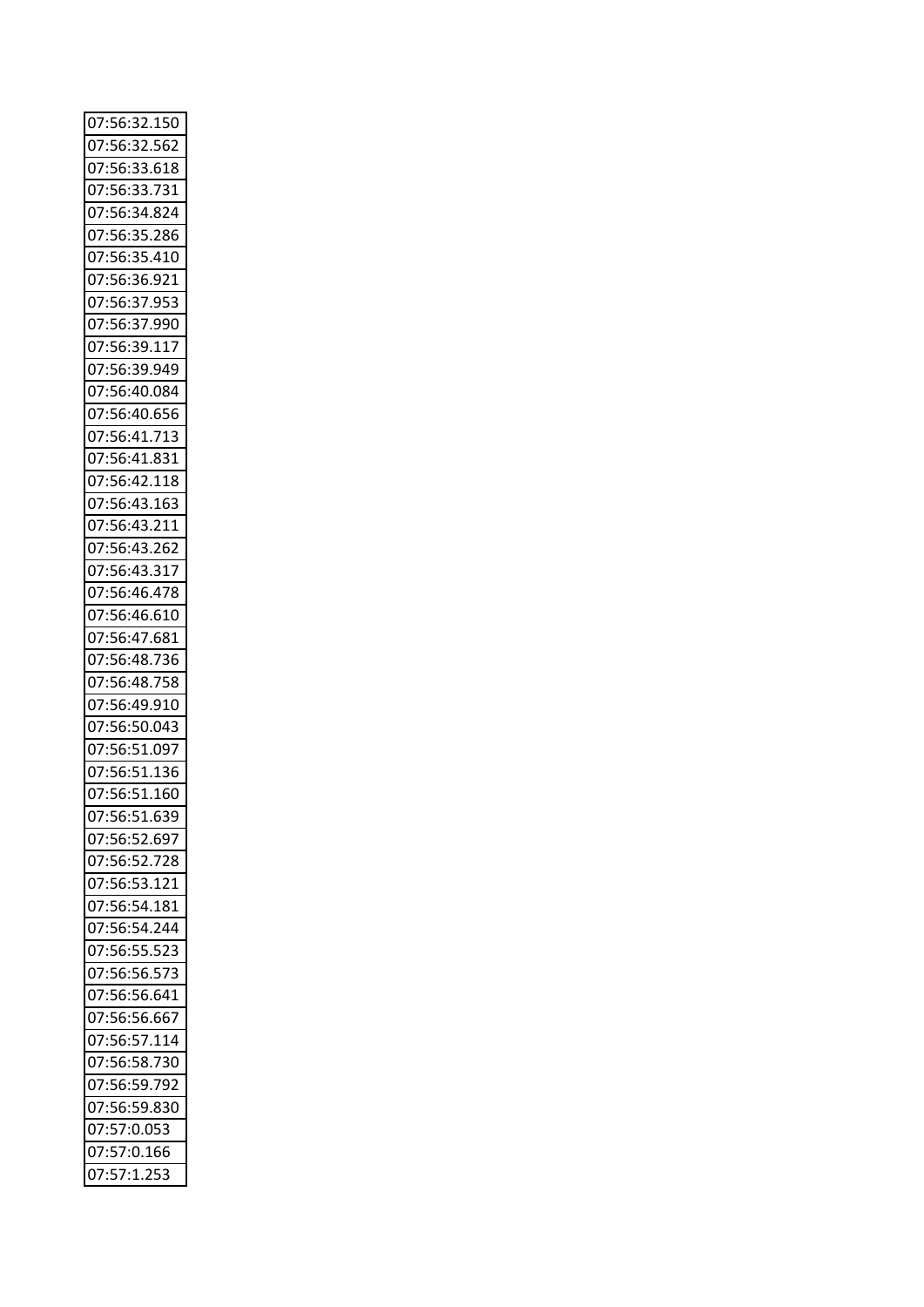| 07:57:1.882                   |
|-------------------------------|
| 07:57:2.914                   |
| 07:57:2.980                   |
| 07:57:3.002                   |
| 07:57:3.590                   |
| 07:57:4.665                   |
| 07:57:4.740                   |
| 07:57:6.121                   |
| 07:57:7.171                   |
| 07:57:7.723                   |
| 07:57:7.971                   |
| 07:57:9.015                   |
| 07:57:9.070                   |
| 07:57:10.068                  |
| 07:57:11.115                  |
| 07:57:11.945                  |
| $\frac{07:57:12.985}{0.0285}$ |
| 07:57:13.028                  |
| 07:57:13.066                  |
| 07:57:13.091                  |
| 07:57:13.125                  |
| 07:57:13.548                  |
| 07:57:14.583                  |
| 07:57:14.635                  |
| 07:57:14.832                  |
| 07:57:16.680                  |
| 07:57:17.723                  |
| 07:57:18.758                  |
| 07:57:18.785                  |
| 07:57:19.398                  |
| 07:57:20.460                  |
| 07:57:20.493                  |
| 07:57:20.547                  |
| 07:57:20.655                  |
| 07:57:21.032                  |
| 07:57:22.036                  |
| 07:57:24.458                  |
| 07:57:24.704                  |
| 07:57:25.733                  |
| 07:57:25.813                  |
| 07:57:28.022                  |
| 07:57:29.063                  |
| 07:57:29.086                  |
| 07:57:29.706                  |
| 07:57:30.274                  |
| 07:57:31.318                  |
| 07:57:32.382                  |
| 07:57:32.769                  |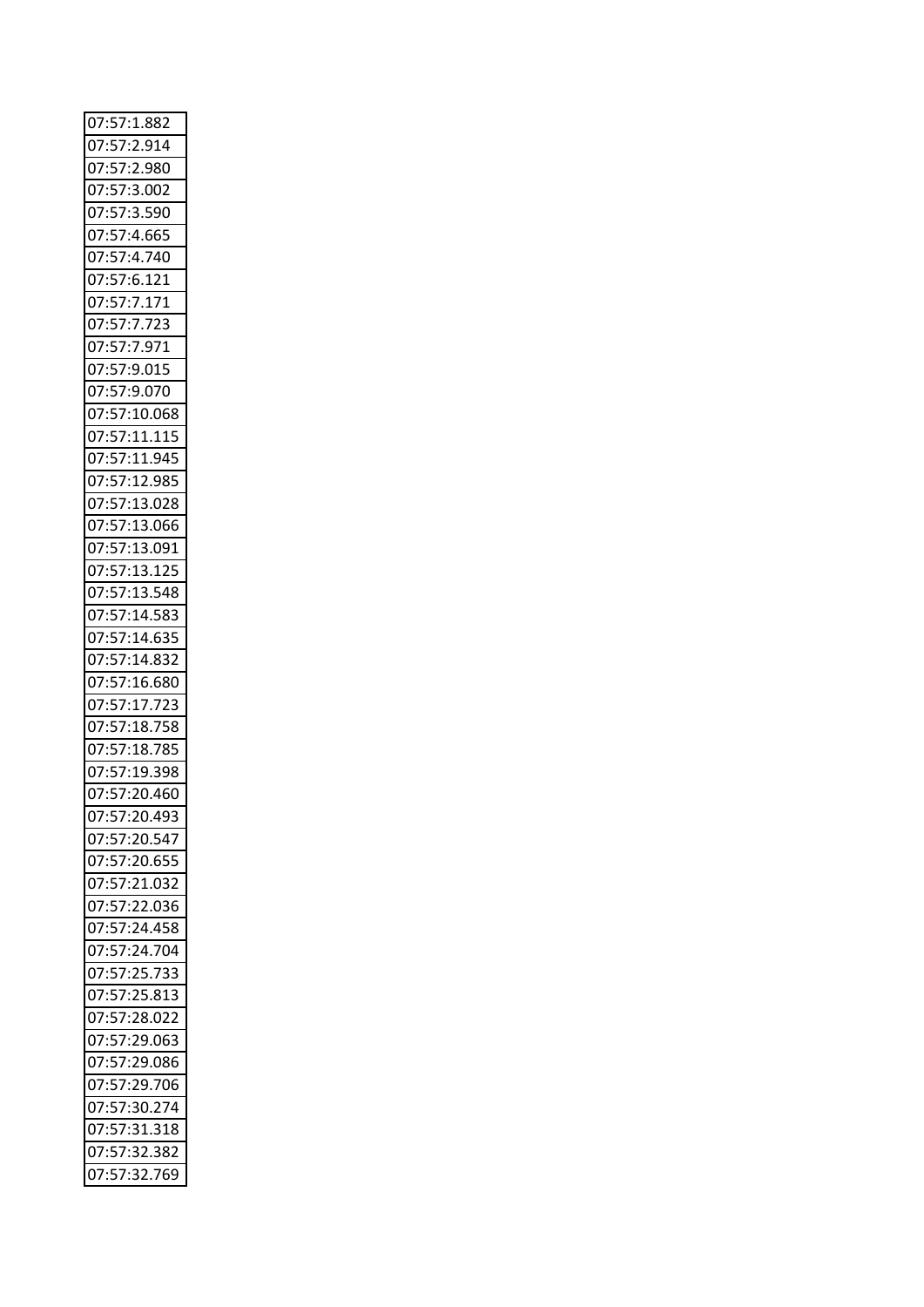| 07:57:33.829 |
|--------------|
| 07:57:33.858 |
| 07:57:34.654 |
| 07:57:35.369 |
| 07:57:36.401 |
| 07:57:36.433 |
| 07:57:37.910 |
| 07:57:38.627 |
| 07:57:39.667 |
| 07:57:39.690 |
| 07:57:39.718 |
| 07:57:43.759 |
| 07:57:43.897 |
| 07:57:44.944 |
| 07:57:45.751 |
| 07:57:46.442 |
| 07:57:47.495 |
|              |
| 07:57:47.604 |
| 07:57:49.074 |
| 07:57:50.718 |
| 07:57:51.293 |
| 07:57:52.358 |
| 07:57:52.390 |
| 07:57:52.433 |
| 07:57:54.136 |
| 07:57:54.948 |
| 07:57:55.984 |
| 07:57:56.041 |
| 07:57:57.833 |
| 07:58:0.327  |
| 07:58:1.378  |
| 07:58:1.674  |
| 07:58:2.800  |
| 07:58:2.909  |
| 07:58:3.315  |
| 07:58:4.351  |
| 07:58:4.374  |
| 07:58:4.423  |
| 07:58:5.146  |
| 07:58:6.218  |
| 07:58:6.273  |
| 07:58:6.410  |
| 07:58:7.087  |
| 07:58:7.444  |
| 07:58:8.485  |
| 07:58:9.944  |
| 07:58:11.219 |
| 07:58:12.252 |
|              |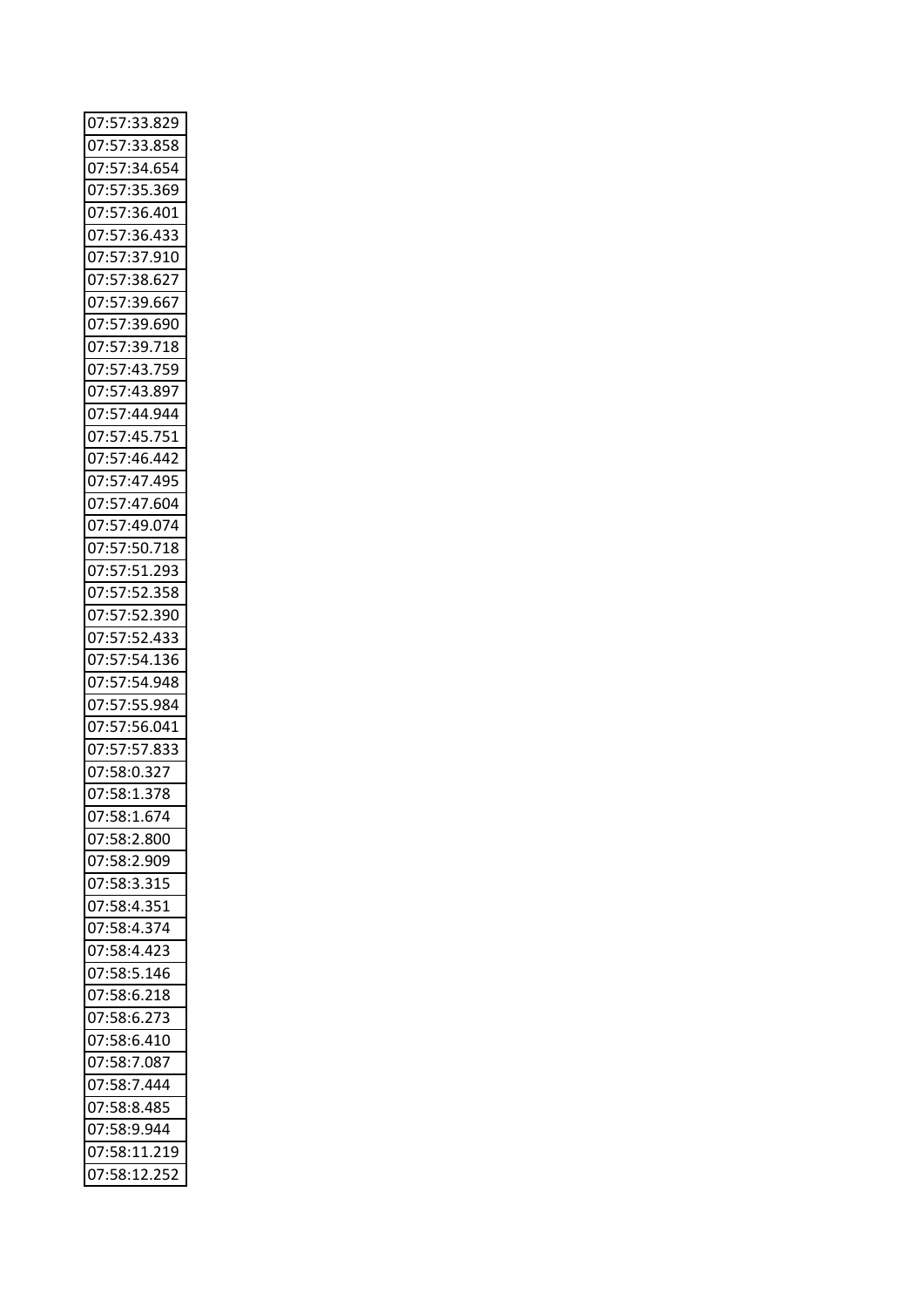| 07:58:12.289 |
|--------------|
| 07:58:12.416 |
| 07:58:12.617 |
| 07:58:13.665 |
| 07:58:14.285 |
| 07:58:15.335 |
| 07:58:15.453 |
| 07:58:18.087 |
| 07:58:19.143 |
| 07:58:19.998 |
| 07:58:21.049 |
| 07:58:21.075 |
| 07:58:21.287 |
|              |
| 07:58:22.743 |
| 07:58:24.738 |
| 07:58:25.083 |
| 07:58:31.752 |
| 07:58:34.528 |
| 07:58:35.564 |
| 07:58:36.482 |
| 07:58:38.683 |
| 07:58:39.133 |
| 07:58:40.202 |
| 07:58:40.265 |
| 07:58:43.470 |
| 07:58:44.529 |
| 07:58:45.684 |
| 07:58:46.256 |
| 07:58:47.546 |
| 07:58:48.587 |
| 07:58:48.649 |
| 07:58:51.920 |
|              |
| 07:58:53.043 |
| 07:58:53.483 |
| 07:58:54.527 |
| 07:58:55.228 |
| 07:58:56.297 |
| 07:58:58.161 |
| 07:58:59.228 |
| 07:59:0.291  |
| 07:59:1.811  |
| 07:59:3.424  |
| 07:59:4.175  |
| 07:59:4.724  |
| 07:59:5.780  |
| 07:59:5.827  |
| 07:59:6.430  |
| 07:59:7.480  |
|              |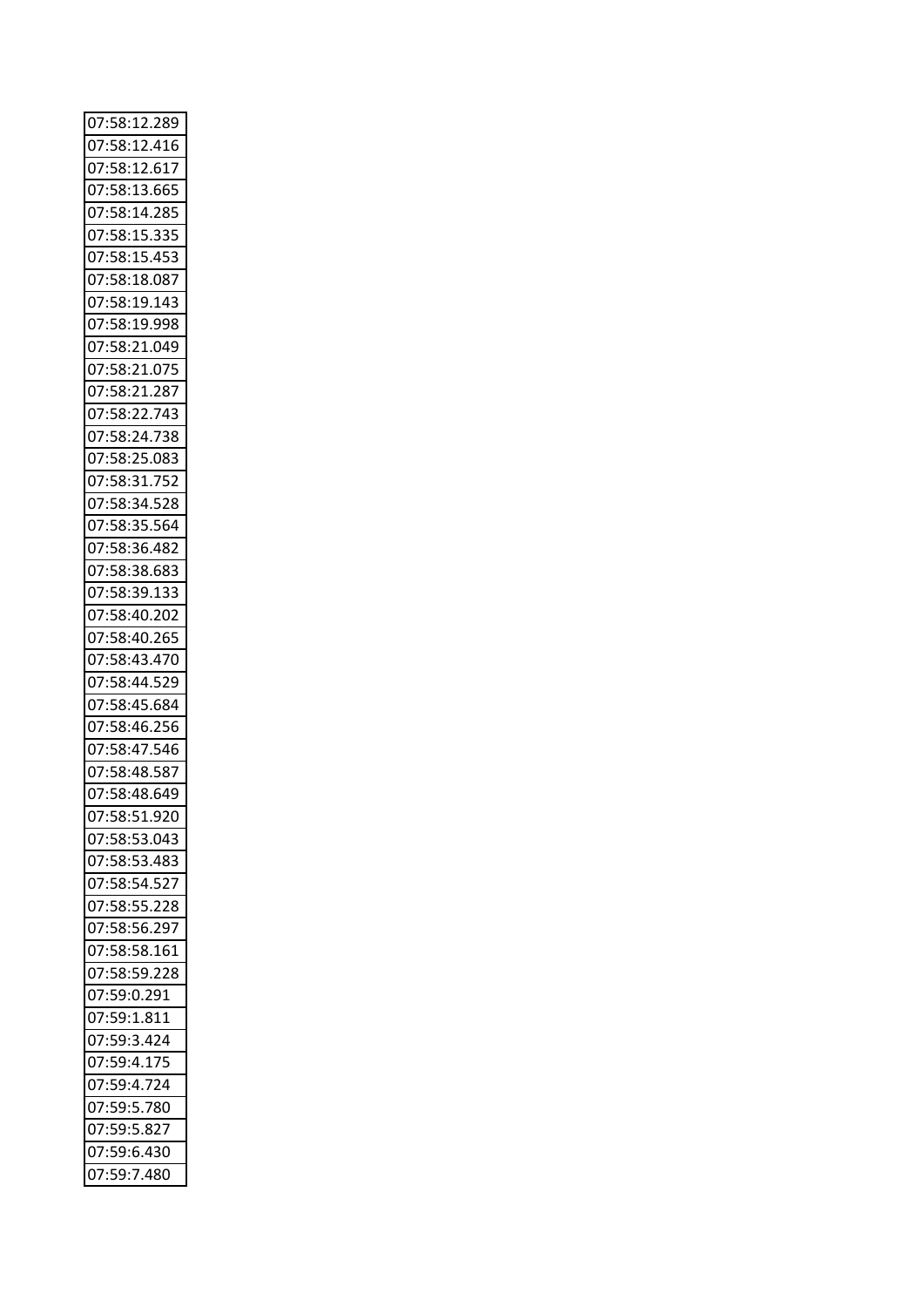| 07:59:7.503  |  |
|--------------|--|
| 07:59:7.525  |  |
| 07:59:9.199  |  |
| 07:59:10.803 |  |
| 07:59:11.639 |  |
| 07:59:16.664 |  |
| 07:59:17.695 |  |
| 07:59:20.612 |  |
| 07:59:22.797 |  |
| 07:59:25.130 |  |
| 07:59:26.167 |  |
| 07:59:26.227 |  |
| 07:59:28.047 |  |
| 07:59:30.334 |  |
| 07:59:31.939 |  |
| 07:59:33.003 |  |
| 07:59:36.838 |  |
| 07:59:37.883 |  |
| 07:59:38.135 |  |
| 07:59:39.164 |  |
| 07:59:40.771 |  |
| 07:59:41.846 |  |
| 07:59:43.945 |  |
| 07:59:44.987 |  |
| 07:59:45.312 |  |
| 07:59:47.899 |  |
| 07:59:49.942 |  |
| 07:59:51.459 |  |
| 07:59:52.278 |  |
| 07:59:53.327 |  |
| 07:59:53.388 |  |
| 07:59:54.326 |  |
| 07:59:55.361 |  |
| 07:59:55.406 |  |
| 07:59:55.457 |  |
| 07:59:55.497 |  |
| 07:59:56.322 |  |
| 07:59:58.784 |  |
| 07:59:59.832 |  |
| 08:00:2.444  |  |
| 08:00:3.904  |  |
| 08:00:4.944  |  |
| 08:00:4.993  |  |
| 08:00:5.253  |  |
| 08:00:6.321  |  |
| 08:00:6.343  |  |
| 08:00:6.565  |  |
| 08:00:7.358  |  |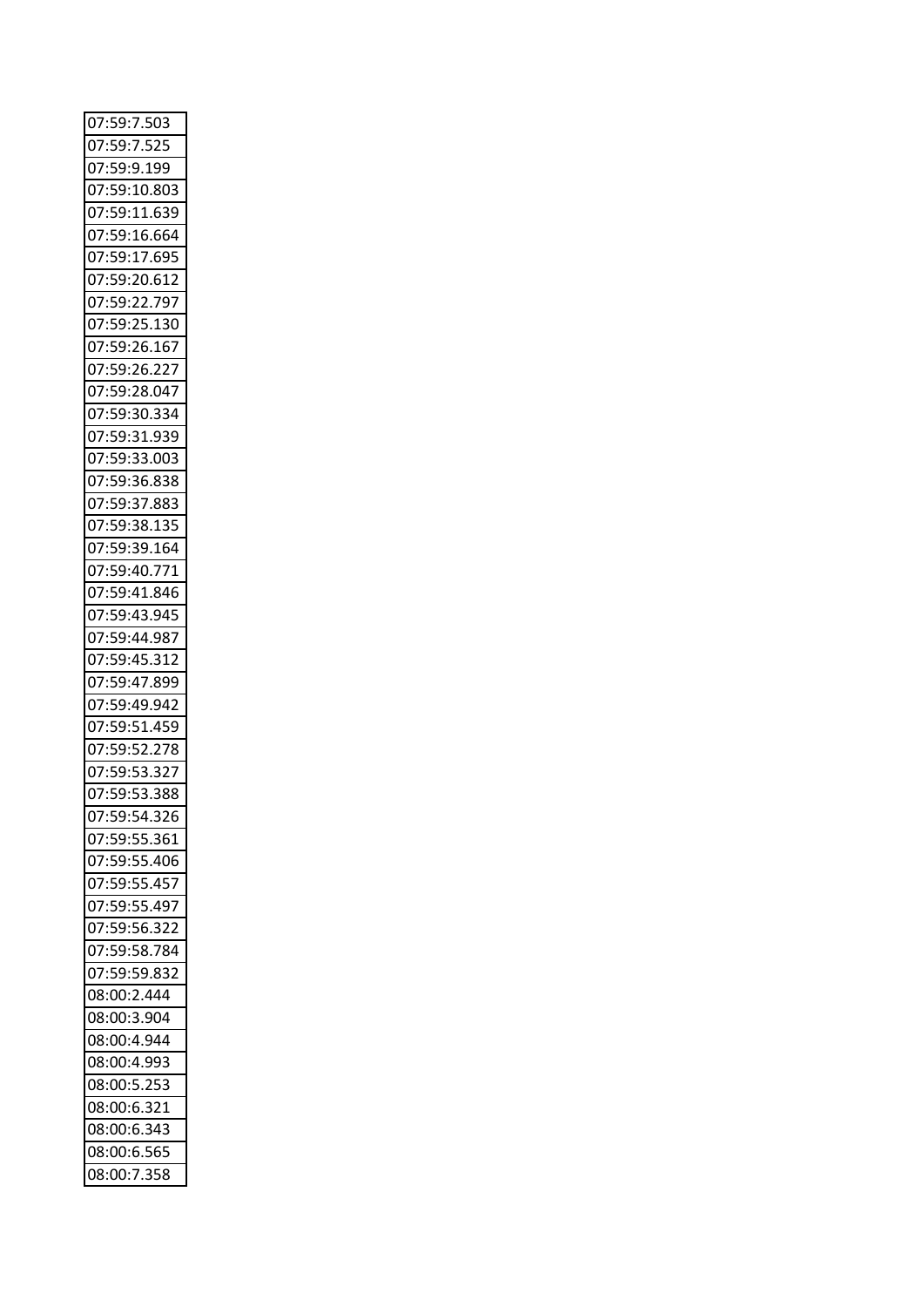| 08:00:8.461                  |  |
|------------------------------|--|
| 08:00:8.952                  |  |
| 08:00:9.984                  |  |
| 08:00:10.054                 |  |
| 08:00:10.125                 |  |
| 08:00:10.230                 |  |
| 08:00:10.825                 |  |
| 08:00:11.388                 |  |
| 08:00:11.743                 |  |
| 08:00:12.781                 |  |
| 08:00:12.854                 |  |
| 08:00:14.382                 |  |
| 08:00:14.628                 |  |
| 08:00:15.662                 |  |
| 08:00:15.702                 |  |
| 08:00:15.767                 |  |
|                              |  |
| 08:00:16.739<br>08:00:17.806 |  |
|                              |  |
| 08:00:18.560                 |  |
| 08:00:18.920                 |  |
| 08:00:19.960                 |  |
| 08:00:20.016                 |  |
| 08:00:20.052                 |  |
| 08:00:20.081                 |  |
| 08:00:20.110                 |  |
| 08:00:21.407                 |  |
| 08:00:22.465                 |  |
| 08:00:22.521                 |  |
| 08:00:22.894                 |  |
| 08:00:23.932                 |  |
| 08:00:23.953                 |  |
| 08:00:23.990                 |  |
| 08:00:24.012                 |  |
| 08:00:24.321                 |  |
| 08:00:24.426                 |  |
| 08:00:25.531                 |  |
| 08:00:25.673                 |  |
| 08:00:27.032                 |  |
| 08:00:28.100                 |  |
| 08:00:28.123                 |  |
| 08:00:28.146                 |  |
| 08:00:28.266                 |  |
| 08:00:28.689                 |  |
| 08:00:29.721                 |  |
| 08:00:29.758                 |  |
| 08:00:29.794                 |  |
| 08:00:29.815                 |  |
|                              |  |
| 08:00:30.238                 |  |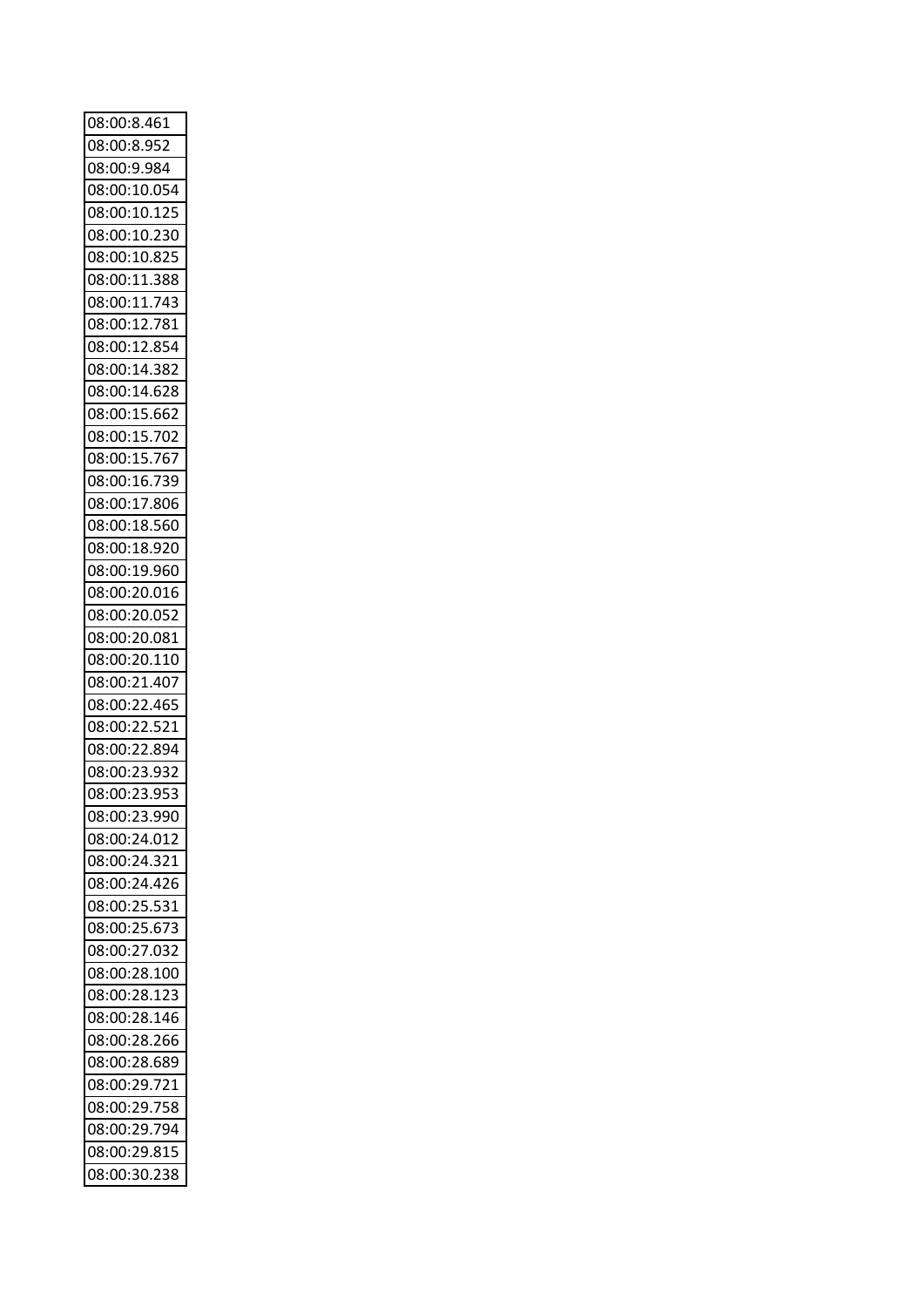| 08:00:31.303 |  |
|--------------|--|
| 08:00:31.429 |  |
| 08:00:32.525 |  |
| 08:00:32.653 |  |
| 08:00:33.219 |  |
| 08:00:33.465 |  |
| 08:00:34.502 |  |
| 08:00:34.567 |  |
| 08:00:34.845 |  |
| 08:00:35.050 |  |
|              |  |
| 08:00:36.128 |  |
| 08:00:37.185 |  |
| 08:00:37.221 |  |
| 08:00:37.262 |  |
| 08:00:37.385 |  |
| 08:00:37.957 |  |
| 08:00:39.029 |  |
| 08:00:39.494 |  |
| 08:00:40.553 |  |
| 08:00:40.583 |  |
| 08:00:41.069 |  |
| 08:00:42.116 |  |
| 08:00:42.591 |  |
| 08:00:43.647 |  |
|              |  |
| 08:00:43.679 |  |
| 08:00:45.624 |  |
| 08:00:45.750 |  |
| 08:00:46.814 |  |
| 08:00:47.447 |  |
| 08:00:48.483 |  |
| 08:00:48.540 |  |
| 08:00:48.806 |  |
| 08:00:49.882 |  |
| 08:00:49.909 |  |
| 08:00:49.931 |  |
| 08:00:51.120 |  |
| 08:00:52.165 |  |
| 08:00:52.855 |  |
|              |  |
| 08:00:52.985 |  |
| 08:00:53.124 |  |
| 08:00:54.850 |  |
| 08:00:55.923 |  |
| 08:00:56.302 |  |
| 08:00:57.346 |  |
| 08:00:57.379 |  |
| 08:00:57.412 |  |
| 08:00:57.602 |  |
|              |  |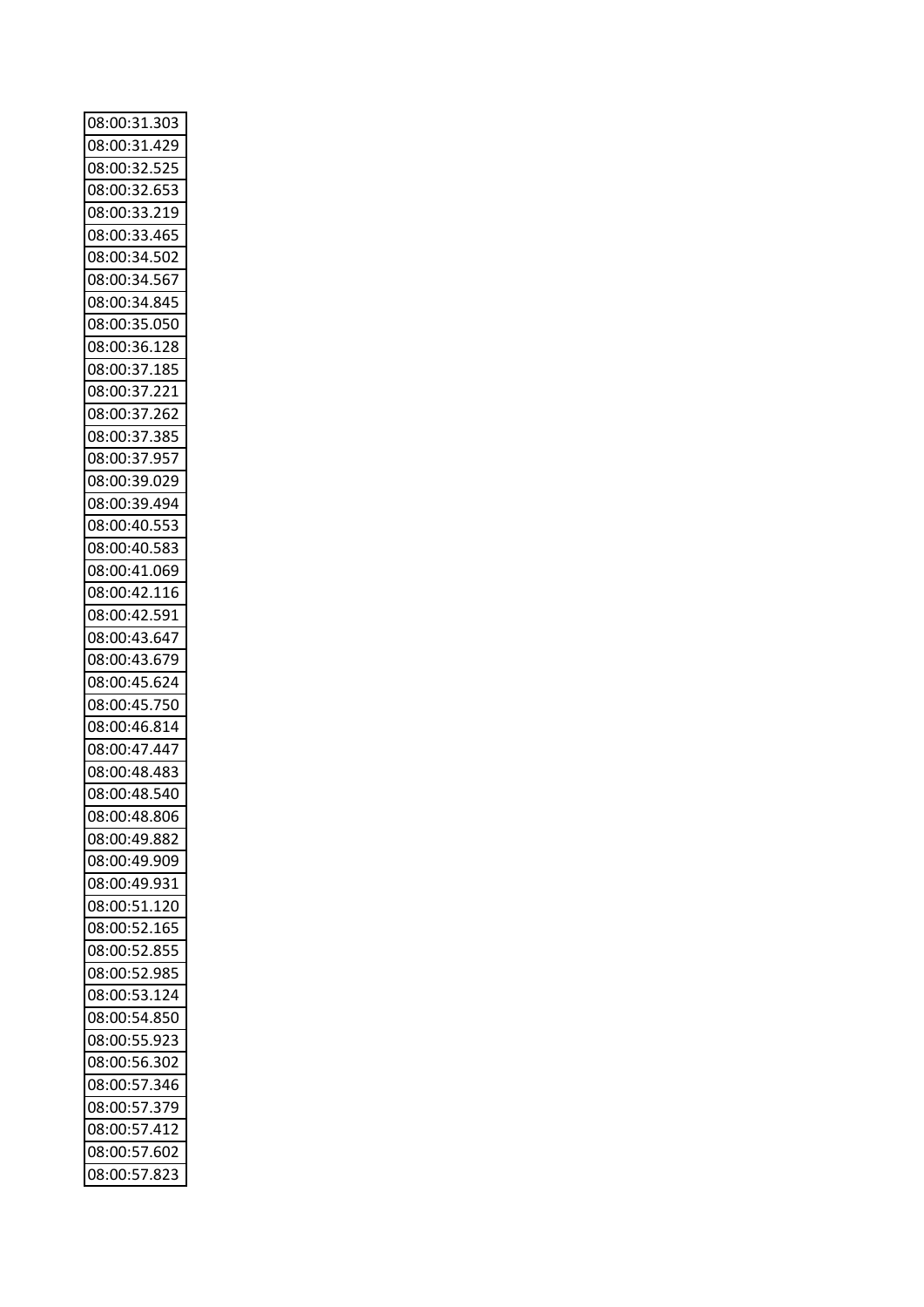| 08:00:58.865 |  |
|--------------|--|
| 08:00:58.894 |  |
| 08:00:58.915 |  |
| 08:00:58.951 |  |
| 08:00:59.262 |  |
| 08:01:0.339  |  |
| 08:01:0.375  |  |
| 08:01:1.157  |  |
| 08:01:2.194  |  |
| 08:01:3.264  |  |
| 08:01:4.122  |  |
| 08:01:6.579  |  |
| 08:01:7.848  |  |
| 08:01:7.980  |  |
| 08:01:9.355  |  |
| 08:01:10.400 |  |
| 08:01:10.585 |  |
| 08:01:10.694 |  |
| 08:01:11.117 |  |
| 08:01:12.179 |  |
| 08:01:12.213 |  |
| 08:01:13.868 |  |
| 08:01:14.900 |  |
| 08:01:14.963 |  |
| 08:01:18.771 |  |
| 08:01:19.807 |  |
| 08:01:20.042 |  |
| 08:01:20.714 |  |
| 08:01:21.750 |  |
| 08:01:21.776 |  |
| 08:01:22.177 |  |
| 08:01:22.839 |  |
| 08:01:23.920 |  |
| 08:01:24.996 |  |
| 08:01:25.048 |  |
| 08:01:25.155 |  |
| 08:01:26.488 |  |
| 08:01:27.086 |  |
| 08:01:27.802 |  |
| 08:01:28.839 |  |
| 08:01:28.888 |  |
| 08:01:29.125 |  |
| 08:01:29.322 |  |
| 08:01:30.391 |  |
| 08:01:30.431 |  |
| 08:01:30.546 |  |
| 08:01:33.098 |  |
| 08:01:34.029 |  |
|              |  |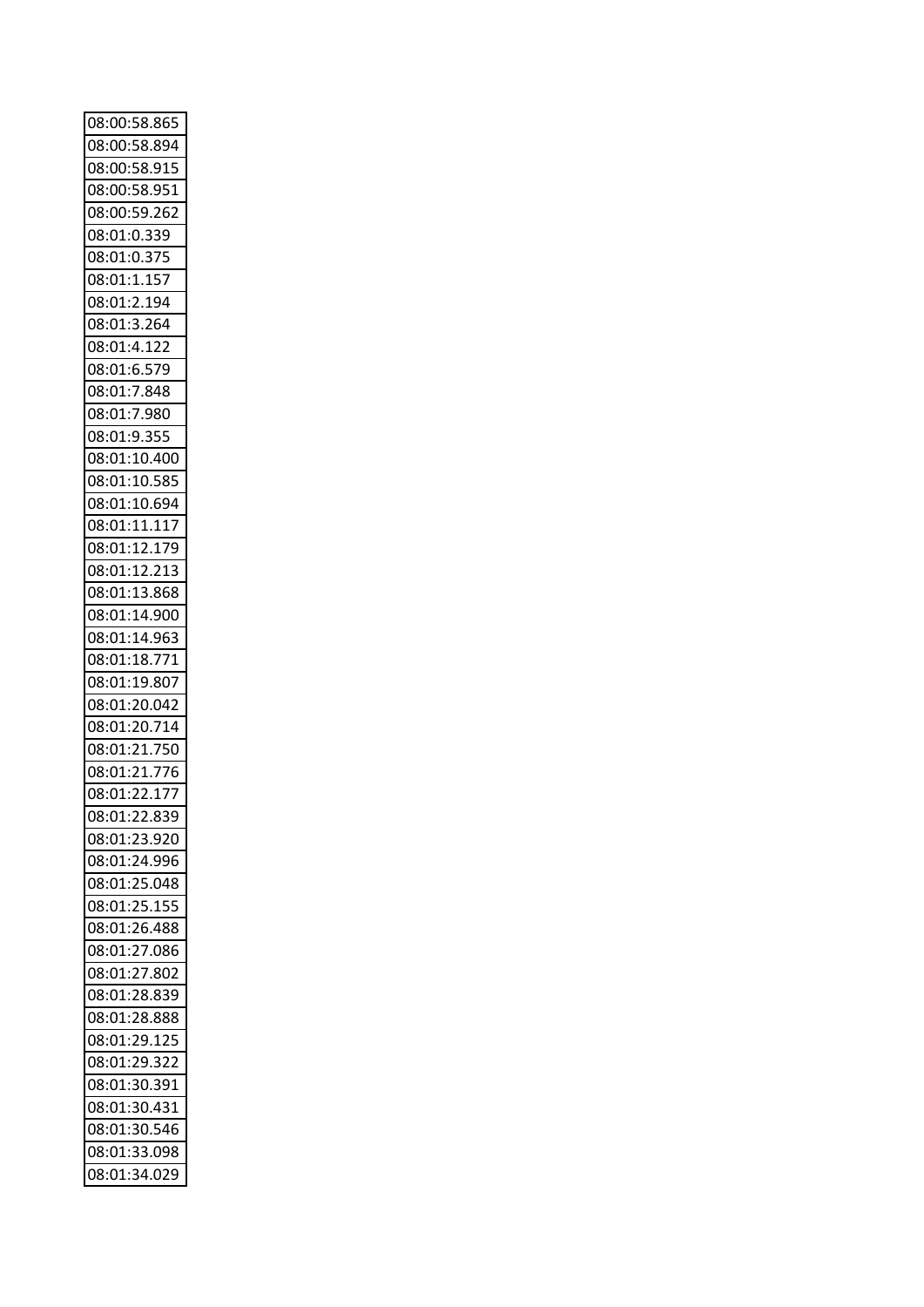| 08:01:35.063                 |
|------------------------------|
| 08:01:35.105                 |
| 08:01:35.464                 |
| 08:01:36.544                 |
| 08:01:38.722                 |
| 08:01:40.122                 |
| 08:01:40.367                 |
| 08:01:40.838                 |
| 08:01:41.771                 |
| 08:01:42.818                 |
| 08:01:42.884                 |
| 08:01:43.710                 |
| 08:01:43.842                 |
| 08:01:44.896                 |
| 08:01:45.828                 |
| 08:01:46.522                 |
| 08:01:47.227                 |
| 08:01:47.475                 |
| 08:01:48.519                 |
| 08:01:48.578                 |
| 08:01:48.905                 |
| 08:01:49.945                 |
| 08:01:50.002                 |
| 08:01:51.354                 |
| 08:01:51.488                 |
| 08:01:52.082                 |
| 08:01:54.860                 |
| 08:01:56.083                 |
| 08:01:57.789                 |
| 08:01:59.844                 |
| 08:02:1.246                  |
| 08:02:5.532                  |
| 08:02:8.060                  |
| 08:02:8.651                  |
| 08:02:9.102                  |
| 08:02:10.160                 |
| 08:02:11.173                 |
| 08:02:12.989                 |
| 08:02:14.147                 |
| 08:02:15.403                 |
| 08:02:17.016                 |
| 08:02:18.520                 |
| 08:02:19.560                 |
|                              |
| 08:02:24.369                 |
|                              |
| 08:02:25.625                 |
| 08:02:27.235                 |
| 08:02:28.315<br>08:02:29.701 |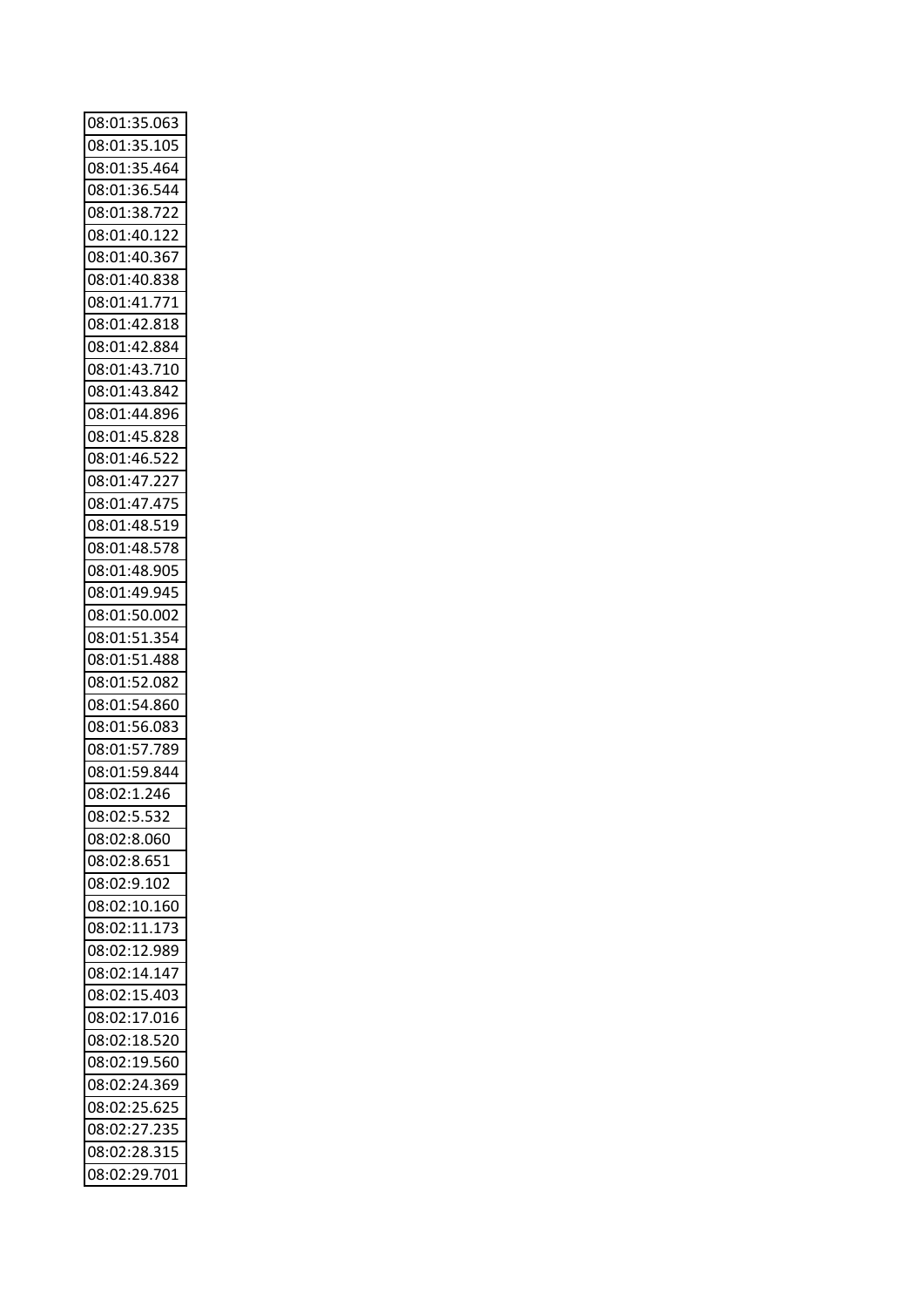| 08:02:33.516 |  |
|--------------|--|
| 08:02:34.580 |  |
| 08:02:34.643 |  |
| 08:02:36.037 |  |
| 08:02:36.626 |  |
| 08:02:38.708 |  |
| 08:02:39.769 |  |
| 08:02:41.093 |  |
| 08:02:41.222 |  |
| 08:02:42.054 |  |
| 08:02:47.595 |  |
| 08:02:47.732 |  |
| 08:02:51.378 |  |
| 08:02:52.408 |  |
| 08:02:52.442 |  |
| 08:02:53.150 |  |
| 08:02:54.525 |  |
| 08:02:55.022 |  |
| 08:03:1.998  |  |
| 08:03:4.675  |  |
| 08:03:6.285  |  |
| 08:03:7.596  |  |
| 08:03:9.314  |  |
| 08:03:9.444  |  |
| 08:03:10.161 |  |
| 08:03:12.602 |  |
| 08:03:13.994 |  |
| 08:03:26.058 |  |
| 08:03:27.983 |  |
| 08:03:34.413 |  |
| 08:03:35.808 |  |
| 08:03:52.940 |  |
| 08:03:53.978 |  |
| 08:03:59.275 |  |
| 08:04:0.310  |  |
| 08:04:1.340  |  |
| 08:04:4.851  |  |
| 08:04:5.892  |  |
| 08:04:10.041 |  |
| 08:04:13.327 |  |
| 08:04:15.813 |  |
| 08:04:16.544 |  |
| 08:04:18.098 |  |
| 08:04:21.428 |  |
| 08:04:23.268 |  |
|              |  |
| 08:04:27.649 |  |
| 08:04:33.127 |  |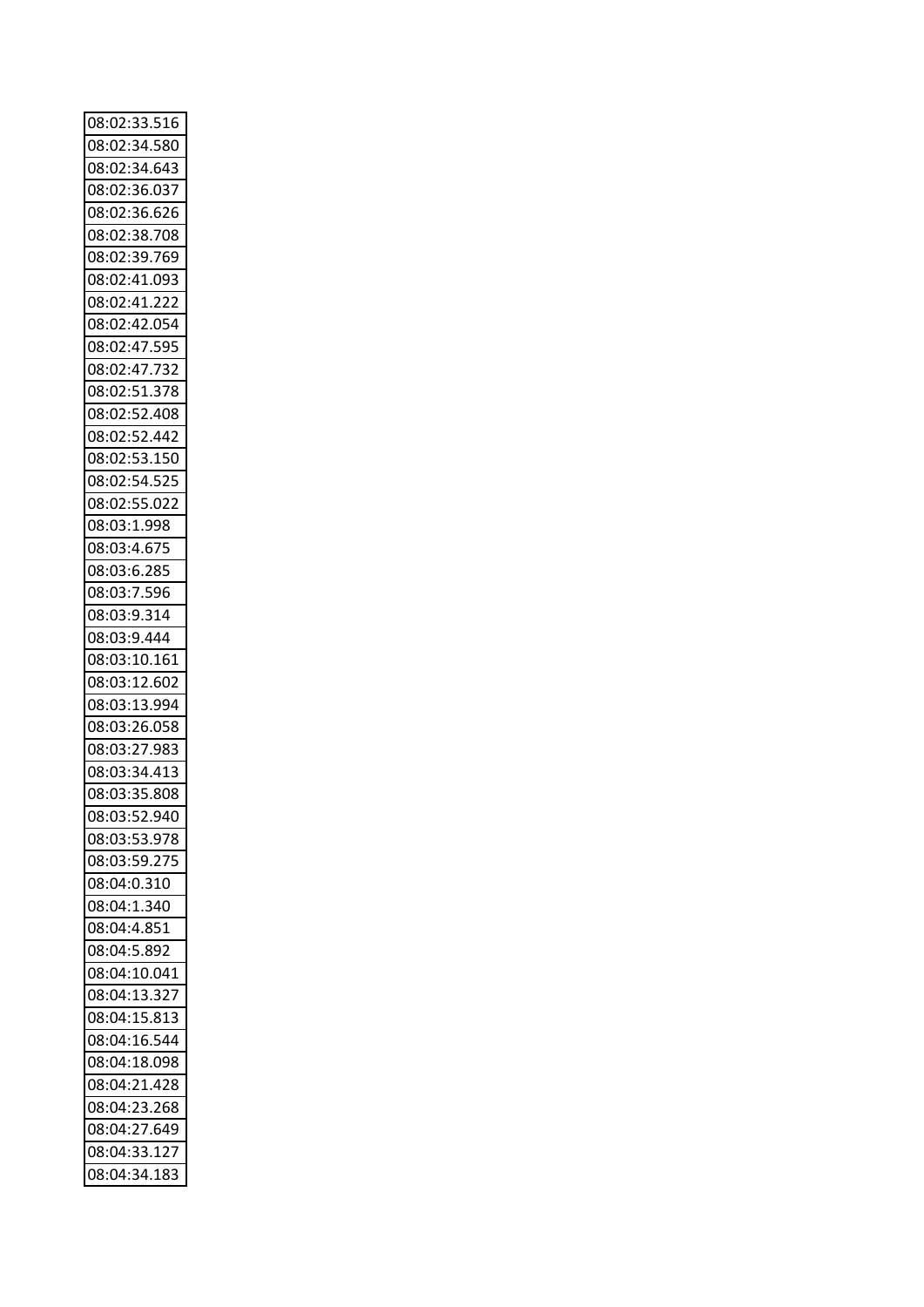| 08:04:34.279 |  |
|--------------|--|
| 08:04:47.246 |  |
| 08:04:50.612 |  |
| 08:04:52.571 |  |
| 08:05:2.186  |  |
| 08:05:4.766  |  |
| 08:05:7.578  |  |
| 08:05:9.897  |  |
| 08:05:22.955 |  |
| 08:05:31.522 |  |
| 08:05:34.786 |  |
| 08:05:35.949 |  |
| 08:05:37.708 |  |
| 08:05:40.147 |  |
| 08:05:49.601 |  |
| 08:06:16.007 |  |
| 08:06:27.095 |  |
| 08:06:28.761 |  |
| 08:06:34.321 |  |
| 08:06:51.481 |  |
| 08:06:59.810 |  |
| 08:07:2.714  |  |
| 08:07:15.632 |  |
| 08:07:21.724 |  |
| 08:07:31.540 |  |
| 08:07:32.582 |  |
| 08:08:13.942 |  |
| 08:08:22.498 |  |
| 08:08:26.725 |  |
| 08:08:40.947 |  |
| 08:08:43.913 |  |
| 08:08:45.353 |  |
| 08:09:10.807 |  |
| 08:09:39.503 |  |
| 08:10:45.784 |  |
| 08:11:14.668 |  |
| 08:11:15.142 |  |
| 08:12:13.600 |  |
| 08:12:14.857 |  |
| 08:12:16.862 |  |
| 08:12:17.896 |  |
| 08:12:18.853 |  |
| 08:12:26.820 |  |
| 08:13:58.517 |  |
| 08:14:25.012 |  |
| 08:15:6.777  |  |
| 08:15:12.946 |  |
| 08:15:23.313 |  |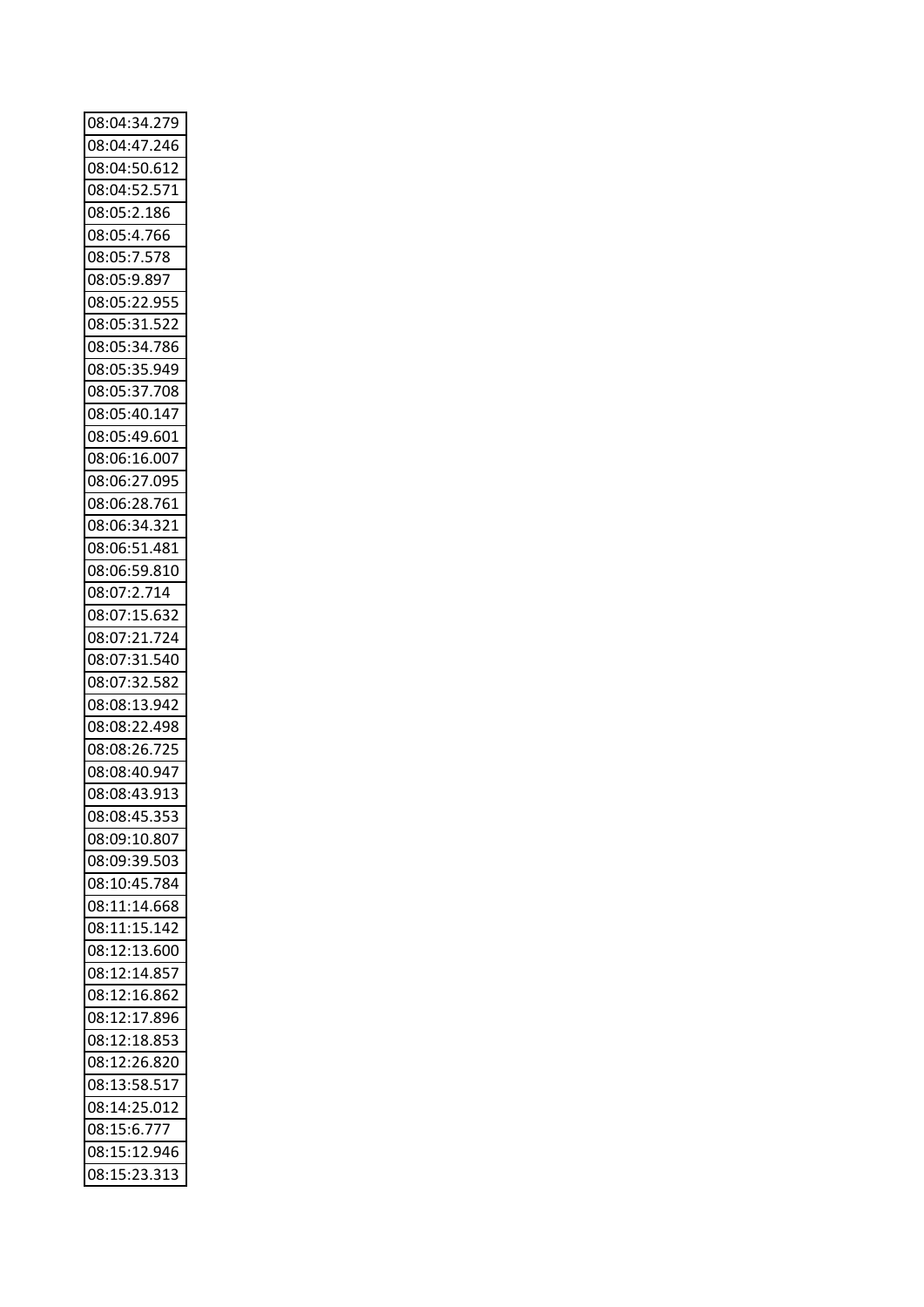| 08:15:27.722 |
|--------------|
| 08:15:32.275 |
| 08:15:35.699 |
| 08:15:38.874 |
| 08:15:41.675 |
| 08:15:45.122 |
| 08:15:49.653 |
| 08:16:0.805  |
| 08:16:4.237  |
| 08:16:18.160 |
| 08:16:27.690 |
| 08:16:31.933 |
| 08:16:36.067 |
| 08:16:39.588 |
| 08:16:44.313 |
| 08:16:53.841 |
| 08:17:5.864  |
| 08:17:9.435  |
| 08:17:13.489 |
| 08:17:16.740 |
| 08:17:20.123 |
| 08:17:23.512 |
| 08:17:29.420 |
| 08:17:35.834 |
| 08:17:40.343 |
| 08:17:43.471 |
| 08:17:47.031 |
| 08:17:50.610 |
| 08:18:5.963  |
| 08:18:9.736  |
| 08:18:13.578 |
| 08:18:25.428 |
| 08:18:30.091 |
| 08:18:35.809 |
| 08:18:39.900 |
| 08:18:45.393 |
| 08:18:48.596 |
| 08:18:52.483 |
| 08:18:56.739 |
| 08:19:3.760  |
| 08:19:7.608  |
| 08:19:10.726 |
| 08:19:14.377 |
| 08:19:20.266 |
| 08:19:20.617 |
| 08:19:24.205 |
| 08:19:30.183 |
| 08:19:52.439 |
|              |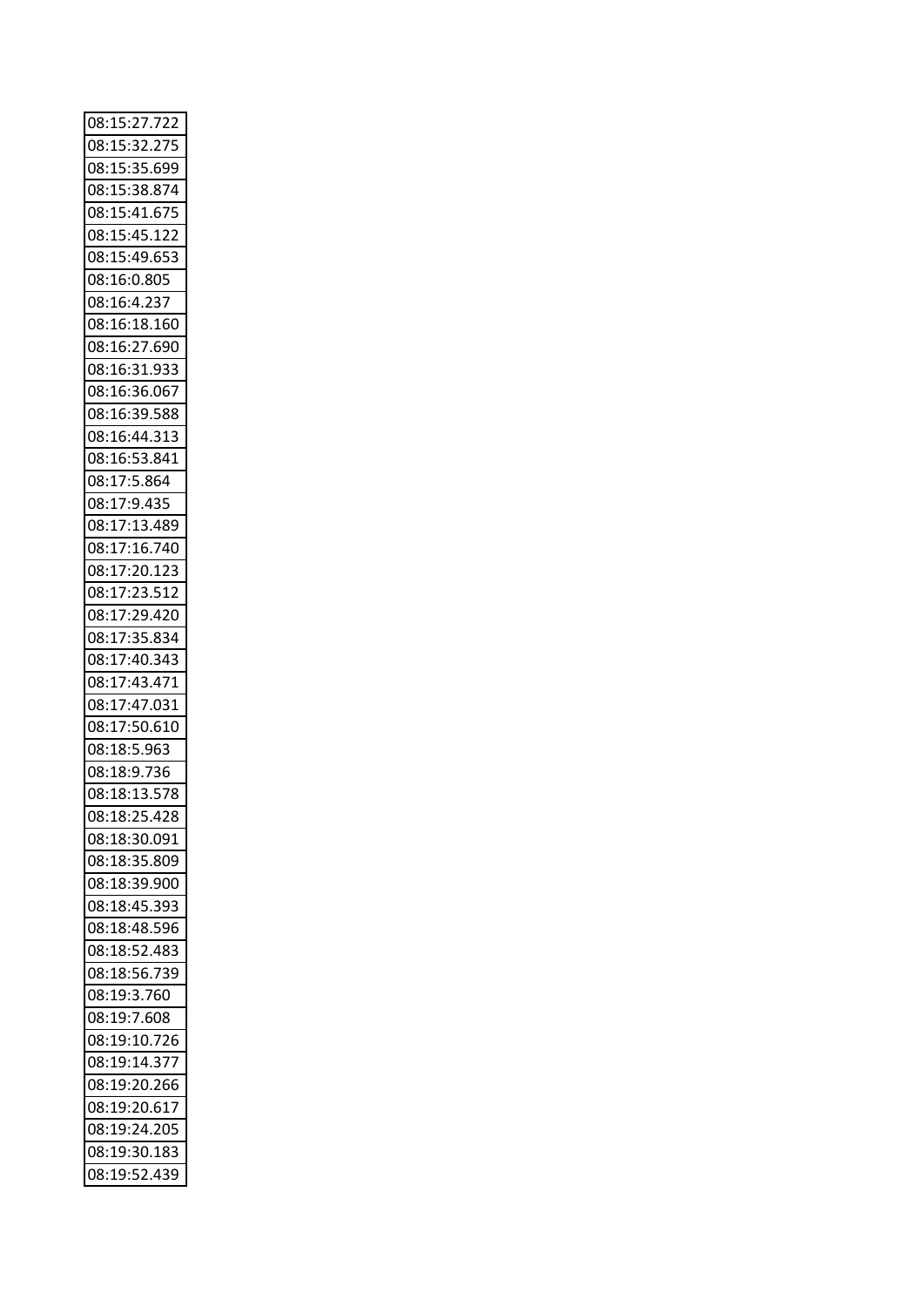| 08:19:56.165                 |  |
|------------------------------|--|
| 08:20:0.393                  |  |
| 08:20:3.431                  |  |
| 08:20:8.597                  |  |
| 08:20:16.243                 |  |
| 08:20:19.298                 |  |
| 08:20:23.583                 |  |
| 08:20:35.256                 |  |
| 08:20:36.823                 |  |
| 08:20:40.588                 |  |
| 08:20:47.690                 |  |
| 08:20:51.148                 |  |
| 08:20:53.580                 |  |
| 08:20:54.771                 |  |
| 08:20:58.171                 |  |
| 08:21:3.584                  |  |
| 08:21:7.655                  |  |
| 08:21:11.960                 |  |
| 08:21:28.741                 |  |
| 08:21:33.702                 |  |
| 08:21:43.360                 |  |
| 08:21:51.876                 |  |
| 08:22:2.157                  |  |
| 08:22:5.996                  |  |
| 08:22:9.878                  |  |
| 08:22:13.365                 |  |
| 08:22:17.228                 |  |
| 08:22:22.389                 |  |
| 08:22:23.574                 |  |
| 08:22:26.662                 |  |
| 08:22:30.769                 |  |
| 08:22:34.738                 |  |
| 08:22:38.889                 |  |
| 08:22:42.720                 |  |
| 08:22:57.003                 |  |
| 08:23:3.294                  |  |
| 08:23:6.508                  |  |
| 08:23:12.463                 |  |
| 08:23:19.249                 |  |
| 08:23:23.879                 |  |
| 08:23:27.654                 |  |
| 08:23:30.930                 |  |
|                              |  |
| 08:23:35.700                 |  |
| 08:23:39.554                 |  |
| 08:23:42.830                 |  |
| 08:23:47.924                 |  |
| 08:23:51.204<br>08:23:54.300 |  |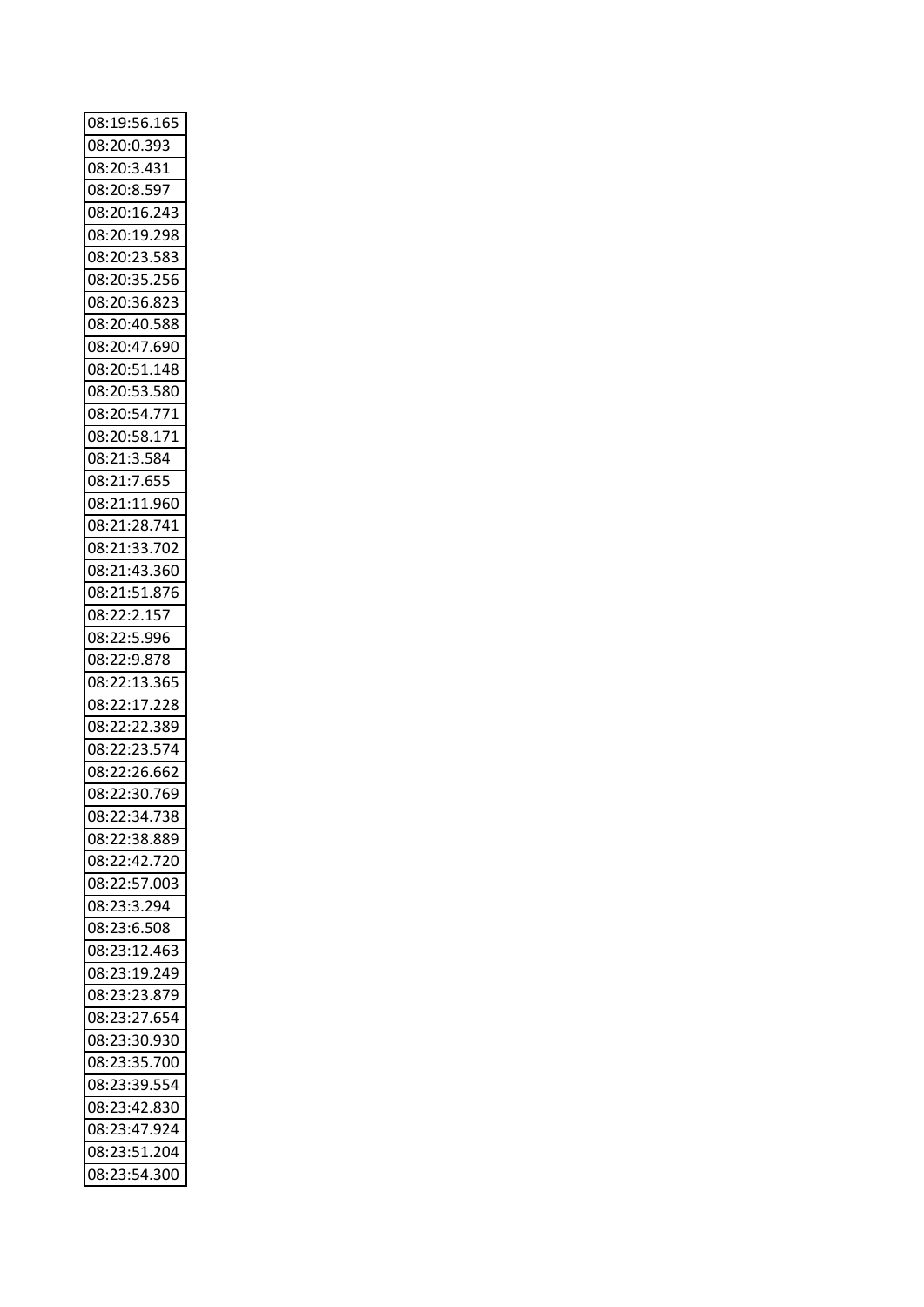| 08:23:58.608 |  |
|--------------|--|
| 08:24:2.266  |  |
| 08:24:5.516  |  |
| 08:24:10.377 |  |
| 08:24:10.726 |  |
| 08:24:19.939 |  |
| 08:24:22.502 |  |
| 08:24:26.502 |  |
| 08:24:29.907 |  |
| 08:24:32.382 |  |
| 08:24:33.301 |  |
| 08:24:38.960 |  |
| 08:24:46.769 |  |
|              |  |
| 08:24:51.458 |  |
| 08:24:51.931 |  |
| 08:25:6.180  |  |
| 08:25:6.527  |  |
| 08:25:12.363 |  |
| 08:25:12.722 |  |
| 08:25:17.340 |  |
| 08:25:18.269 |  |
| 08:25:23.416 |  |
| 08:25:23.885 |  |
| 08:25:30.285 |  |
| 08:25:30.410 |  |
| 08:25:35.345 |  |
| 08:25:35.698 |  |
| 08:25:40.802 |  |
| 08:25:40.923 |  |
| 08:25:51.270 |  |
| 08:25:51.402 |  |
|              |  |
| 08:25:57.219 |  |
| 08:25:57.334 |  |
| 08:26:3.541  |  |
| 08:26:3.888  |  |
| 08:26:8.965  |  |
| 08:26:9.435  |  |
| 08:26:18.343 |  |
| 08:26:19.402 |  |
| 08:26:24.102 |  |
| 08:26:24.449 |  |
| 08:26:33.761 |  |
| 08:26:38.383 |  |
| 08:26:40.588 |  |
| 08:26:44.310 |  |
| 08:26:45.257 |  |
| 08:26:54.179 |  |
| 08:26:55.244 |  |
|              |  |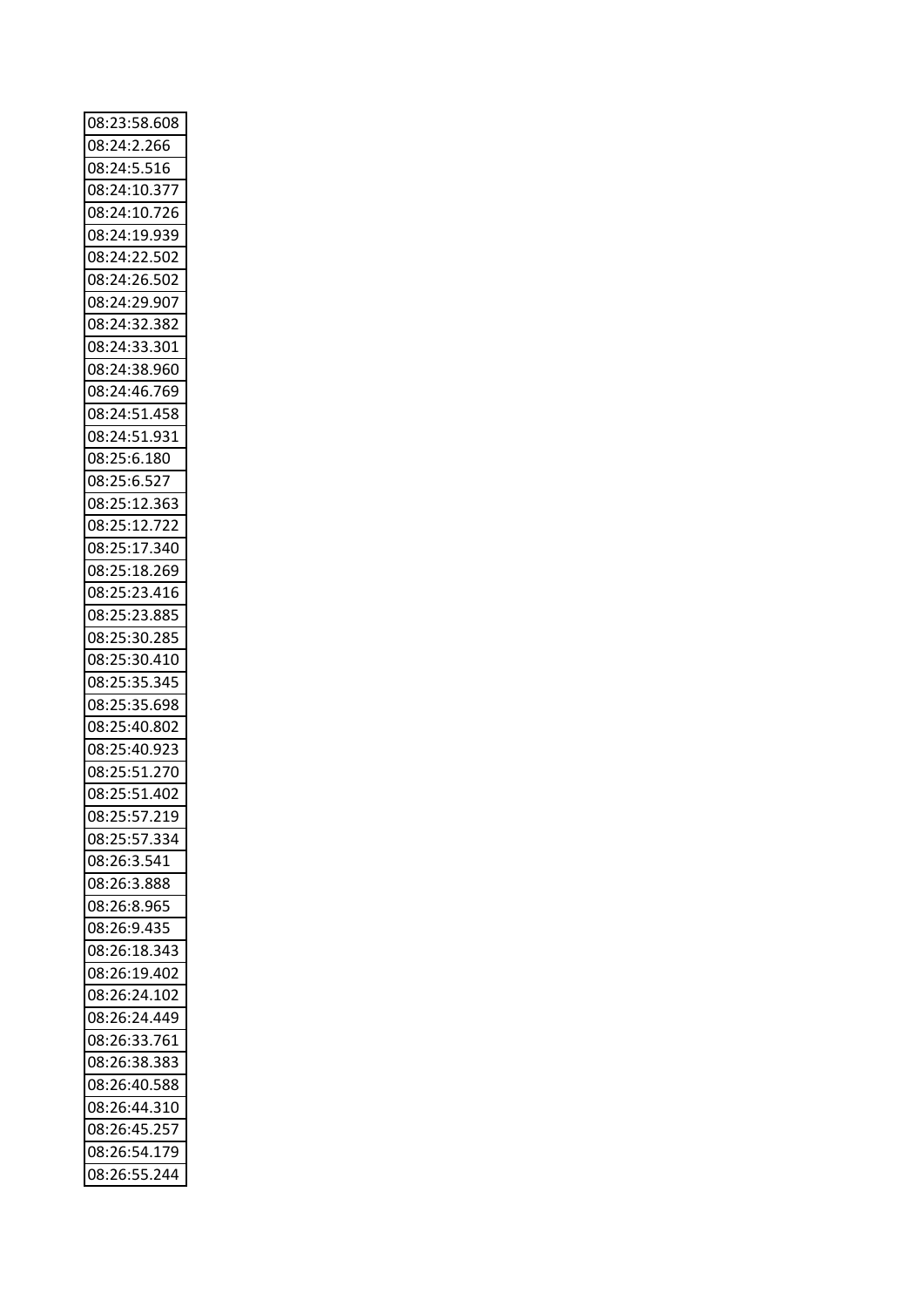| 08:27:6.420                  |  |
|------------------------------|--|
| 08:27:7.004                  |  |
| 08:27:12.401                 |  |
| 08:27:15.916                 |  |
| 08:27:23.563                 |  |
| 08:27:24.156                 |  |
| 08:27:31.286                 |  |
| 08:27:41.677                 |  |
| 08:27:47.642                 |  |
| 08:27:48.844                 |  |
|                              |  |
| 08:27:57.619                 |  |
| 08:27:59.173                 |  |
| 08:27:59.522                 |  |
| 08:28:6.580                  |  |
| 08:28:15.757                 |  |
| 08:28:16.104                 |  |
| 08:28:23.354                 |  |
| 08:28:23.479                 |  |
| 08:28:29.544                 |  |
| 08:28:30.484                 |  |
| 08:28:34.673                 |  |
| 08:28:35.037                 |  |
| 08:28:48.142                 |  |
| 08:28:51.021                 |  |
| 08:28:55.288                 |  |
|                              |  |
|                              |  |
| 08:28:58.187                 |  |
| 08:29:1.711                  |  |
| 08:29:5.749                  |  |
| 08:29:8.198                  |  |
| 08:29:12.519                 |  |
| 08:29:13.001                 |  |
| 08:29:18.721                 |  |
| 08:29:24.584                 |  |
| 08:29:30.310                 |  |
| 08:29:33.132                 |  |
| 08:29:36.013                 |  |
| 08:29:39.067                 |  |
| 08:29:42.320                 |  |
| 08:29:46.137                 |  |
| 08:29:50.997                 |  |
|                              |  |
| 08:29:56.152                 |  |
| 08:29:56.278                 |  |
| 08:29:59.521                 |  |
| 08:30:6.750                  |  |
| 08:30:9.616                  |  |
| 08:30:12.940                 |  |
| 08:30:15.983<br>08:30:19.223 |  |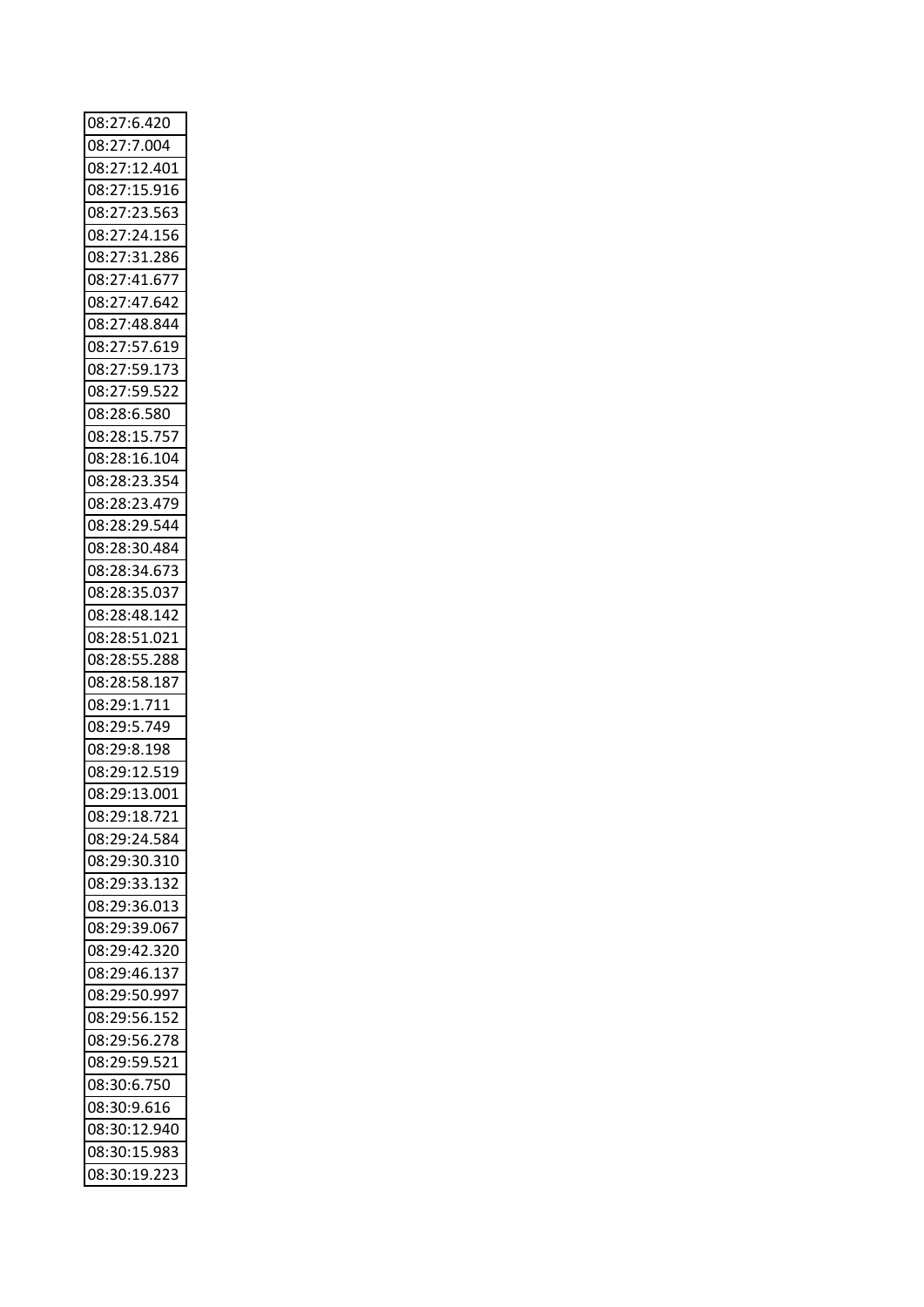| 08:30:22.261 |  |
|--------------|--|
| 08:30:24.990 |  |
| 08:30:28.039 |  |
| 08:30:31.489 |  |
| 08:30:35.568 |  |
| 08:30:39.428 |  |
| 08:30:42.273 |  |
| 08:30:45.350 |  |
| 08:30:48.691 |  |
| 08:30:51.558 |  |
|              |  |
| 08:31:2.988  |  |
| 08:31:5.444  |  |
| 08:31:8.153  |  |
| 08:31:10.808 |  |
| 08:31:14.195 |  |
| 08:31:20.066 |  |
| 08:31:22.609 |  |
| 08:31:25.654 |  |
| 08:31:29.125 |  |
| 08:31:30.777 |  |
| 08:35:8.668  |  |
| 08:40:45.469 |  |
| 08:41:3.670  |  |
| 08:46:46.026 |  |
| 08:48:28.029 |  |
| 09:06:32.651 |  |
| 09:09:56.112 |  |
| 09:19:46.523 |  |
|              |  |
| 09:44:23.247 |  |
| 09:46:3.532  |  |
| 10:49:36.881 |  |
| 10:56:44.595 |  |
| 11:05:50.328 |  |
| 12:43:2.349  |  |
| 13:31:3.132  |  |
| 13:34:1.965  |  |
| 13:38:35.973 |  |
| 14:23:11.197 |  |
| 15:32:7.949  |  |
| 17:02:57.403 |  |
| 19:05:14.142 |  |
| 19:43:14.181 |  |
| 08:46:16.701 |  |
| 08:48:6.750  |  |
| 08:50:53.553 |  |
| 11:49:26.059 |  |
|              |  |
| 11:53:7.684  |  |
| 12:19:15.752 |  |